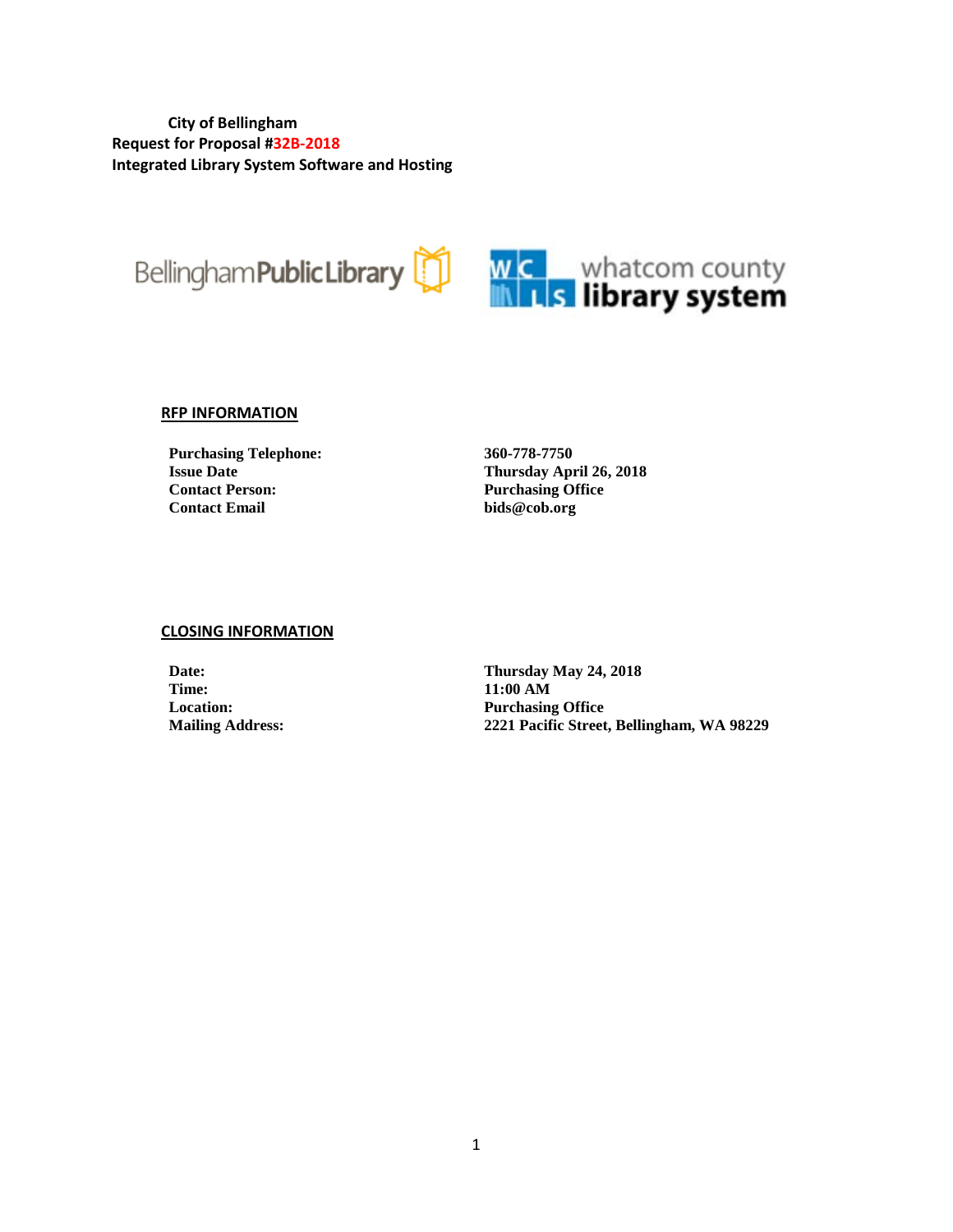# **TABLE OF CONTENTS**

| 1  |  |
|----|--|
| 2  |  |
| 3  |  |
| 4  |  |
| 5  |  |
| 6  |  |
| 7  |  |
| 8  |  |
| 9  |  |
| 10 |  |
| 11 |  |
| 12 |  |
| 13 |  |
| 14 |  |
| 15 |  |
| 16 |  |
| 19 |  |
| 20 |  |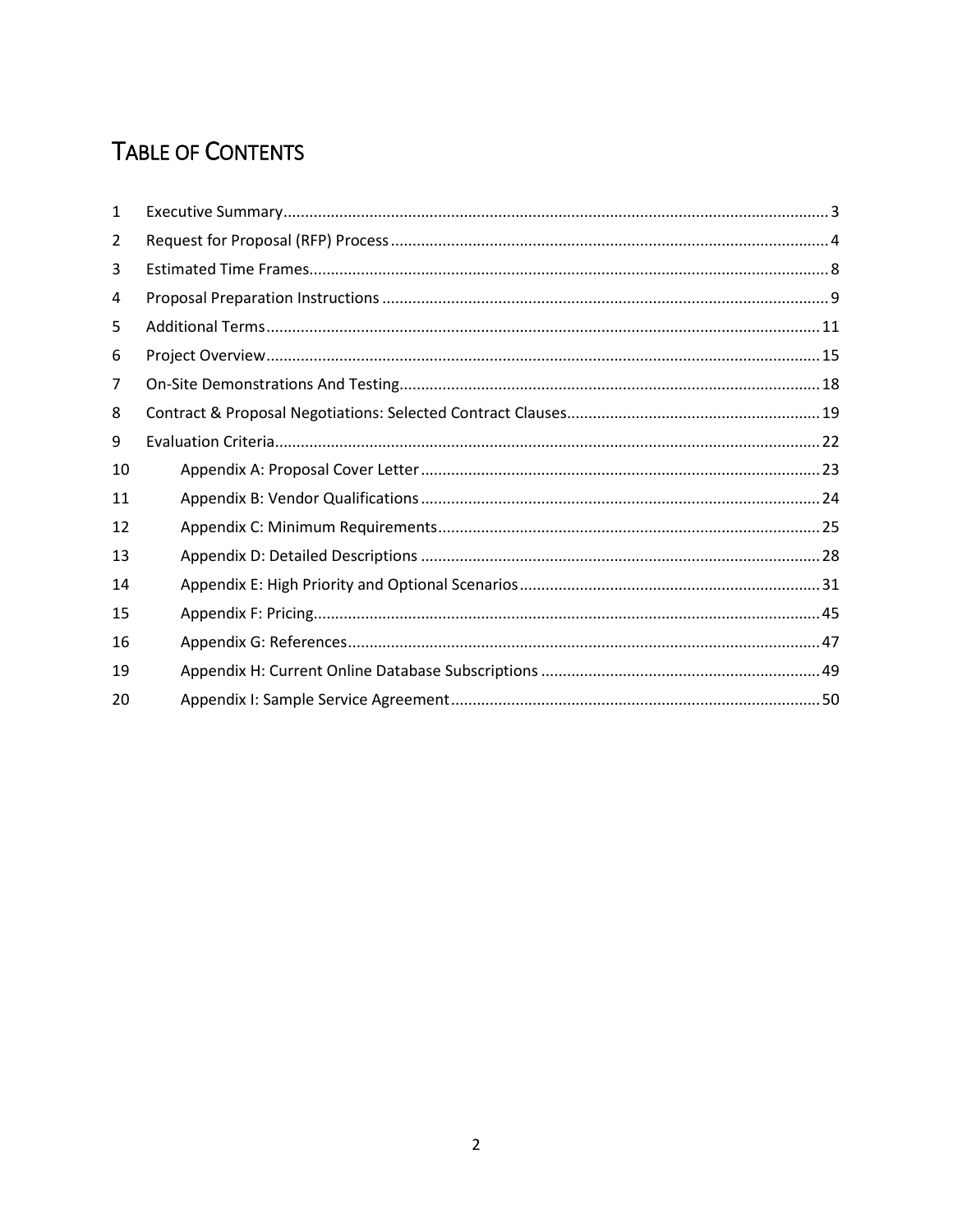# <span id="page-2-0"></span>1 EXECUTIVE SUMMARY

The Bellingham Public Library and the Whatcom County Library System, referred to as the Consortium, are seeking proposals from established Vendors to replace the Integrated Library System they share. The replacement system will be simple and intuitive for staff to learn and use, and provide all of the services the current system provides and more. The Vendor will host the system, which will be provided as Software-as-a-Service with a web-based staff interface. It will integrate with BiblioCommons BiblioCore, which our patrons are accustomed to using as their online access to the libraries' collections. The Vendor will provide superlative customer service, and commit to keeping the system secure and up-todate within the evolving technology landscape. The Vendor will have a robust development roadmap and will be expected to meet its specified targets.

The target date to go live on the replacement system is no later than January 21, 2019.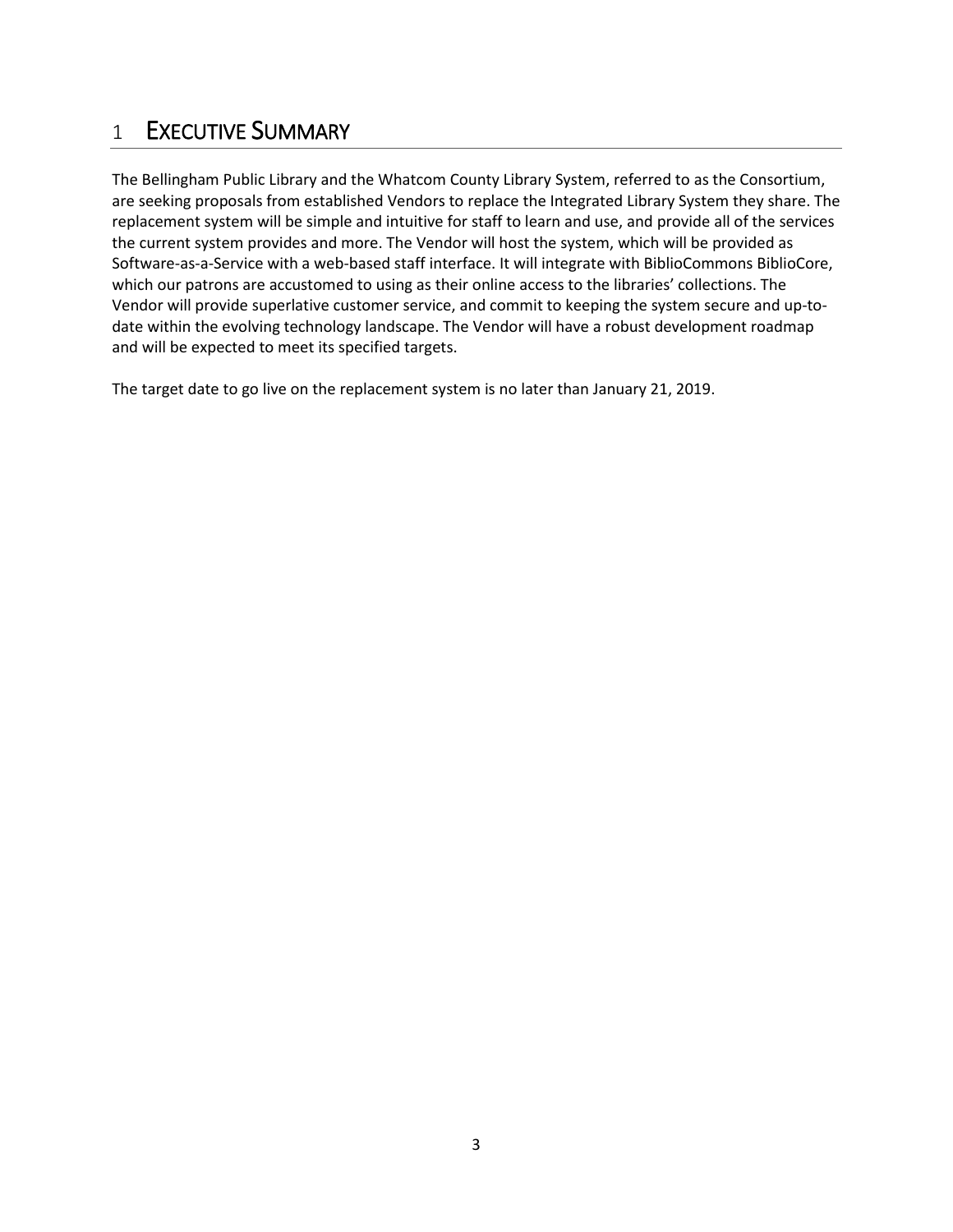## <span id="page-3-0"></span>2.1 RFP COMMUNICATIONS

All Vendors are requested to review this invitation carefully and to submit any questions concerning this Request for Proposal to the Purchasing Office via the City of Bellingham's procurement portal at [https://www.ebidexchange.com/bellingham.](https://www.ebidexchange.com/bellingham) Questions received on or before **May 10, 2018** will be addressed through the portal to ensure any necessary amendments can be published and distributed to plan holders to prevent receipt of a non-responsive solicitation.

All other inquiries related to this Request for Proposal should be directed to Purchasing at [bids@cob.org.](mailto:bids@cob.org) No other official, employee or department is empowered to speak for the City of Bellingham or Whatcom County Library System with respect to this acquisition. Any Information obtained from any other source shall not be considered binding and may disqualify your proposal.

## 2.2 CLOSING DATE

The Consortium requires three (3) printed response copies of each proposal, and one (1) electronic copy in Microsoft Word and Excel file formats as appropriate using a USB thumb drive. The Consortium requests the RFP printed copies to be double-sided on recycled paper. Do not use plastic covers or binding of any kind. The copies and thumb drive must be received by 11:00 a.m., Pacific Time, on **May 24, 2018** at:

City of Bellingham Purchasing Office 2221 Pacific Street Bellingham, WA 98229 360-778-7750

Proposals must not be sent by facsimile. Proposals and their envelopes should be clearly marked with the name and address of the Vendor and the Request for Proposal number and name. DO NOT ADDRESS YOUR PROPOSAL TO AN INDIVIDUAL.

### 2.3 LATE PROPOSALS

Late proposals will not be accepted. The City of Bellingham, Bellingham Public Library, and Whatcom County Library System accept no liability for misdirected or lost documents.

## 2.4 EVALUATION COMMITTEE

Evaluation of proposals will be by a committee of staff from the City of Bellingham's Information Technology Services Department (COB ITSD), Bellingham Public Library (BPL), and Whatcom County Library System (WCLS). BPL and WCLS are referred to as the Consortium.

The evaluation committee will evaluate proposals against the minimum requirements described in [Appendix C: Minimum Requirements.](#page-24-0) Proposals not meeting all minimum requirements will be rejected without further consideration. Proposals that do meet all minimum requirements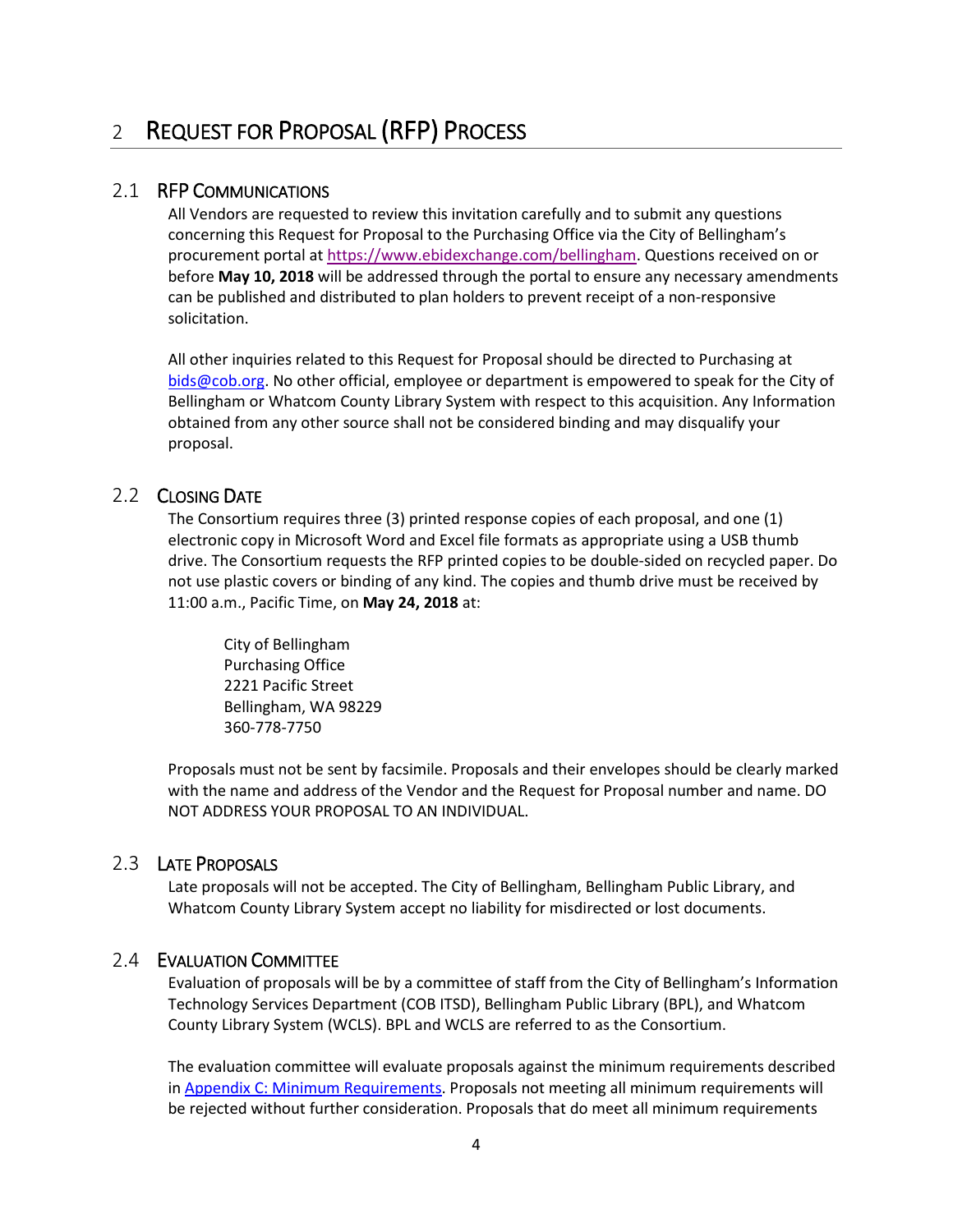will be assessed and scored. Vendors with the highest scoring proposals may be invited to give an on-site demonstration that also will be scored. Finalists will also be required to respond to additional questions as part of a security review, which will be included in the overall evaluation.

The Consortium's intent is to enter into a contract with the Vendor who provides a proposal that, in the opinion of the Consortium, best meets all identified evaluation criteria and receives the highest evaluated score as determined by the evaluation committee (se[e section 9:](#page-21-0)  [Evaluation Criteria\)](#page-21-0).

### 2.5 NEGOTIATION DELAY

If a written contract cannot be negotiated within thirty days of notification of the successful Vendor, the Consortium may, at its sole discretion at any time thereafter, terminate negotiations with that Vendor and either negotiate a contract with the next qualified Vendor or choose to terminate the Request for Proposal process and not enter into a contract with any of the Vendors.

### 2.6 UNSUCCESSFUL BIDS

Unsuccessful Vendors will not automatically be notified of results but may obtain results from the procurement portal, or upon request.

### 2.7 SIGNED PROPOSALS

The Vendor must ensure its proposal includes a letter or statement substantially similar in content to the sample proposal cover letter provided i[n Appendix A: Proposal Cover](#page-22-0) Letter. It must be signed by a person authorized to sign on behalf of the Vendor, binding the Vendor to statements made in response to this Request for Proposal.

### 2.8 IRREVOCABILITY OF PROPOSALS

By submission of a clear and detailed written notice, the Vendor may amend or withdraw its proposal prior to the closing date and time. Upon closing time, all proposals become irrevocable. By submission of a proposal, the Vendor agrees that should its proposal be successful, the Vendor will enter into a contract with the Consortium.

## 2.9 VENDORS' EXPENSES

Vendors are solely responsible for their own expenses in preparing a proposal and for subsequent negotiations with the Consortium, if any. If the Consortium elects to reject all proposals, the Consortium will not be liable to any Vendor for any claims, whether for costs or damages incurred by the Vendor in preparing the proposal, loss of anticipated profit in connection with any final Contract, or any other matter whatsoever.

### 2.10 PROPOSAL VALIDITY

Proposals will be open for acceptance for at least 90 days after the closing date.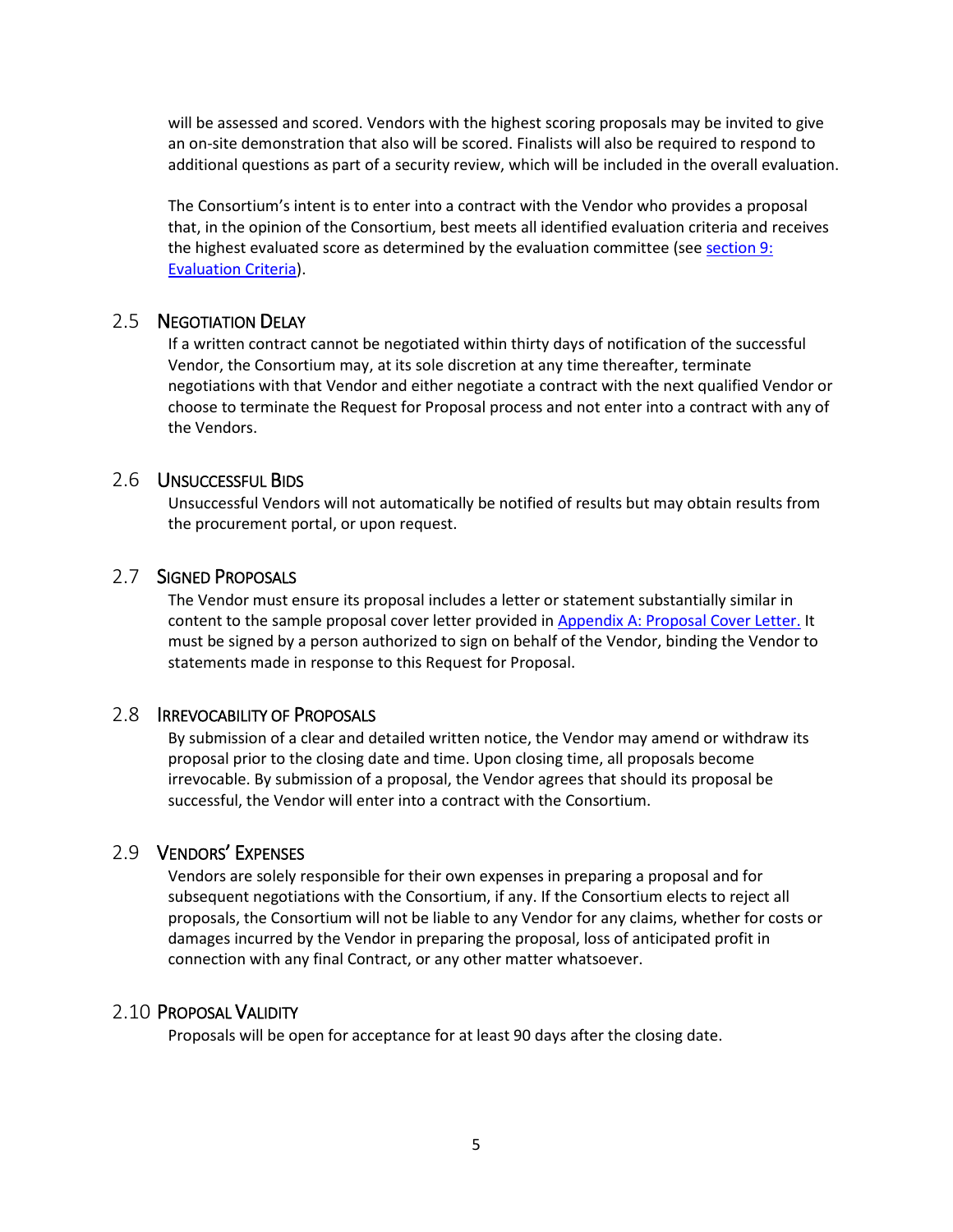### 2.11 FIRM PRICING

Prices will be firm for the entire contract period unless this Request for Proposal specifically states otherwise.

### 2.12 CURRENCY AND TAXES

Prices quoted are to be:

- a) In U.S. dollars;
- b) Inclusive of duty, where applicable;
- c) F.O.B. destination, delivery charges included where applicable;
- d) Including all taxes.

The Washington State Department of Revenue has a webpage with information on the taxability of Information Technology Products and Services: [https://dor.wa.gov/get-form-or](https://dor.wa.gov/get-form-or-publication/publications-subject/taxability-information-technology-products-and-services)[publication/publications-subject/taxability-information-technology-products-and-services](https://dor.wa.gov/get-form-or-publication/publications-subject/taxability-information-technology-products-and-services)

### 2.13 COMPLETENESS OF PROPOSAL

By submission of a proposal, the Vendor warrants that if this Request for Proposal is to design, create, or provide a system, or manage a program, all components required to run the system or manage the program have been identified in the proposal, or will be provided by the Vendor at no charge.

## 2.14 COOPERATIVE PURCHASING LANGUAGE

The City of Bellingham has entered into intergovernmental (Interlocal) purchasing agreements pursuant to RCW 39.34 with other Washington agencies under which either party may make purchases at the other party's accepted bid/proposal price. By submitting an offer, the Vendor agrees to make the same bid terms and pricing, exclusive of freight, available to other Washington governmental agencies. Those public agencies that have complied with the requirements outlined in RCW 39.34 are eligible to use this contract. Further, the public agency accepts responsibility for compliance with any additional or varying laws and regulations governing purchase by or on behalf of the public agency in question. A purchase by a public agency shall be affected by a purchase agreement/contract from the public agency, directed to the Vendor or other party contracting to furnish goods or services to the City of Bellingham. The City of Bellingham will not accept responsibility for purchases issued by other public agencies.

This offer of cooperative purchasing shall be extended by the Vendor to cover the City of Bellingham's contract duration (for any subsequent purchase agreements/contracts resulting from this RFP) or 90 days post award (for one-time purchases).

### 2.15 PUBLIC DISCLOSURE NOTICE

All materials provided by the Vendor are subject to State of Washington public disclosure laws. Marking the entire proposal as proprietary or confidential, and therefore, exempt form disclosure will NOT be accepted or honored, and may result in disclosure of the entire proposal or disqualification of the proposal solely at the discretion of the City of Bellingham and Whatcom County Library System. Documents identified as confidential or proprietary will not be treated as such if public disclosure laws take precedence, the information is publically available,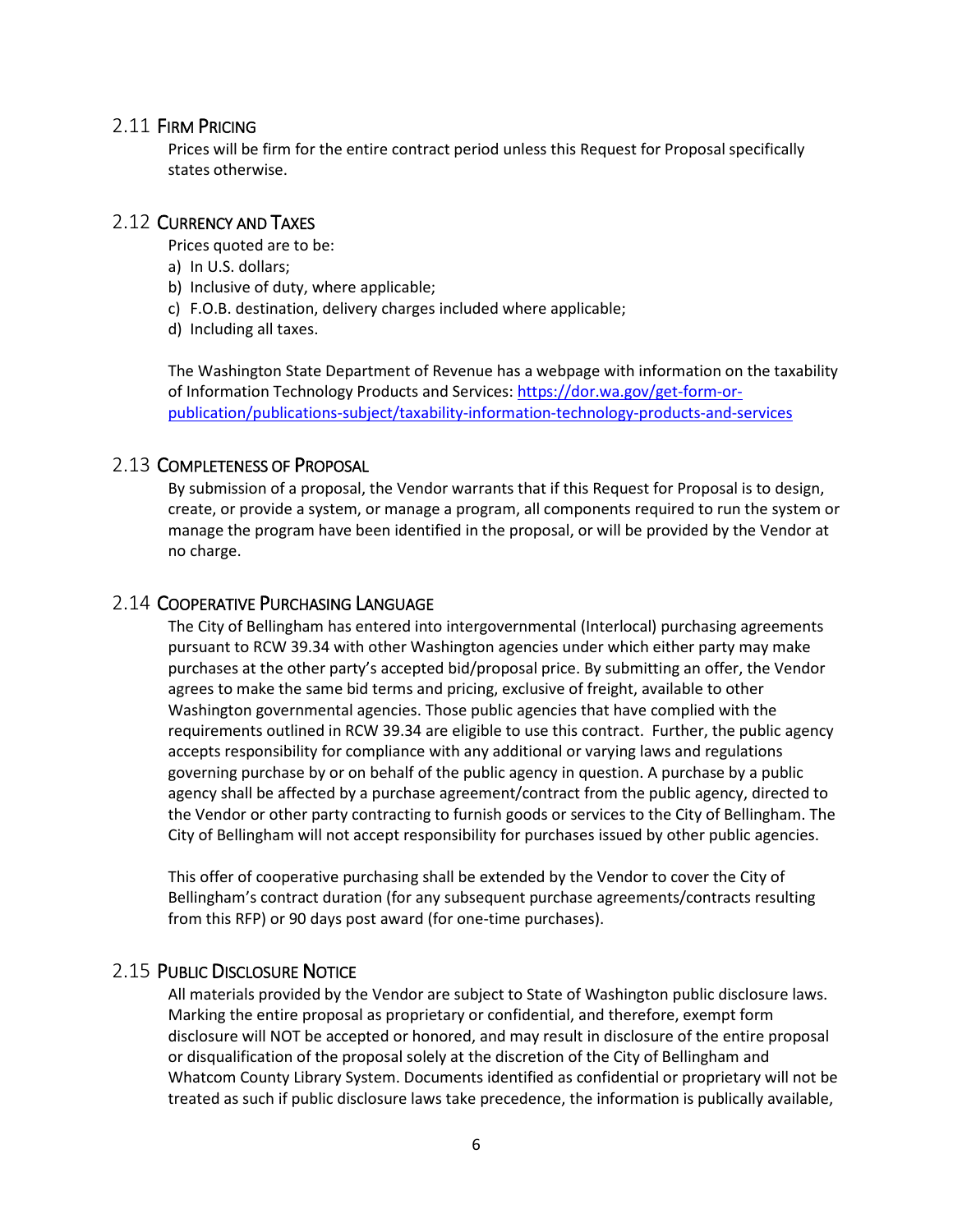the information is already in either agency's possession, the information is obtained from third parties without restriction on disclosure, or the information was independently developed without reference to the confidential information.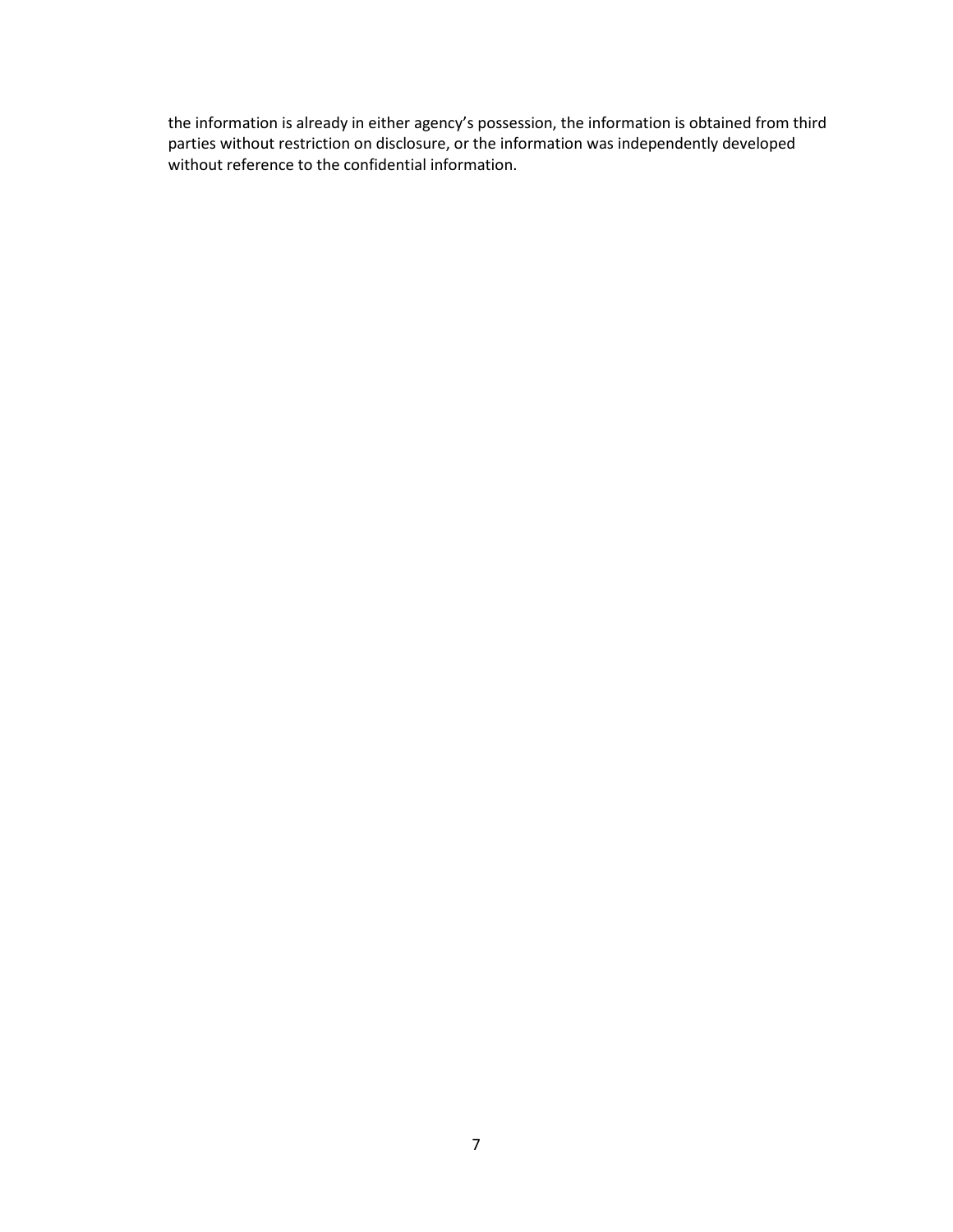# <span id="page-7-0"></span>3 ESTIMATED TIME FRAMES

The following table outlines the anticipated schedule for the Request for Proposal and contract process. The timing and the sequence of events resulting from this Request for Proposal may vary and shall ultimately be determined by the Consortium.

| Event                             | <b>Anticipated Date</b>                |  |  |
|-----------------------------------|----------------------------------------|--|--|
| Request for proposal issued       | Thursday April 26, 2018                |  |  |
| Last day for written questions    | Thursday May 10, 2018                  |  |  |
| Request for proposal closes       | Thursday May 24, 2018                  |  |  |
| Finalist(s) On-Site Demo(s)       | Mid-to-late June 2018                  |  |  |
| Proposal evaluation completed     | Late June to early July, 2018          |  |  |
| Negotiation of contract commences | 2 <sup>nd</sup> week of July, 2018     |  |  |
| Contract is signed                | Early August, 2018                     |  |  |
| Acceptance                        | Within 6 months after signing contract |  |  |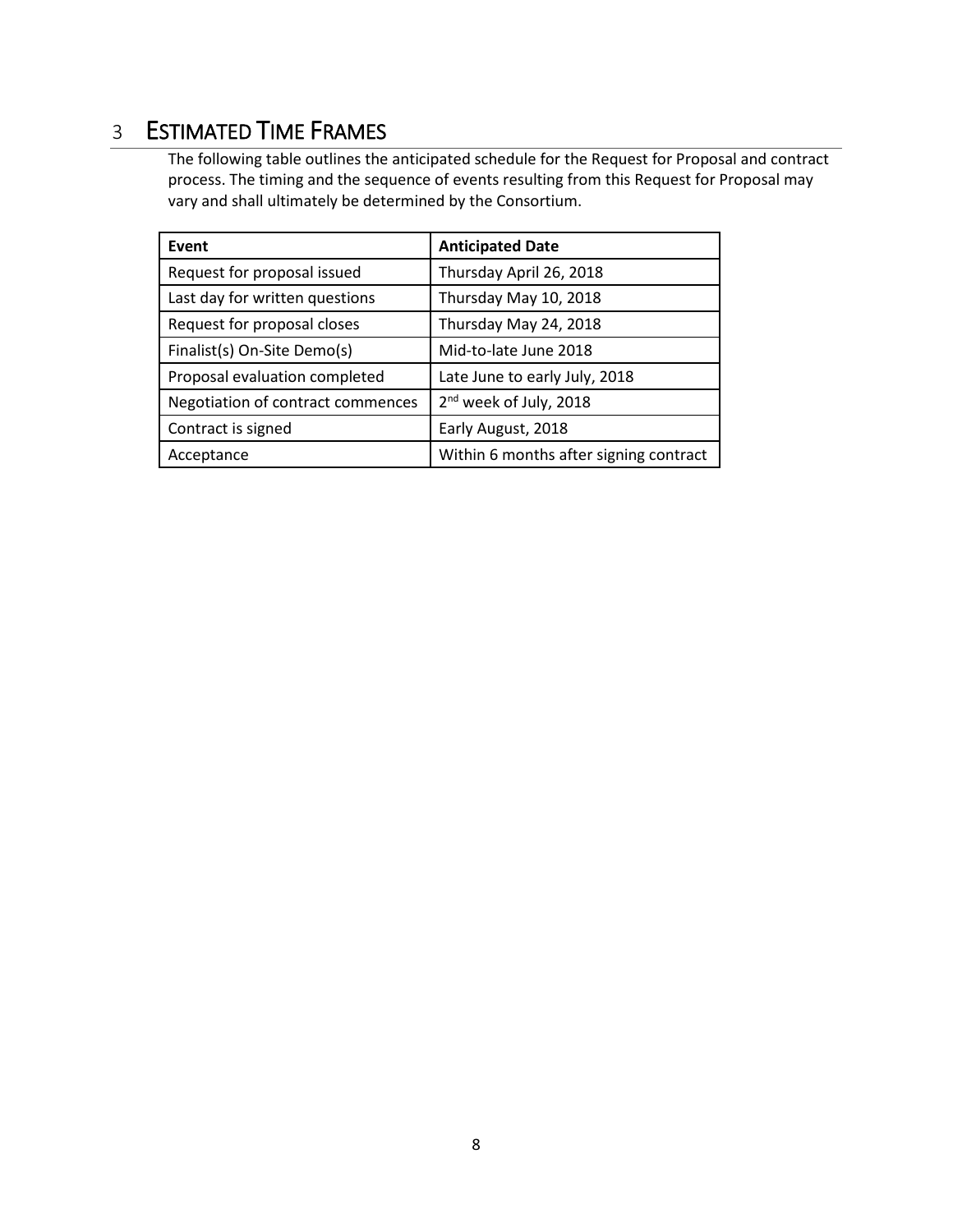# <span id="page-8-0"></span>4 PROPOSAL PREPARATION INSTRUCTIONS

**Proposal Response Format.** To assist in the fair and equitable evaluation of all responses, Vendors are asked to adhere to the specific response format set forth below. Responses that deviate from the requested format may be classified as "non-responsive" at the discretion of the Consortium and may be subject to disqualification.

| <b>Section</b>   | <b>Title</b>                                      | <b>Contents</b>                                                                                                                                                                                                                                                                                                                                                                                                                                                                                                                                                                                                                                                                                                                                                                                                                                                                                                                                                  |
|------------------|---------------------------------------------------|------------------------------------------------------------------------------------------------------------------------------------------------------------------------------------------------------------------------------------------------------------------------------------------------------------------------------------------------------------------------------------------------------------------------------------------------------------------------------------------------------------------------------------------------------------------------------------------------------------------------------------------------------------------------------------------------------------------------------------------------------------------------------------------------------------------------------------------------------------------------------------------------------------------------------------------------------------------|
| Section 1        | Proposal<br>Signature                             | The Proposal must be signed by an official authorized to legally bind the Vendor.<br>Include the following: name, address, and email and telephone number. The<br>Vendor shall provide a proposal cover letter formatted per the example in<br>Appendix A: Proposal Cover Letter for this purpose.                                                                                                                                                                                                                                                                                                                                                                                                                                                                                                                                                                                                                                                               |
| <b>Section 2</b> | Vendor<br><b>Qualifications</b><br>and Experience | Respond to the questions in Appendix B: Vendor Qualifications in narrative form.                                                                                                                                                                                                                                                                                                                                                                                                                                                                                                                                                                                                                                                                                                                                                                                                                                                                                 |
| <b>Section 3</b> | <b>Minimum</b><br><b>Requirements</b>             | Review the minimum requirements noted in Appendix C: Minimum<br>Requirements and provide a statement affirming the system being bid meets all<br>of them. Provide narrative explanation if required to clarify any deviation from<br>meeting all of the minimum requirements.                                                                                                                                                                                                                                                                                                                                                                                                                                                                                                                                                                                                                                                                                    |
| <b>Section 4</b> | <b>Detailed</b><br><b>Descriptions</b>            | Respond to the questions in Appendix D: Detailed Descriptions in narrative form.                                                                                                                                                                                                                                                                                                                                                                                                                                                                                                                                                                                                                                                                                                                                                                                                                                                                                 |
| <b>Section 5</b> | <b>Scenarios</b>                                  | Complete the Scenarios documents provided in Appendix E: Scenarios both as a<br>Word document and as an Excel spreadsheet. Include the latter as its own file in<br>the thumb drive you submit. Rank each item with a status as defined in the table<br>preceding the High Priority Scenarios. Space for clarifying comments is available,<br>if necessary. Vendors should not modify the document format or layout in their<br>response.                                                                                                                                                                                                                                                                                                                                                                                                                                                                                                                        |
| Section 6        | Pricing                                           | Submit a detailed pricing summary using the format presented both in Appendix<br>F: Pricing and as an Excel spreadsheet. Include the latter as its own file in the<br>thumb drive you submit. Add additional line items if needed. Pricing must be<br>complete and list any available discounts. Pricing information supplied with the<br>response must be valid through throughout the contract negotiation. All one-<br>time and recurring costs must be fully provided. Provide estimates of total hours<br>associated to service costs for implementation.<br>Provide estimates for user counts defined in this RFP as well as incremental costs<br>for additional licenses. Estimates for implementation services should include, but<br>not be limited to implementation of the software, system configuration, training,<br>and data conversion. Include additional backup documentation if it clarifies or<br>provides relevant detail to your estimate. |
| <b>Section 7</b> | Implementation                                    | Describe an overview of the implementation methodology and recommended<br>approach to implementation for the Consortium including but not limited to the<br>following topics:                                                                                                                                                                                                                                                                                                                                                                                                                                                                                                                                                                                                                                                                                                                                                                                    |
|                  |                                                   | Time Table - project details defining phases, tasks, overall timeframe.<br>1.<br>2.<br>Resources Required - provide detailed information on the total projected<br>hours at each level (e.g. role and job) necessary to implement the proposed<br>system as follows:                                                                                                                                                                                                                                                                                                                                                                                                                                                                                                                                                                                                                                                                                             |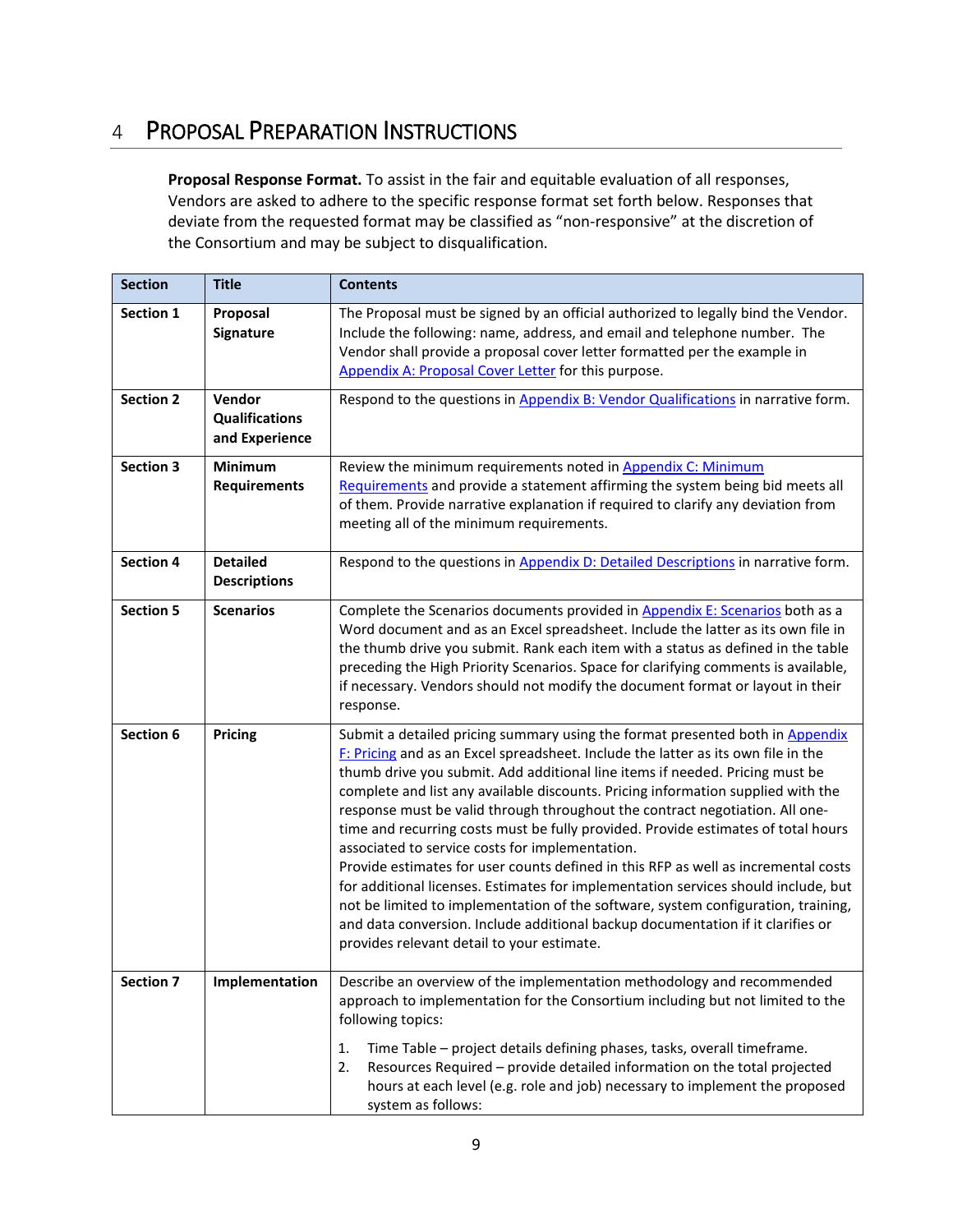| <b>Section</b>    | <b>Title</b>                                         | <b>Contents</b>                                                                                                                                                                                                                                                                                                                                                                                                                                                                                           |  |  |  |
|-------------------|------------------------------------------------------|-----------------------------------------------------------------------------------------------------------------------------------------------------------------------------------------------------------------------------------------------------------------------------------------------------------------------------------------------------------------------------------------------------------------------------------------------------------------------------------------------------------|--|--|--|
|                   |                                                      | Internal (Consortium resources - recommended Consortium staffing for<br>a.<br>the project.<br>b. External (Vendor resources).<br>3.<br>Data Conversion - approach and experience with converting from Horizon,<br>including known issues about data that cannot be migrated, or must be<br>modified.<br>Testing - recommended approach including user, configuration, technical,<br>4.<br>user acceptance, etc.<br>Training - recommended approach, resources available, documentation<br>5.<br>provided. |  |  |  |
| <b>Section 8</b>  | <b>References</b>                                    | Using the forms provided in Appendix G: References, provide five references that<br>are similar in size and project scope to the Consortium. Three references shall be<br>current customers:                                                                                                                                                                                                                                                                                                              |  |  |  |
|                   |                                                      | At least one reference must be a consortium.                                                                                                                                                                                                                                                                                                                                                                                                                                                              |  |  |  |
|                   |                                                      | At least one reference must be a system that migrated from Horizon to<br>the proposed ILS.                                                                                                                                                                                                                                                                                                                                                                                                                |  |  |  |
|                   |                                                      | Two references shall be former customers.                                                                                                                                                                                                                                                                                                                                                                                                                                                                 |  |  |  |
| <b>Section 9</b>  | <b>Contract</b><br>Performance                       | Indicate if, during the past five years, the Vendor has had a contract terminated<br>for convenience, non-performance, or any other reason, or has entered into legal<br>action with a customer. Describe the situation(s) including name and address of<br>the contracting party and circumstances.                                                                                                                                                                                                      |  |  |  |
| Section 10        | <b>RFP Exceptions</b>                                | Identify specific exceptions to this RFP from any section. Identify a preferred<br>workaround or alternative to each exception.                                                                                                                                                                                                                                                                                                                                                                           |  |  |  |
| Section 11        | <b>Exceptions to</b><br>the Contract<br><b>Terms</b> | Indicate in this section high-level review comments to the standard City RFP<br>contract terms outlined in 8. Contract & Proposal Negotiations: Selected Contract<br>Clauses. Any alternately proposed language would be considered optional and<br>not mandatory. A proposal citing alternate language as mandatory could result in<br>the proposal being deemed non-responsive.                                                                                                                         |  |  |  |
| <b>Section 12</b> | Vendor<br><b>Contracts</b>                           | Provide contract templates utilized by the Vendor including but not limited to<br>Software License, SaaS License, 3rd Party Agreements, Maintenance, Services,<br>Service Level Agreements, and Remote Access.                                                                                                                                                                                                                                                                                            |  |  |  |

Proposals will be simple, providing a straightforward, concise delineation of the capabilities necessary to satisfy the requirements of the RFP. Emphasis in the proposal will be on completeness, clarity of content, and adherence to the presentation structure required by this RFP, and not on volume. Costs for developing proposals in response to the RFP are the obligation of the Vendor and are not chargeable to the Consortium. All proposals and accompanying documentation will become the property of the Consortium and will not be returned.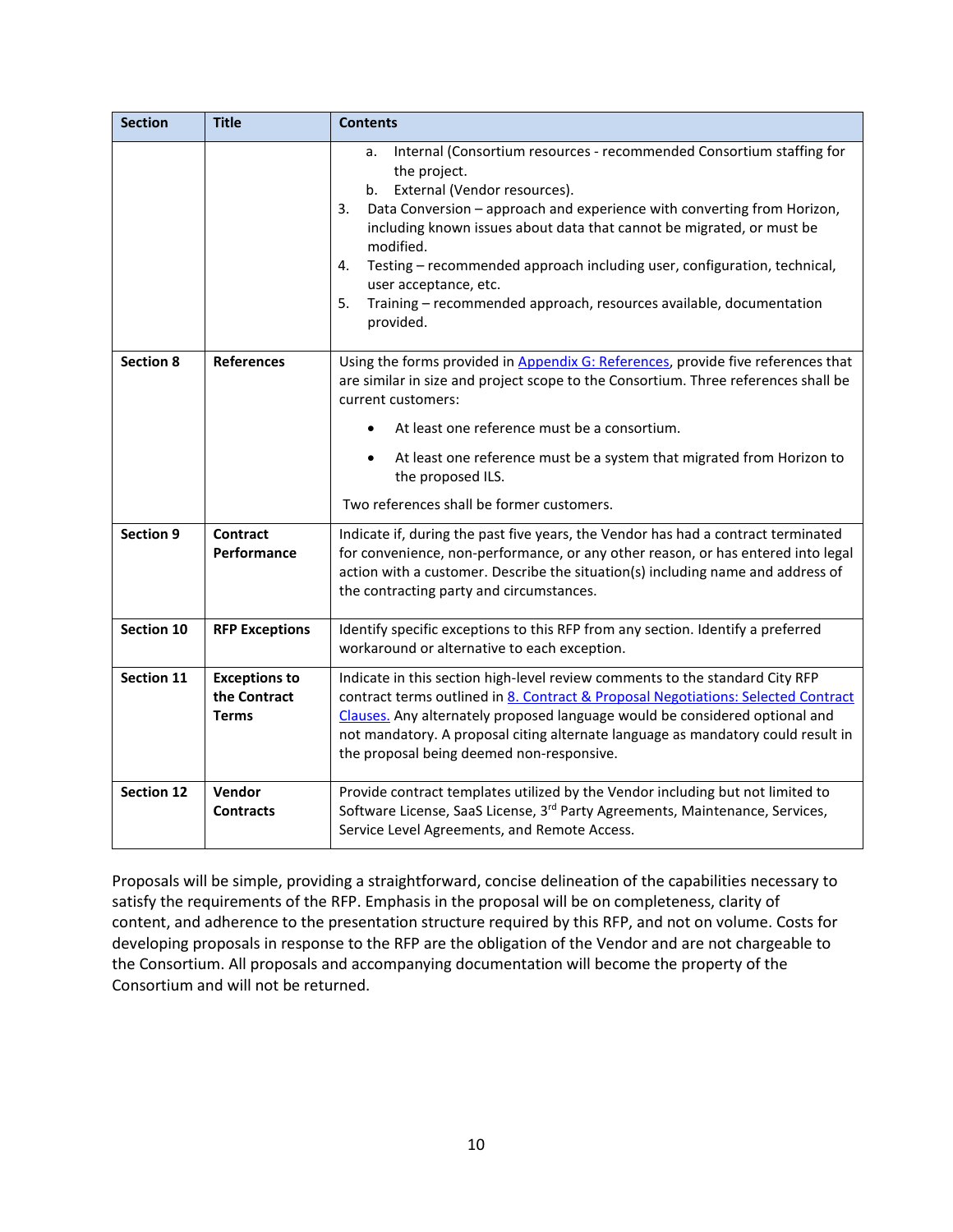# <span id="page-10-0"></span>5 ADDITIONAL TERMS

### 5.1 SUBCONTRACTORS

Where applicable, the names of approved subcontractors listed in the proposal will be included in the Contract. No additional subcontractors will be added, or other changes made, to this list in the Contract without the written consent of the Consortium.

### 5.2 ACCEPTANCE OF PROPOSALS

This Request for Proposal should not be construed as an agreement to purchase goods or services. The Consortium is not bound to enter into a contract with the Vendor who submits the lowest priced proposal or with any Vendor. Proposals will be assessed in light of the evaluation criteria. The Consortium will be under no obligation to receive further information, whether written or oral, from any Vendor.

Neither acceptance of a proposal nor execution of a contract will constitute approval of any activity or development contemplated in any proposal that requires any approval, permit, or license pursuant to any federal, state, or municipal statute, regulation, or by-law.

The Consortium will have sole discretion in selecting the Vendor and has the right to reject all proposals and to waive any irregularities or information in the evaluation process.

### 5.3 DEFINITION OF CONTRACT

Notice in writing to a Vendor that it has been identified as the successful Vendor and the subsequent full execution of a written contract and purchase order will constitute a contract for the goods or services, and no Vendor will acquire any legal or equitable rights or privileges relative to the goods or services until the occurrence of both such events.

The contract between the Consortium and the selected Vendor to provide the required software and related services will consist of:

- The contract documents (e.g. consulting services agreement, licenses, service level agreements for maintenance and support, implementation services agreements)—see [Appendix I: Sample Service Agreement](#page-49-0) for the City of Bellingham's standard Consulting Services Agreement.
- This Request for Proposal and Selected Vendor's Response.
- Vendor's product demonstration, related handouts, and electronic presentation.
- Any product literature, Vendor documentation, and communications from the Vendor clarifying the proposal, technology, project planning, implementation services, training, 3<sup>rd</sup> party applications, software functionality, support services, and professional services
- Pricing information and options.
- A mutually agreed upon Statement of Work that outlines the project scope, project timeline, Project Manager, assigned responsibilities (Vendor and customer), estimated hours by role for the major work components, deliverables, milestones, services to be performed by the Vendor, and costs by major work component.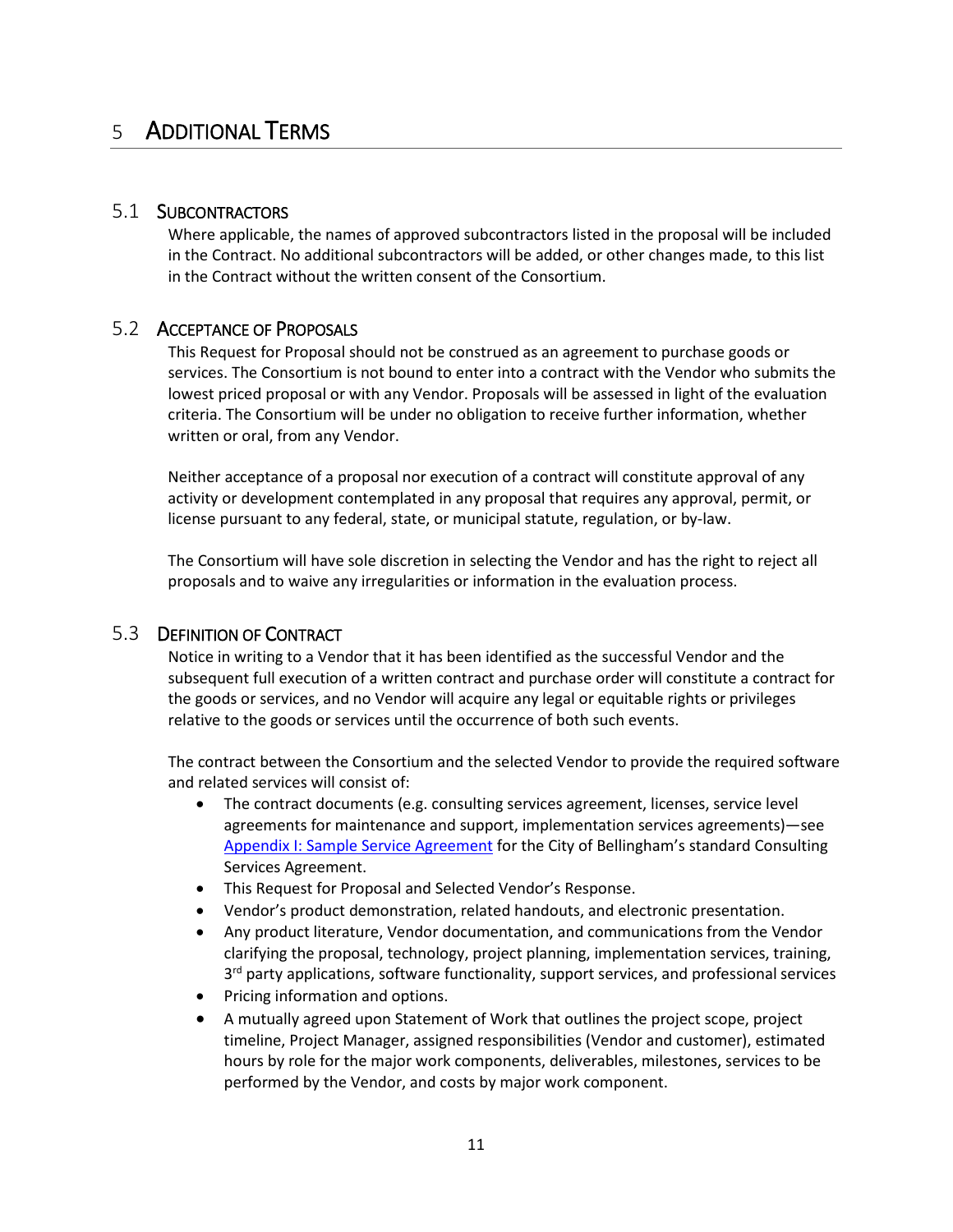## 5.4 LIABILITY FOR ERRORS

While the Consortium has used considerable efforts to ensure an accurate representation of information in this Request for Proposal, the information contained in this Request for Proposal is supplied solely as a guideline for Vendors. The information is not guaranteed or warranted to be comprehensive or exhaustive. Nothing in this Request for Proposal is intended to relieve Vendors from forming their own opinions and conclusions with respect to the matters addressed in this Request for Proposal.

### 5.5 MODIFICATION OF TERMS

The Consortium reserves the right to modify the terms of this Request for Proposal at any time at its sole discretion. This includes the right to cancel this Request for Proposal at any time prior to entering into a contract with the successful Vendor.

## 5.6 OWNERSHIP OF PROPOSALS AND PUBLIC DISCLOSURE

All documents, including proposals, submitted to the Consortium become the property of the Consortium and are subject to the provisions of the Washington State Public Records Act (referenced in 2.15).

## 5.7 HOSTED SOLUTIONS REQUIREMENTS

The following terms and provisions will be in effect should any element of the solution operate in a Vendor-hosted environment, outside of the Consortium's infrastructure.

### 5.7.1 Data Ownership

The Consortium retains ownership of all data in the library management system. The Vendor agrees not to disclose Consortium data to any person in any form, without prior consent of the Consortium. The Vendor's personnel will have access to Consortium data for the purpose of supporting the Consortium's use of its data. The Vendor will not alter any Consortium data without prior consent of the Consortium. Consortium data will not be used for any marketing purpose by the Vendor.

In the event that this contract is terminated for any reason, the Vendor agrees to provide the Consortium its data in a format mutually agreed to by both parties within 90 days of the termination of the contract. Following provision of data to the Consortium, the Vendor agrees to destroy all copies of Consortium data.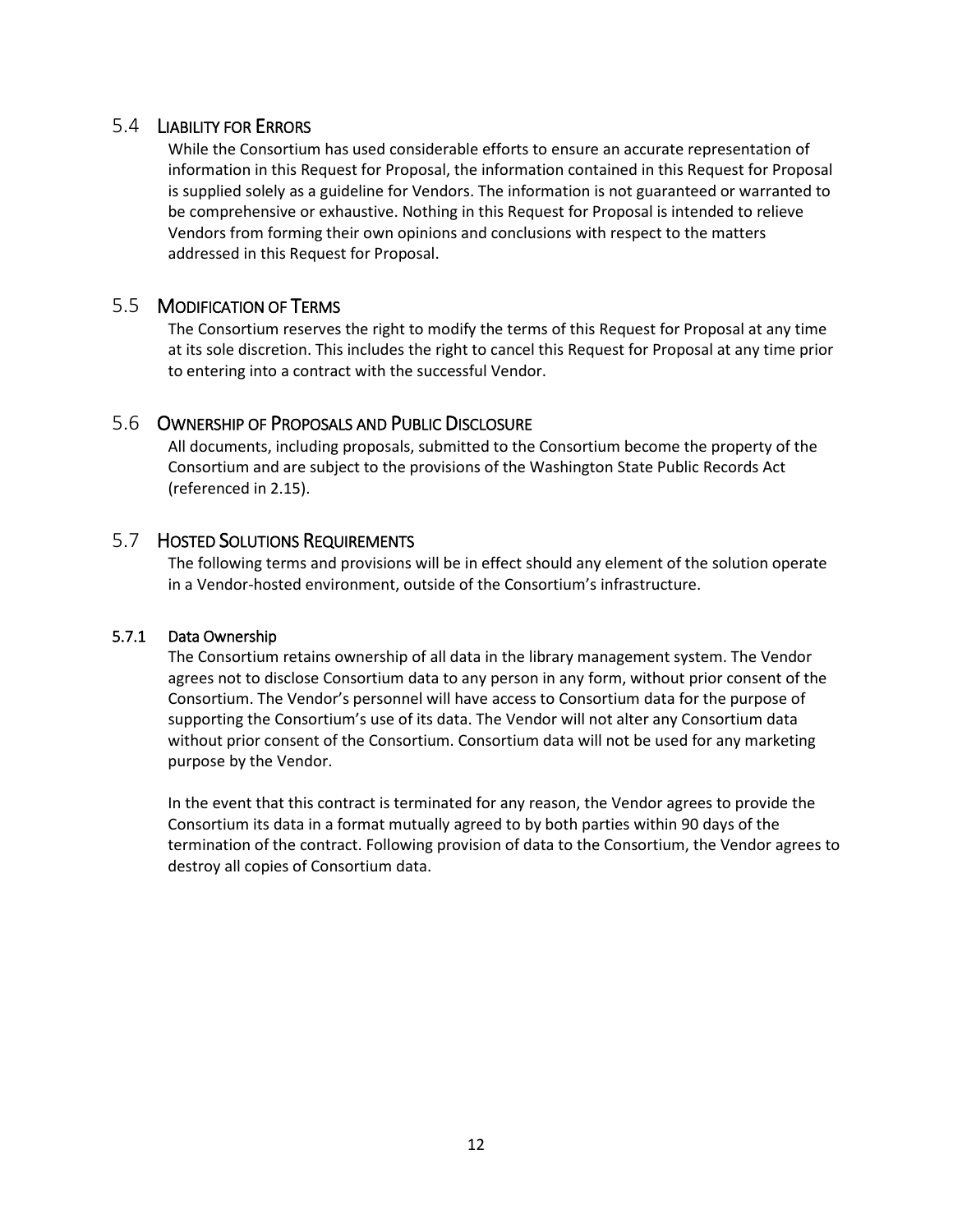### 5.7.2 Data Protection

At minimum, the Vendor performs daily backups of Consortium data by completing daily incremental backups for seven days, plus a full weekly backup, all of which are archived on a separate server once a week.

### 5.8 PROJECT AND SERVICES PAYMENTS

As the Consortium expects the hosted services to be provided via a Software-as-a-Service model, we expect not to pay for software licenses as we would with locally hosted services.

### 5.8.1 Payment for Implementation Costs

The payment schedule for project costs will be tied to agreed-upon milestones. Payment milestones will be as follows:

- 20%: Access to the software
- 20%: Completion of data migrations and conversion testing
- 20%: Completion of the staff training program
- 20%: Acceptance
- 20%: Use in production

Acceptance indicates the Consortium has completed configuration and can verify that the software will function as described in proposal response and other documents. Use of a system in production indicates the Consortium is using the software to support the day-to-day operations associated with the project objective.

### 5.8.2 Ongoing services

Payment for services and expenses will be made following delivery of services and billing for approved expenses. Ongoing costs for Software-as-a-Service and support services for five years will be submitted by Vendor. Annual service fees will not commence until system is operating in production.

### 5.9 STATEMENT OF RIGHTS

The Consortium reserves the right to reject any and all proposals, to waive minor deviations from the specifications, or to waive any informality in proposals received, whenever such rejection or waiver is in the best interest of the Consortium. Among other things a proposal may be rejected when;

- 1. the Vendor is in arrears on taxes or other claims due the City of Bellingham or Whatcom County;
- 2. the Vendor is not in a position to perform the contract;
- 3. the solicitation is not signed;
- 4. the Vendor fails to furnish bid bonds or surety deposits, plans, specifications, samples, etc., when such were specifically called for in the Request for Proposal;
- 5. the Vendor has modified the form or failed to use the proposal forms attached;
- 6. the Vendor makes a material change in the specifications, terms, or conditions of the Request for Proposal;
- 7. the solicitation contains a material alteration or erasure which is not initialed by the signer of the solicitation;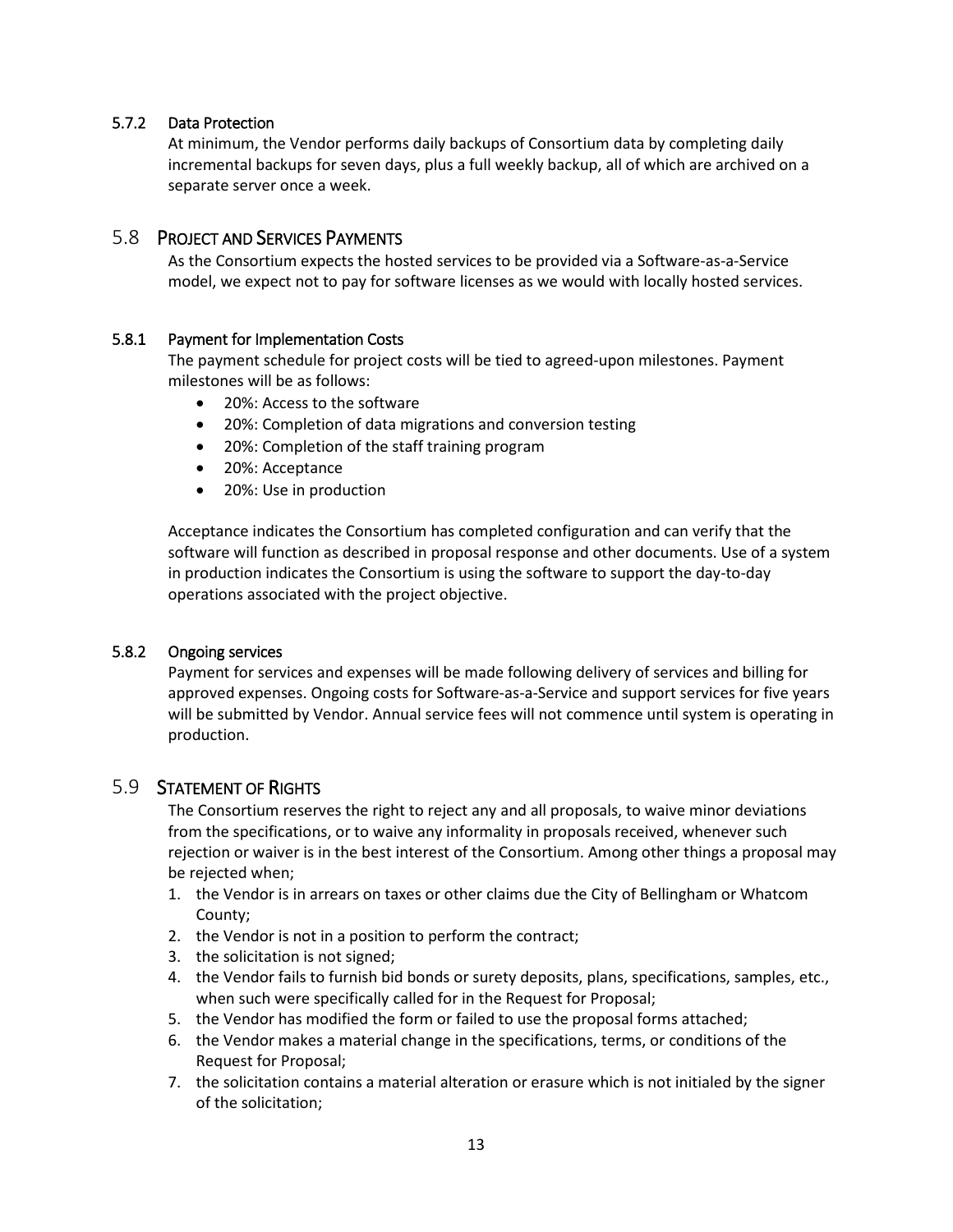- 8. the Vendor has been debarred from public bidding by either the State of Washington or the United States Federal Government;
- 9. any other reason determined to be in the best interest of the Consortium.

## 5.10 PROTEST OF RFP AWARD

Any protest must be made in writing, signed by the protestor or the protestor's authorized agent, and filed with the City of Bellingham's Purchasing Manager, 2221 Pacific Street, Bellingham, WA 98229, with a copy to the City Attorney, 210 Lottie Street, Bellingham, WA 98225. The protest shall contain all of the following information:

- The protestor's name, address, phone number, and email address;
- The RFP number and project name;
- A detailed description of the specific factual and legal ground(s) for the protest, including all exhibits referenced by the protestor; and
- The specific relief requested.

All protests shall be submitted no later than five (5) calendar days after the protestor knows or should have known of the facts or circumstances upon which the protest is based. However, in no event will a protest be considered if all proposals are rejected resulting in a No Award.

Failure to comply with these procedures shall render a protest untimely or inadequate and, consequently, may result in the Consortium rejecting the protest solely on this basis.

Any decision made by the Consortium regarding the bid award, contract execution, or bid rejection shall be conclusive only subject to such judicial review as permitted under Washington law and timely filing in the Superior Court of Whatcom County, Washington.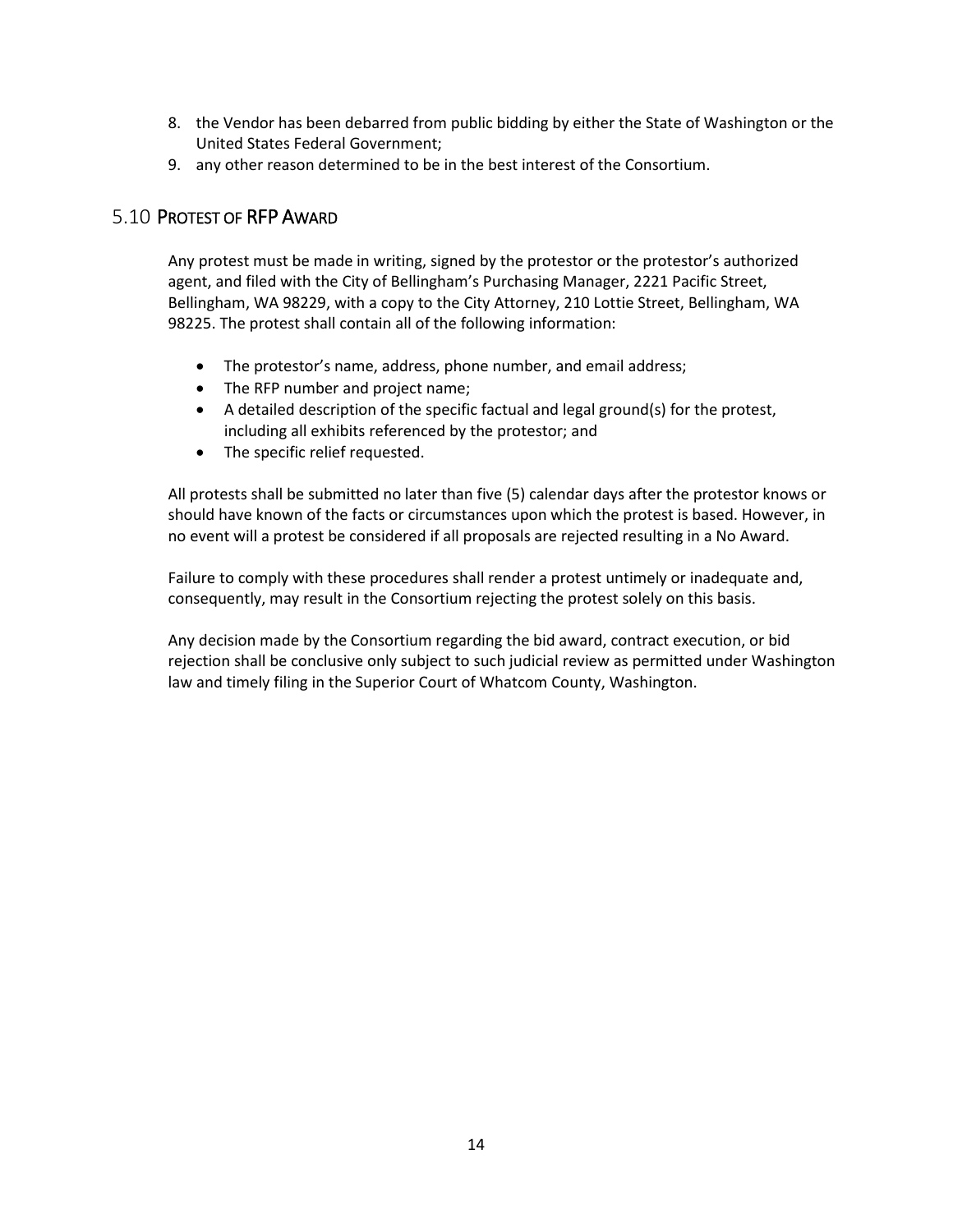# <span id="page-14-0"></span>6 PROJECT OVERVIEW

The Consortium is soliciting competitive proposals from qualified firms to achieve one primary goal:

To increase and improve the connections between our residents and our collections, using an Integrated Library System (ILS) or Library Management System (LMS) that simplifies work for staff, enables useful data-driven insights for leaders and stakeholders, and protects patron security and privacy with up-to-date technology and on-going innovation.

This system will replace the SirsiDynix Horizon ILS and Horizon Information Portal (HIP) OPAC currently contracted for by the Consortium.

The Consortium seeks an ILS that supports the continued growth of the system, provides 24/7/365 availability to our patrons and staff, supports currently implemented payment systems, integrates with our current and future third-party products, allows for differentiation in operations between the members of the Consortium, and provides an enterprise-level SQLcompliant database.

### 6.1 BACKGROUND

The [Bellingham Public Library](https://www.bellinghampubliclibrary.org/) (BPL) is a department of the City of Bellingham, and Whatcom County Rural Library District, doing business as [Whatcom County Library System](https://www.wcls.org/) (WCLS), is an independent rural library district. The two systems have had a reciprocal borrowing agreement since 1944.

The Consortium is located in Whatcom County, Washington, which is estimated to have grown by nearly 12% over the past 10 years. The Consortium saw a 32% increase in annual circulation during that time, growing from 2.4 million to 3.5 million before slipping back to 3.3 million.

The Consortium has a total service area population exceeding 216,000, and provides library services to over 100,000 active library cardholders. It consists of 14 public service libraries, four "Connections" at academic institutions within Whatcom County, one administrative center with closed stacks and with a self-service holds pickup alcove, and one bookmobile. Additional libraries are planned for construction in future years, which will increase circulation. There is also potential for expanding the Consortium.

### 6.1.1 Consortium Information

|                                       | <b>BPL</b> | WCLS    | <b>Current Total</b> | Projected 2025 |
|---------------------------------------|------------|---------|----------------------|----------------|
| Service Population                    | 86.720     | 129.580 | 216.300              | 245.610*       |
| Active Borrowers                      | 49.658     | 52.492  | 102.150              | 123.000^       |
| Total Branches & other Service Points |            | 13      | 19                   |                |

\* Washington Office of Financial Management county population projections for 2025, medium scenario. [https://ofm.wa.gov/sites/default/files/public/dataresearch/pop/GMA/projections17/gma\\_2017\\_5yr.xlsx](https://ofm.wa.gov/sites/default/files/public/dataresearch/pop/GMA/projections17/gma_2017_5yr.xlsx) ^ About 50% of 2025 Total Projected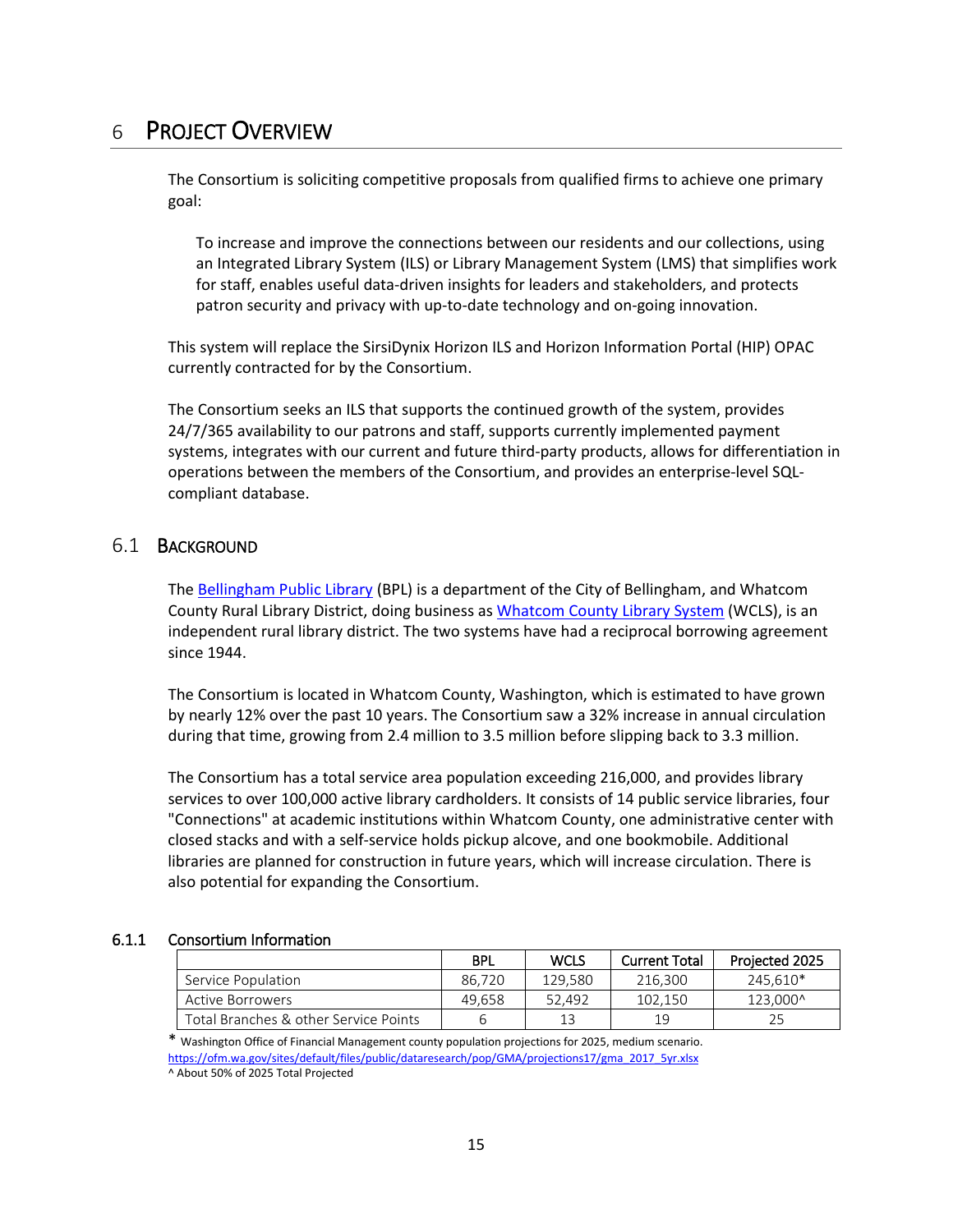### 6.1.2 ILS use

|                                          | Current     | Projected Year 5 |
|------------------------------------------|-------------|------------------|
| Bibliographic Records (titles)           | 305,000     | 330,000          |
| Items (copies, volumes)                  | 610,000     | 675,000          |
| New Items (annual)                       | 70,000      | 80,000           |
| Authority Records                        | 850,000     | 1 million        |
| Patron Records                           | 161,000     | 190,000          |
| Annual Circulation (checkouts)           | 3.3 million | 4 million        |
| Annual Requests                          | 890,000     | 1 million        |
| Serial subscriptions                     | 1,225       | 1,000            |
| Total number of simultaneous staff users | 200         | 225              |
| Total number of simultaneous OPAC users  | 500         | 1,000            |

BPL adopted Dynix in 1985, and WCLS joined in 1991 to make it a shared ILS. The Consortium has used the Horizon ILS since September 2004, and is currently using version 7.5.3. In 2010, WCLS added BiblioCommons' BiblioCore discovery layer [\[https://wcls.bibliocommons.com\]](https://wcls.bibliocommons.com/), and BPL followed suit in 2012 [\[https://bellingham.bibliocommons.com\]](https://bellingham.bibliocommons.com/). In addition to sharing physical collections, a patron/item database, and subscription databases, both libraries belong to the Washington Anytime Library for access to OverDrive downloadable eBooks and eAudiobooks, and jointly subscribe to the RBDigital eMagazine service.

### 6.1.3 Current Technical Environment

In January 2016, the Consortium migrated its Horizon environment from local servers to a hosted service run by SirsiDynix. The hardware is in a datacenter in Atlanta, GA. Horizon's SQL database runs on Windows Server 2008 R2 in a virtual machine. Horizon's default OPAC, called HIP (currently using version 3.24), is also hosted by SirsiDynix. BPL has a locally-created online digital index to a local newspaper that exists in an instance of SirsiDynix COMRES, which is also hosted. BPL and WCLS each have their own SIP2 servers running locally, communicating with the hosted database through VPN tunnels.

BiblioCore is Vendor-run by BiblioCommons as a Software-as-a-Service system using Amazon Web Services. It communicates with the ILS using an Apache Tomcat instance hosted by SirsiDynix, and also through HIP and SIP.

Several systems interact with the ILS to provide services to patrons as described below in the Interoperability section o[f Appendix C: Minimum Requirements.](#page-24-0) Additionally:

- Some services communicate with Horizon through HIP, including:
	- o Baker & Taylor, which uses HIP's Z39.50 servers to pull bib and item data related to pre-processing items for BPL.
- Some services integrate with BiblioCore:
	- o NoveList Select from EBSCO enhances the OPAC with recommended reads, and series and awards information.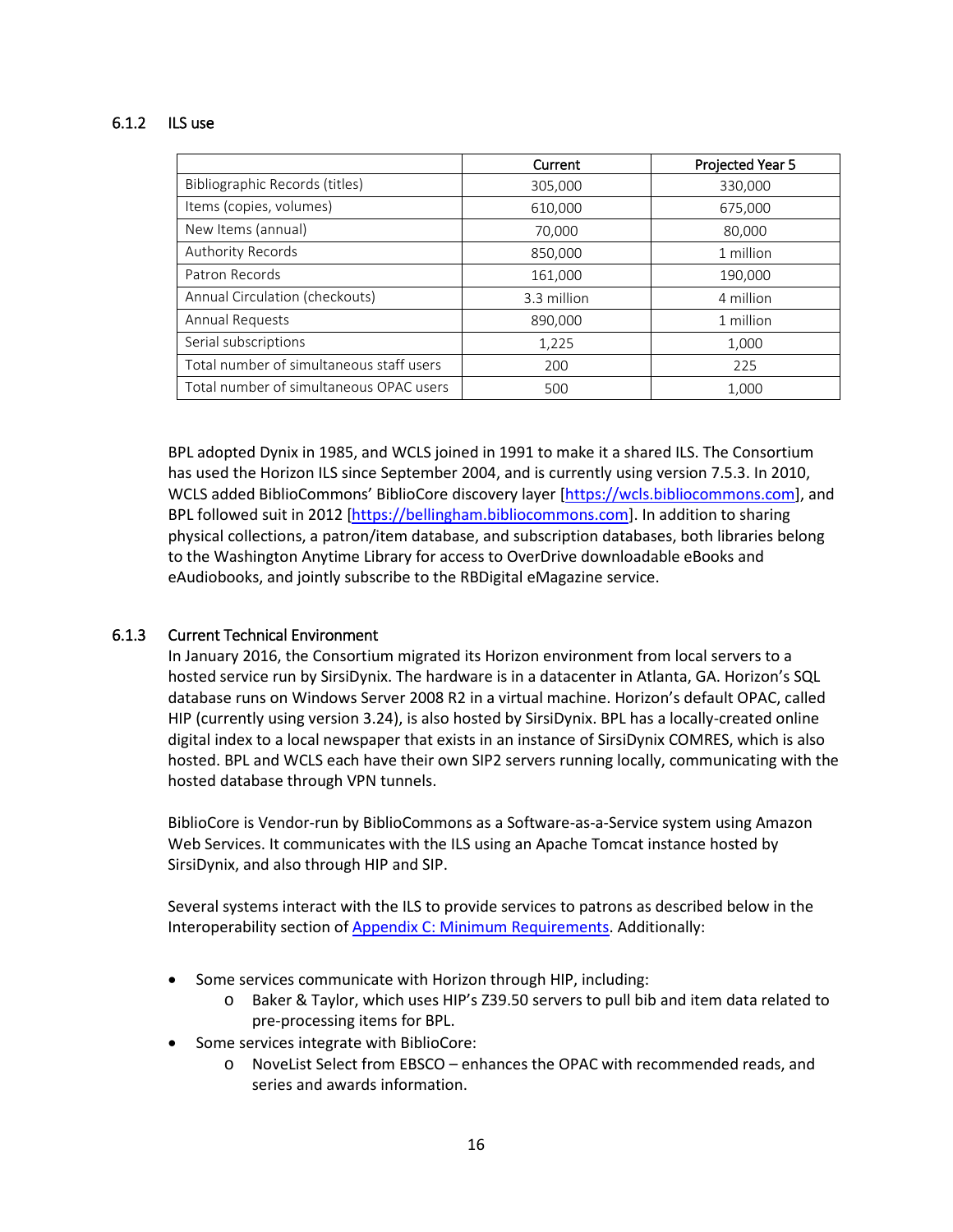- o Syndetic Solutions from ProQuest enhances the OPAC with cover images, book reviews, author notes, and summaries.
- o Library Elf from Jandi Enterprises allows families to enter all their library cards and consolidate email notifications.
- Some services integrate only with library websites:
	- o Spaces and SignUp from DEMCO Software allows patrons to book meeting rooms and "checkout" passes to local museums. BPL Staff use these tools to create events that display on the library's events calendar.
	- o LibCal from Springshare allows patrons to book rooms and allows staff to populate the library event calendar. Used by WCLS.
- Some services are used but not integrated:
	- o WorldShare InterLibrary Loan from OCLC for ILL loan and request management.
	- o OCLC FirstSearch allows staff to request materials outside our area for resource sharing, branded WayFinder.
	- o Question-Point from OCLC allows patrons to ask reference questions via chat, branded 'Ask-WA', via the Washington State Library.
- Some services require URL links to individual catalog records:
	- o Constant Contact manages email newsletters. Used by BPL.
	- o Mailchimp manages promotions and email newsletters. Used by WCLS.
	- o Websites by both members of the Consortium.
- One service requires custom SQL scripts for on-going bib, item, request, and circulation data extraction:
	- o CollectionHQ from Baker & Taylor enables WCLS staff to analyze the collection.
- One service has special processes internal to the ILS that also pushes scheduled reports to the service:
	- o Debt Collection services from Unique Management Services manages patrons that owe the libraries more than a threshold level of fines/fees. Used by both BPL and WCLS.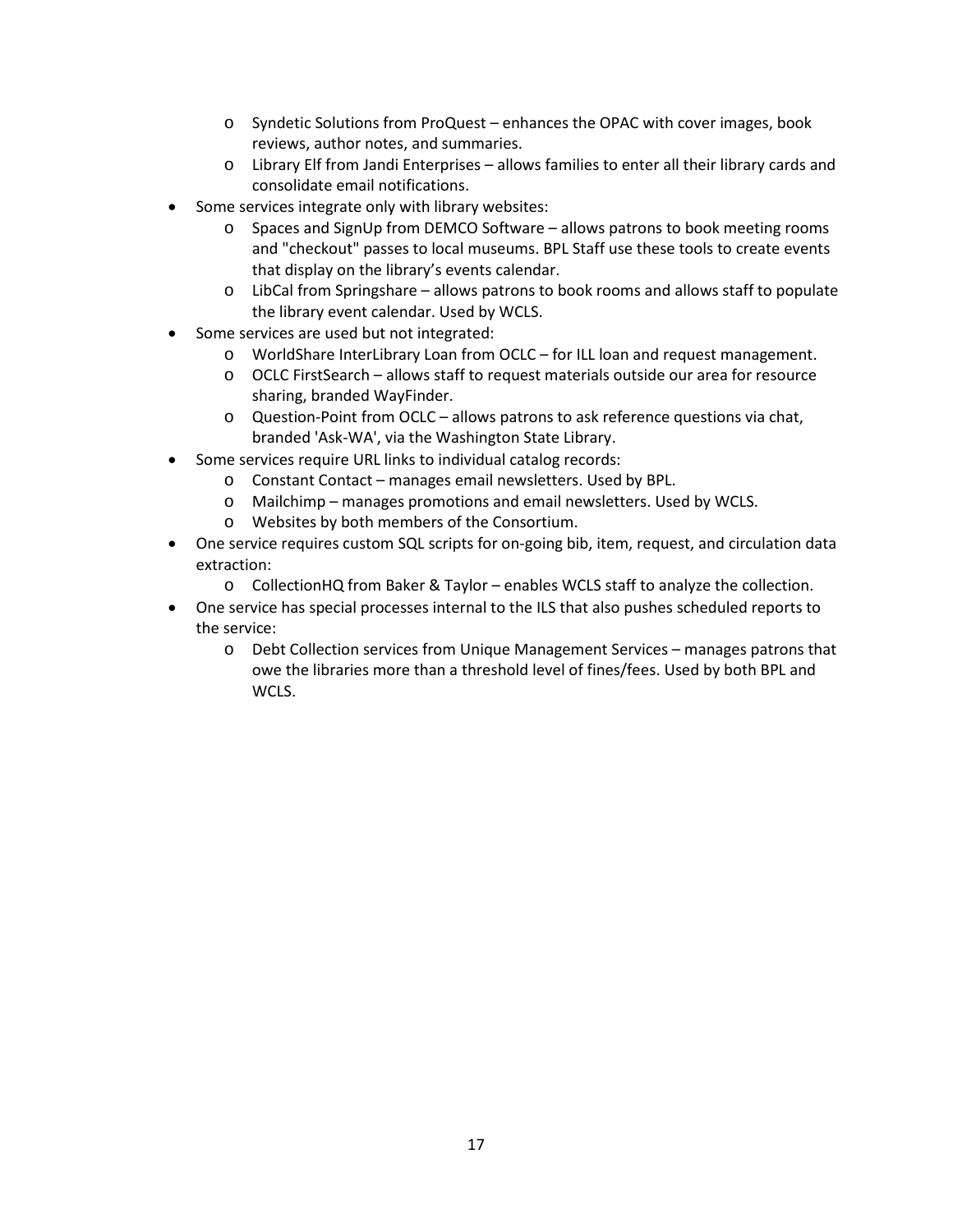# <span id="page-17-0"></span>7 ON-SITE DEMONSTRATIONS AND TESTING

Finalists should be prepared to demonstrate the features and functions of their system to the Joint ILS Selection Committee and other staff on-site at one of the Consortium's administrative headquarters in Bellingham, WA (specific location to-be-determined). We anticipate a two-day demonstration focusing on Circulation scenarios on one day and Technical Services scenarios on the other day. The Vendor's costs for the demonstration shall be the responsibility of the Vendor. On-site demonstration scripting will be provided for finalists. The evaluation criteria for the demonstration process will include adherence to the script as well as the ability to demonstrate the product's ability to meet the Consortium's required scenarios.

Likewise, at the time of the demo, finalists will provide sandbox installations, including all modules being demonstrated, so that selected staff can test the primary scenarios related to their work.

The Consortium reserves the right to request additional information, interviews, follow-up demonstrations, or any other type of clarification of proposal information it deems necessary to evaluate the proposed ILS products. The Consortium also reserves the right to forego on-site demonstrations at its sole discretion.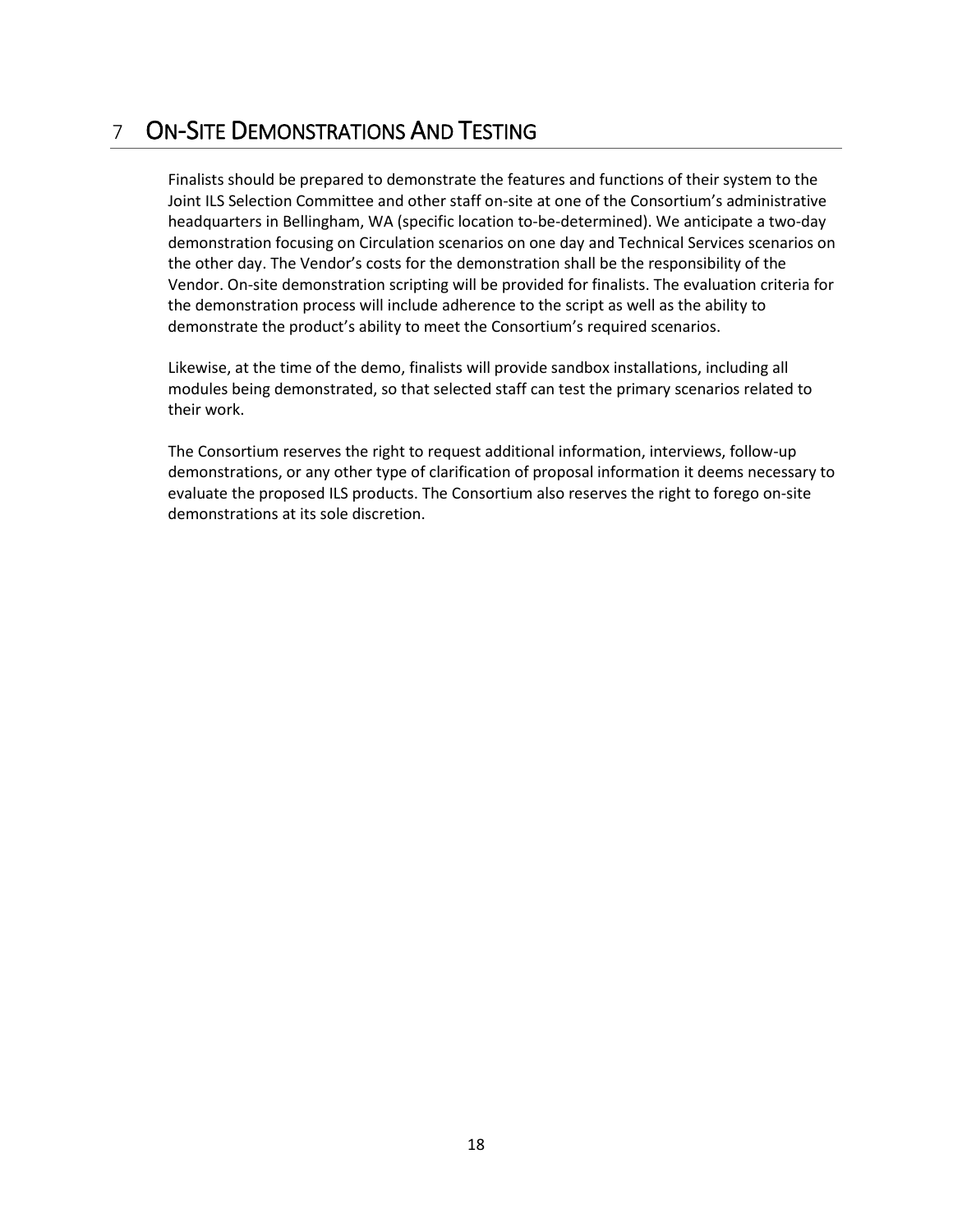### <span id="page-18-0"></span>8.1 COMPLIANCE WITH LAWS

The Vendor will give all the notices and obtain all the licenses and permits required to perform the work. The Vendor will comply with all laws applicable to the work or performance of the contract. The City of Bellingham and WCLS are exempt from Federal Excise Tax. The successful bidder will be required to obtain a Bellingham City Business Registration Certificate and pay business and occupation taxes. For additional information, check with the City of Bellingham's Finance Department, 360-778-8025. Any contract resulting from this Request for Proposal will be governed by and will be construed and interpreted in accordance with the laws of the State of Washington.

### 8.2 INDEMNITY

Any contract resulting from this Request for Proposal will require that the Vendor indemnify and hold harmless the Consortium, the City of Bellingham, their employees, and their agents from and against all claims, demands, losses, damages, costs and expenses made against or incurred, suffered or sustained by the Consortium or the City at any time or times (either before or after the expiration or sooner termination of this contract) where the same or any of them are based upon or arise out of or from anything done or omitted to be done by the Vendor or by any servant, employee, officer, director or subcontractor of the Vendor pursuant to the contract excepting always liability arising out of the independent acts of the Consortium or the City.

### 8.3 LIABILITY AND INSURANCE

The Vendor will be required to defend the Consortium, hold it harmless, and indemnify it as to all claims, suits, costs, fees and liability arising out of the acts or work of the Vendor, its employees, subcontractors, or agents (including field work) pursuant to any Agreement, resulting from this RFP where such liability is incurred as a result of the actions or omissions of such parties. The Vendor will be required to obtain and maintain in force at least the following minimum insurance coverages covering all activity that would result from this RFP and as to name the Consortium members as additional insured:

| Coverage Type                              | Amount                     |  |
|--------------------------------------------|----------------------------|--|
| <b>Workers Compensation</b>                | <b>Statutory Amount</b>    |  |
| Broad form Comprehensive General Liability | \$1,000,000 per occurrence |  |
|                                            | \$2,000,000 aggregate      |  |
| Professional Liability                     | \$1,000,000 aggregate      |  |
| Automobile Liability                       | \$1,000,000                |  |

The Vendor will be required to specifically and expressly waive any immunity that may be granted it under the Washington State Industrial Insurance Act, Title 51 RCW. Further, the indemnification obligation under a contract resulting from this RFP shall not be limited in any way by any limitation on benefits payable to or for any third-party under the workers' compensation acts. The Vendor will be required to submit an insurance certificate showing the coverage required listed above to the Consortium for approval at least annually.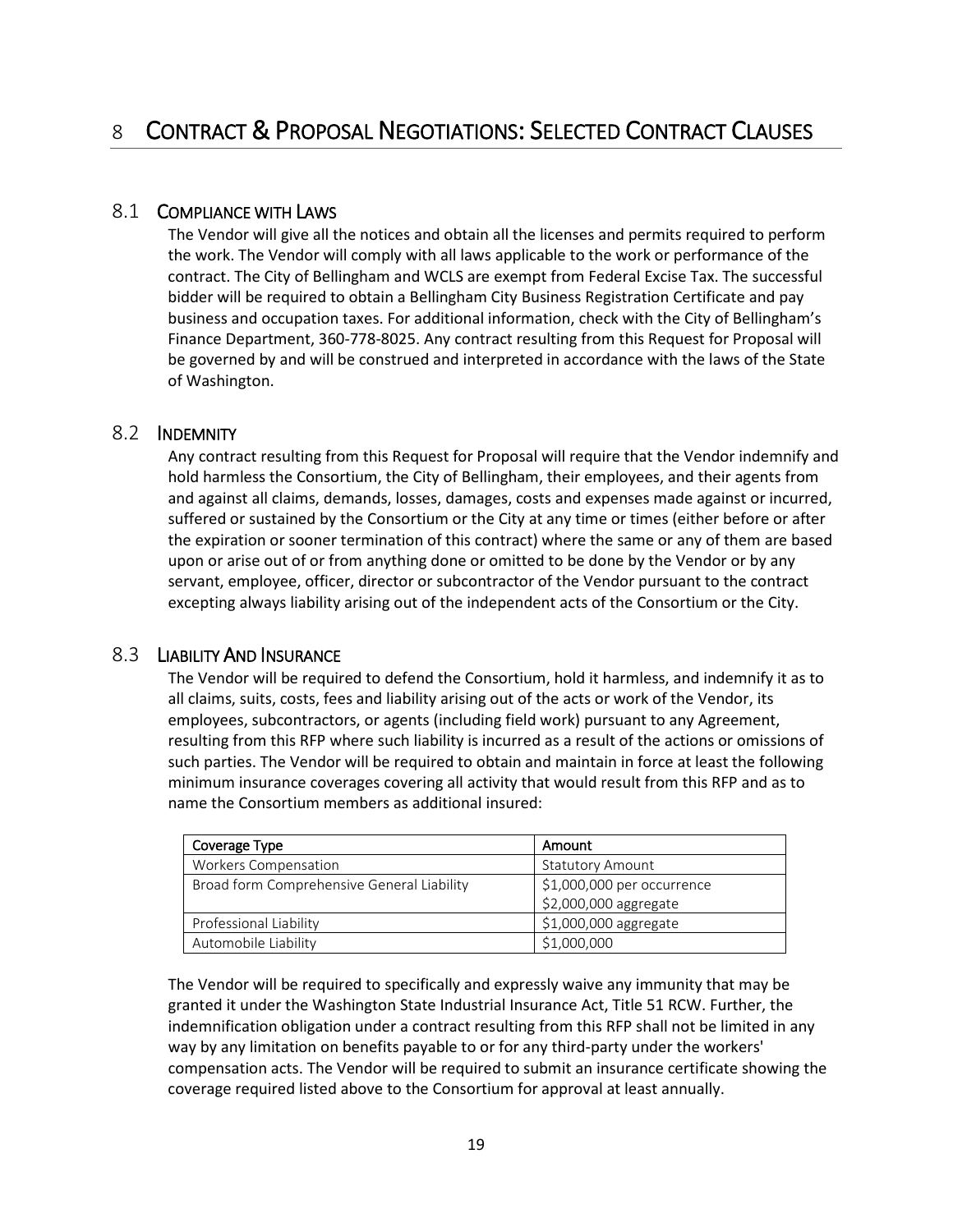## 8.4 FUNDING

Should either party here believe that the other has failed to substantially perform all or a material part of its obligations under the contract, it shall deliver written notice to that effect to the other, specifying the alleged default and giving the other party fifteen (15) days to cure such default. Thereafter, should the default not be remedied to the satisfaction of the non-defaulting party, the contract may be terminated upon seven (7) days written notice (delivered by certified mail). In the event of termination under this subparagraph, the Vendor shall be paid an amount, in the discretion of the Consortium's project manager, which takes into account actual costs incurred by the Vendor in performing the project work to the date of termination, the amount of work originally required which was satisfactorily completed to the date of termination, the cost to the Consortium of completing the work itself, or of employing another firm to complete it, and the inconvenience and time which may be required to do so, along with any other factors which affect the value to the Consortium of the project work which has been performed to the date of termination. In no event shall the Vendor receive an amount based on anticipated profit on unperformed services or work.

On the giving of notice of termination by either party, the Vendor shall immediately begin winding down its services in anticipation of the termination, and shall be prepared to deliver to the Consortium all documents and other uncompleted work on the date of termination.

In the event funding is withdrawn, reduced, or limited in any way after the effective date of the contract due to Consortium budgetary constraints, and prior to its normal completion, the Consortium may summarily terminate the contract as to the funds withdrawn, reduced, or limited notwithstanding any other termination provisions of the contract. If the level of funding withdrawn, reduced, or limited is so great that the Consortium deems that the continuation of the services covered by the contract is no longer in the best interest of the Consortium, the Consortium may summarily terminate the contract in whole notwithstanding any other termination provision of the contract. Termination shall be effective upon receipt of written notice.

### 8.5 SOFTWARE

It is the Vendor's responsibility to ensure that the Consortium has all licenses required to use any software that may be supplied by the Vendor pursuant to the contract.

Independent custom code built expressly for the Consortium, paid for by the Consortium, and not incorporated into the system will be expressly identified as such in the Contract. Such code will undergo a rigorous design process with the Consortium, Vendor, and other third parties (as required). The Consortium must sign-off on a detailed specification document prior to work beginning. Detailed specification should include the following:

- Overview
- Functional description
- Technical description, including technologies used, format of messages, and communication protocols
- Error handling
- Sample messages

The Consortium shall take responsibility for modifying independent custom code and its impact on the Consortium environment. The Vendor shall provide sufficient technical information to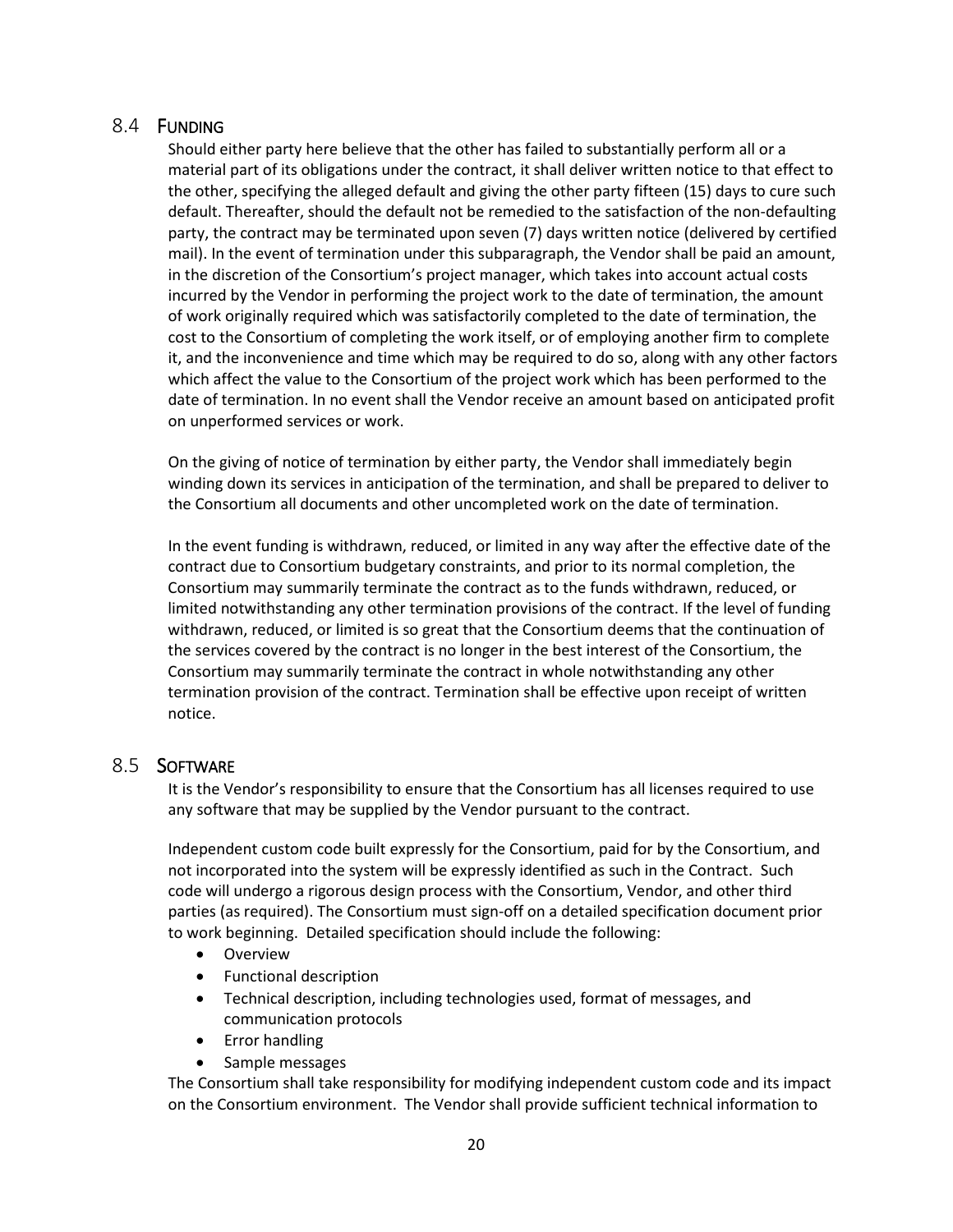the Consortium that the Consortium can evaluate and implement changes to its independent custom code prior to applying software updates.

## 8.6 DATA OWNERSHIP

The Consortium retains ownership of all data entered into the ILS. The Vendor agrees not to disclose Consortium data to any person in any form, without prior consent of the Consortium. Vendor's personnel will have access to Consortium data for the purpose of supporting the Consortium's use of its data. Vendor will not alter any Consortium data without prior consent of the Consortium.

In the event that this contract is terminated for any reason, Vendor agrees to work with the Consortium to provide the Consortium with its data, in a format mutually agreed to by both parties within 90 days of the termination of the contract. Following provision of data to the Consortium, Vendor agrees to destroy all copies of Consortium data.

## 8.7 REMOTE ACCESS TO CONSORTIUM'S TECHNICAL ENVIRONMENTS

The Consortium's security policies require monitoring and controls when third party service providers access the Consortium's technical environments. Third party access will be disabled when it is not in use. Access to the Consortium's environment shall be provided using Citrix Secure Gateway and/or via client-initiated remote session tools such as WebEx or Skype. Vendor access agreements are required for Vendors providing technical support via Citrix Secure Gateway.

### 8.8 HOSTED SYSTEMS AND VPN CONNECTIVITY

VPN connectivity is not desired. If Vendor architecture requires VPN connectivity to the Consortium's technical environments for operational procedures, such connectivity will require review and evaluation prior to signing a contract.

### 8.9 PAYMENT PROCESSING

In the event either member of the Consortium uses a payment system provided by the Vendor, the Vendor represents and warrants that for the life of the contract, the software and services used for processing credit and debit transactions shall be compliant with current payment card industry data security standards (PCI-DSS) established by the PCI Security Standards Council. Vendor agrees to indemnify and hold the Consortium, its officers, employees, and agents, harmless for, from and against any and all claims, causes of action, suits, judgments, assessments, costs (including reasonable attorneys' fees) and expenses arising out of or relating to any loss of Consortium customer credit card or identity information managed, retained or maintained by Vendor, including but not limited to fraudulent or unapproved use of such credit card or identity information.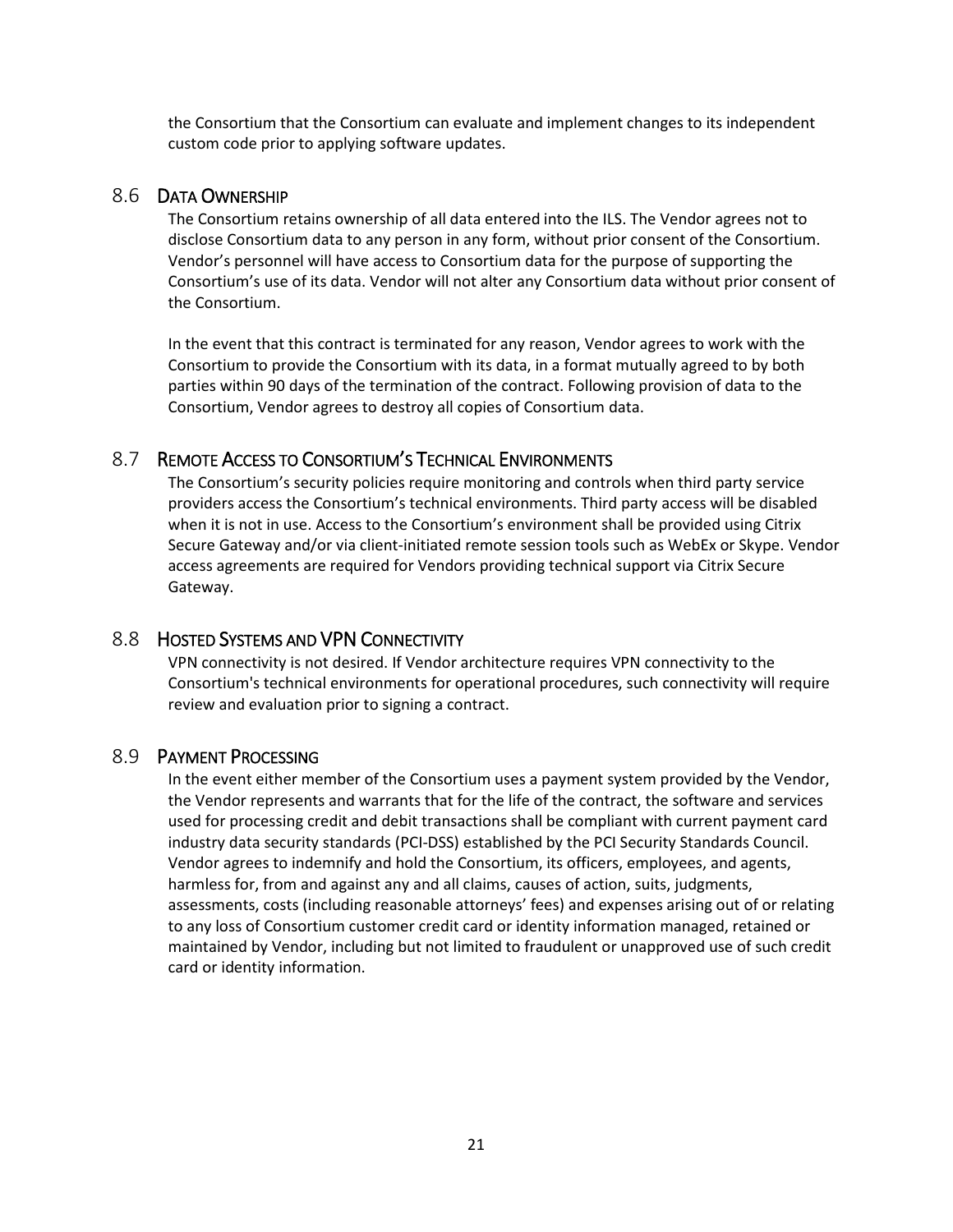# <span id="page-21-0"></span>9 EVALUATION CRITERIA

The following criteria will be used to evaluate the systems proposed in responses to this RFP.

### **Minimum Requirements**

The evaluation committee will evaluate proposals against the minimum requirements described in [Appendix C: Minimum Requirements.](#page-24-0) Proposals not meeting all minimum requirements will be rejected without further consideration.

#### **RFP Response Scores**

The responses that meet all of the minimum requirements will be scored, with the scores weighted as follows:

| <b>Vendor Qualifications</b>     | 10% |
|----------------------------------|-----|
| <b>Vendor Reference Feedback</b> | 10% |
| <b>Detailed Descriptions</b>     | 35% |
| <b>High Priority Scenarios</b>   | 45% |

#### **Demonstration and Testing**

The Vendors with the highest scores on their RFP responses may be invited to perform on-site demonstrations of the systems they propose, and to provide test environments that will enable select staff to test their required scenarios. The Committee will score the demonstrations and staff will score their experiences with the software. These scores will be combined with the RFP Response Scores and a score for the proposed cost of the systems as follows:

| Demonstrations                 | 25% |
|--------------------------------|-----|
| Staff preference after testing | 25% |
| <b>Proposed Cost</b>           | 25% |
| <b>RFP Response Scores</b>     | 25% |

The breakdown of all proposed costs as requested should be clear, concise and conform to Appendix F: [Pricing.](#page-44-0)

The selected Vendors will also be required to respond to additional questions as part of a security review of both their proposed system and their internal systems.

### **Selection**

It is the Consortium's intention to invite the Vendor with the highest score overall to proceed to contract negotiation, provided the security review deems the product and the Vendor's internal systems acceptable.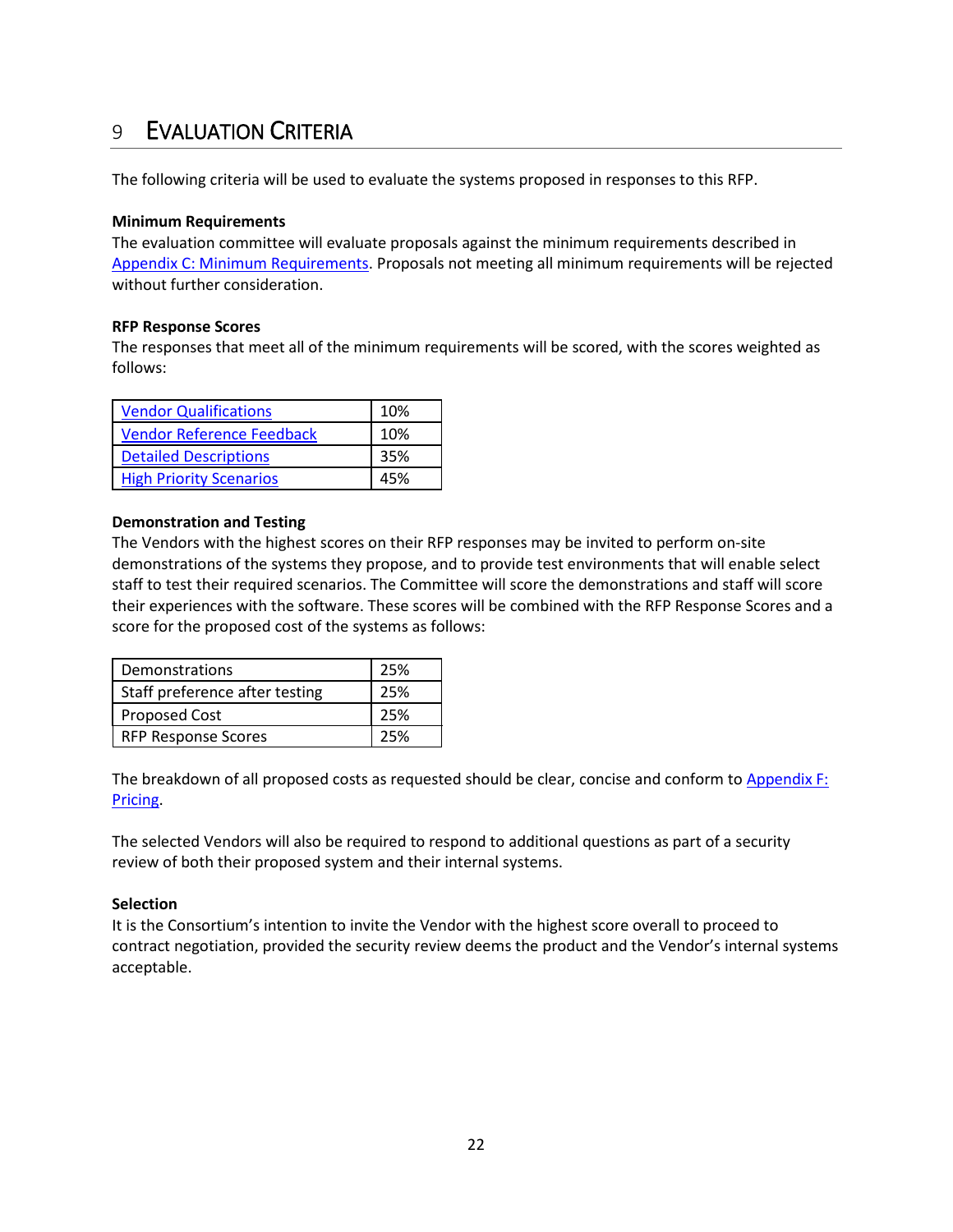# <span id="page-22-0"></span>10 APPENDIX A: PROPOSAL COVER LETTER

*Letterhead or Vendor's name and address Date*

Subject: *Request for proposal name Request for proposal number List any amendment nos. and dates*

The enclosed response is submitted in response to the above-referenced Request for Proposal. Through submission of this proposal we agree to all of the terms and conditions of the Request for Proposal. We have carefully read and examined the Request for Proposal and have conducted such other investigations as were prudent and reasonable in preparing the proposal. We agree to be bound by statements and representations made in this proposal and to any agreement resulting from the proposal.

Sincerely,

*Signature*

Name:

*Type or print*

Title: **The Community of the Community of the Community of the Community of the Community of the Community of the Community of the Community of the Community of the Community of the Community of the Community of the Commun** 

Legal name of Vendor: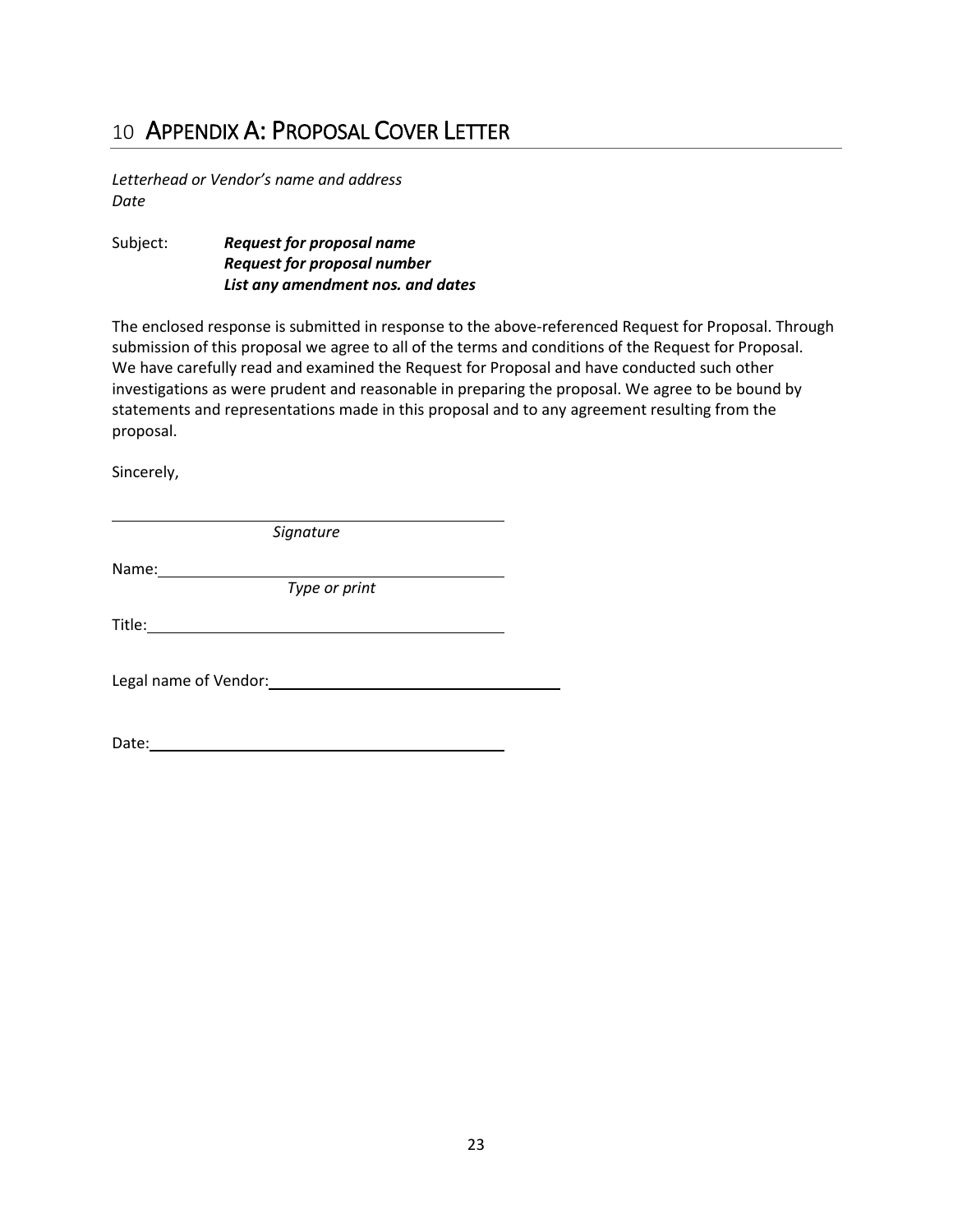# <span id="page-23-0"></span>11 APPENDIX B: VENDOR QUALIFICATIONS

For this section of the RFP the Vendor shall:

- Provide an overview of the Vendor's business history.
- Provide an overview of the Vendor's qualifications related to the requirements described herein, including a brief summary of the Vendor's background working with public library consortia.
- Provide the number of years the firm has provided the services outlined in the RFP.
- Provide the firm's annual customer retention rate for the last five years.
- Provide the number of both technical support staff and developers (as a percentage of total staff) dedicated to the ILS the Vendor proposes for the Consortium.
- Provide the number of technical staff supporting the SaaS infrastructure for the proposed ILS.
- Note whether or not the firm is currently in discussions with any firm or investors regarding potential sale, merger or acquisition, or if there have been any such discussions of potential sale, merger or acquisition in the past two years. If yes, discuss any potential impact on service provision during the anticipated contract term with the Consortium.
- List all public libraries currently using the software that the Vendor proposes for the Consortium, along with the number of patron records and the number of bibliographic records they maintain.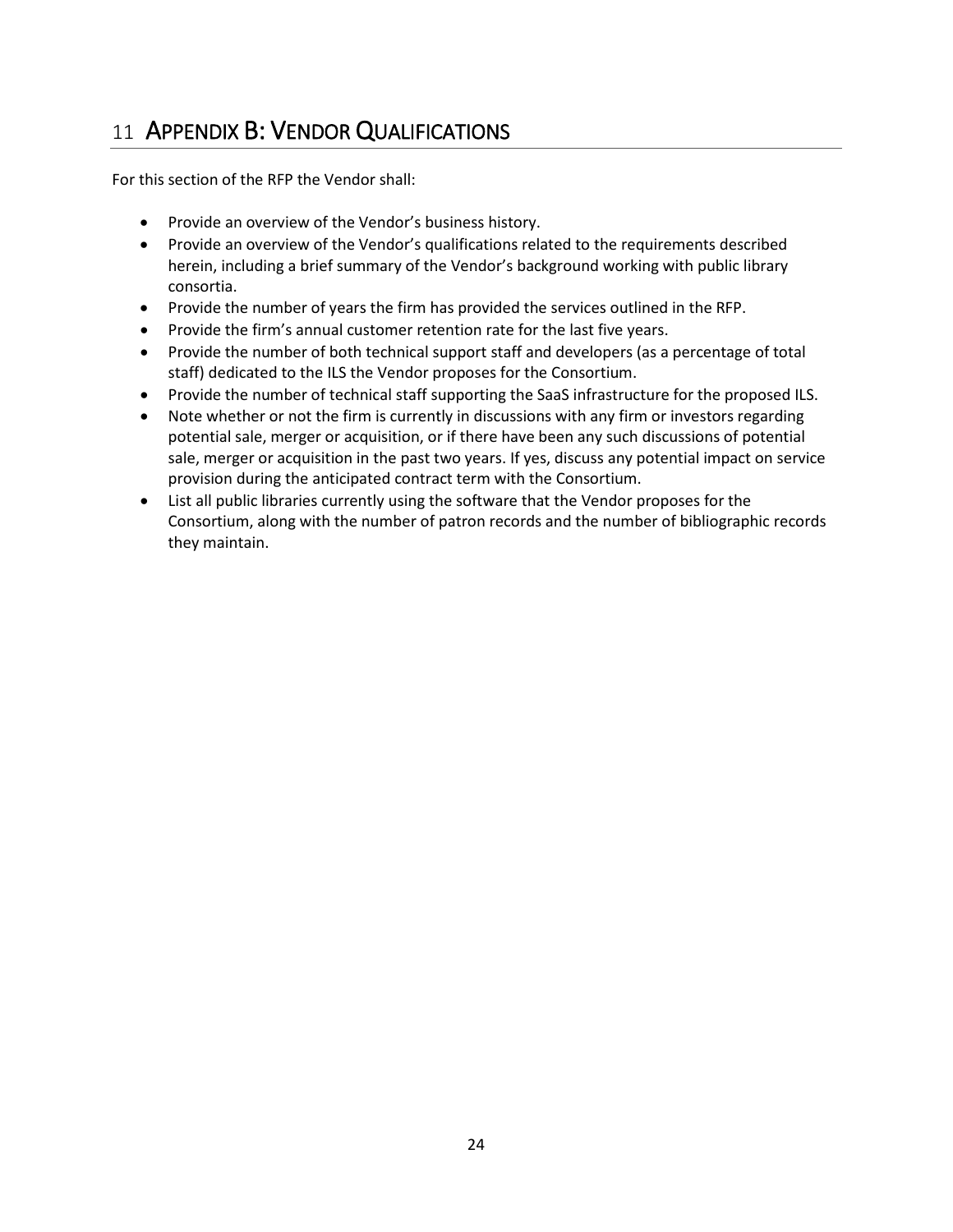# <span id="page-24-0"></span>12 APPENDIX C: MINIMUM REQUIREMENTS

The library system assumes that the candidate ILS capabilities include the following minimum requirements. If the ILS does not meet one or more of the requirements, please stipulate.

### 12.1 INTEROPERABILITY

- Unicode compliant
- Supports MARC 21 formats for Bibliographic Data, Holdings Data, Authority Data, and Classification Data, without limitation on record length except as consistent with MARC standards
- Supports automatic import/export of all types of MARC 21 formatted records with full preservation of all tags
- Supports RDA-compliant MARC records
- Supports the NISO Circulation Interchange Protocol (NCIP), ANSI/NISO Z39.83 1 2008, NISO Circulation Interchange – Part 1: Protocol
- Supports the NISO Circulation Interchange Protocol (NCIP), ANSI/NISO Z39.83 2 2008, NISO Circulation Interchange Protocol – Part 2: Implementation Profile 1
- Supports EDI formats that our Vendors use (Baker & Taylor, Ingram, and Midwest Tape): ISO 9735: EDIFACT and ANSI X12
- Supports holdings statements of both serial and non-serial multi-part items as defined in ANSI/NISO Z39.71 Holdings Statements for Bibliographic Items, including summary and detailed holdings, mixed level holdings, itemized and compressed formats, and enumeration and chronology displays
- Supports Codabar, Code 39, and Code 128 barcode symbologies for bibliographic items and patron IDs, including from third-party suppliers' barcodes and readers
- SRU 2.0 compliant for searching/retrieving records from other catalogs
- Supports the transfer of electronic documents in compliance with ISO 17933, Generic Electronic Document Interchange (GEDI)
- Supports ISO ILL Protocol standards ISO 10160 and 10161-1
- Supports SIP2 connections
- Integrates with commonly used third-party payment processing systems
- Integrates with the third-party products described in the table below

| Product                       | Vendor               | Used by                                                                                   | Comment                                                                                                                                                                                                                                                                                                  |
|-------------------------------|----------------------|-------------------------------------------------------------------------------------------|----------------------------------------------------------------------------------------------------------------------------------------------------------------------------------------------------------------------------------------------------------------------------------------------------------|
| <b>BiblioCore</b>             | <b>BiblioCommons</b> | <b>Both</b>                                                                               | Accesses Horizon patron data through HIP                                                                                                                                                                                                                                                                 |
| CircIT self-checkout software | <b>Tech Logic</b>    | <b>WCLS</b>                                                                               | 21 stations at 13 locations                                                                                                                                                                                                                                                                              |
| liber8 self-checkout software | bibliotheca          | 13 stations at 6 locations. BPL plans to migrate<br><b>BPL</b><br>to QuickConnect in 2018 |                                                                                                                                                                                                                                                                                                          |
| <b>BiblioFines</b>            | <b>BiblioCommons</b> | <b>WCLS</b>                                                                               | Online fine payments via PayPal                                                                                                                                                                                                                                                                          |
| i-tiva                        | TALKINGtech          | <b>Both</b>                                                                               | Telephone notification system calls patrons<br>with notifications and allows patrons to call in<br>to renew items and review their holds and<br>other account information, i-tiva is hosted on a<br>server at WCLS where it is connects to 2 POTS<br>lines for calling out, and another 2 for calling in |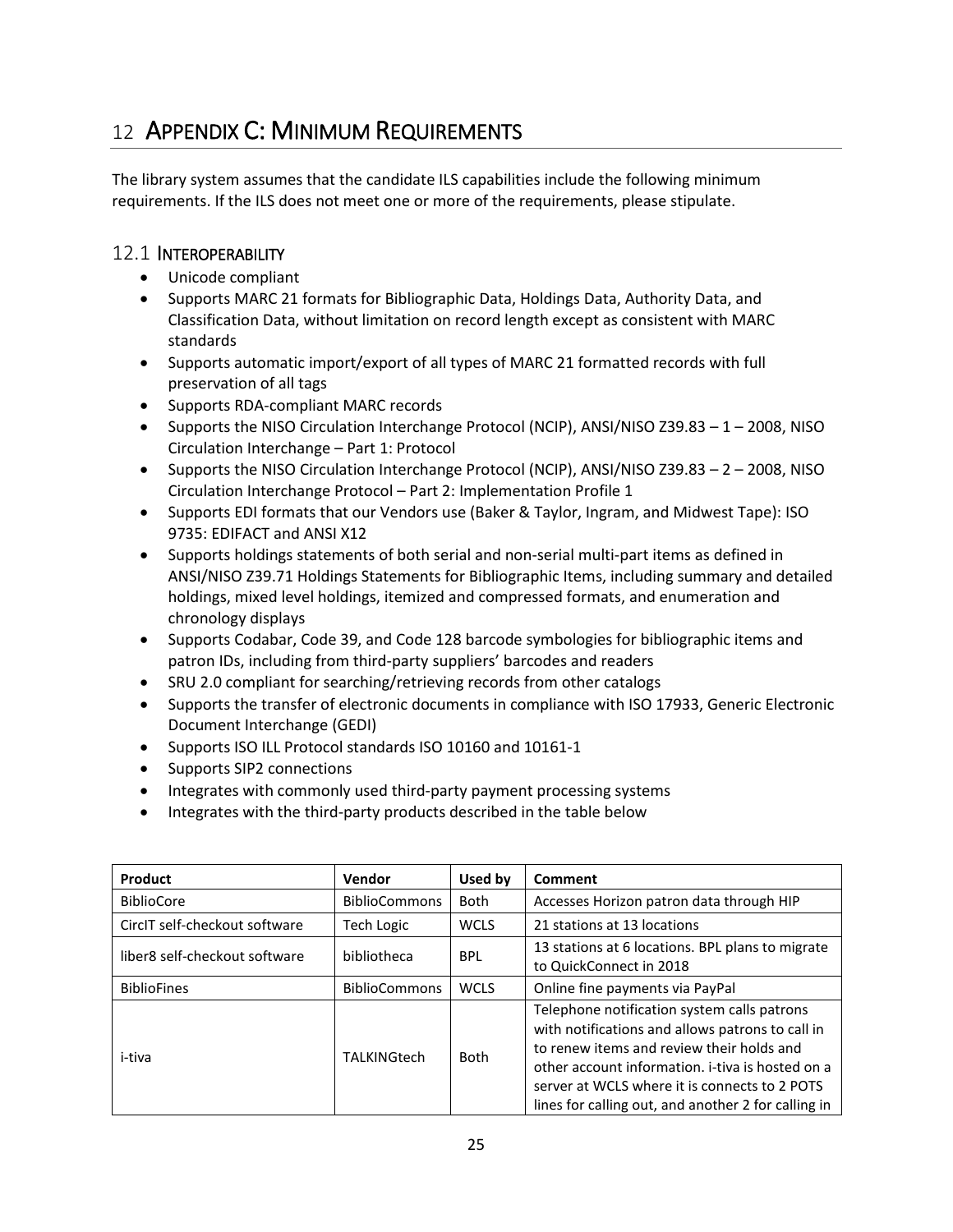| CASSIE                                         | Librarica          | <b>Both</b> | For patron authentication, and time and print<br>management, on over 100 public Internet<br>computers                                                                                          |
|------------------------------------------------|--------------------|-------------|------------------------------------------------------------------------------------------------------------------------------------------------------------------------------------------------|
| OverDrive                                      | OverDrive          | Both        | For eBooks and eAudiobooks via the<br>Washington Digital Library Consortium's<br>'Washington Anytime Library'.                                                                                 |
| KitKeeper                                      | Plymouth<br>Rocket | <b>BPL</b>  | Allows book clubs to reserve and circulate<br>groups of items.                                                                                                                                 |
| Freegal                                        | Library Ideas      | <b>WCLS</b> | A music download service                                                                                                                                                                       |
| EZProxy                                        | <b>OCLC</b>        | <b>Both</b> | Used to manage patron authentication for<br>several remote databases (see Appendix H:<br><b>Current Online Database Subscriptions for a</b><br>full list of databases). Hosted locally by WCLS |
| Epson TM-T88 IV, V, and VI<br>receipt printers | Epson              | <b>Both</b> |                                                                                                                                                                                                |

## 12.2 MAINTAINABILITY

- The Vendor supplies ILS as a software-as-a-service (SaaS) and is thereby responsible for updating the hardware and software required by the ILS.
- The Vendor commits to using current hardware and software solutions, and maintaining the system on environments supported by the manufacturer and vendor. This includes but is not limited to: networking and server hardware, including backups; virtualization software, operating systems, Database systems, and other software used in providing service to the Consortium. Security patches must be applied per recommendation of the manufacturer, vendor, and Center for Internet Security guidelines.
- Makes, models, and software versions of these components will be shared with the Consortium upon request, including disclosure of maintenance agreements.
- The Vendor commits to the use of secure and encrypted data protocols end-to-end, evolving as the security landscape evolves, for the duration of the contract.
- The Vendor commits to continually updating its product to maintain compatibility with current releases of commonly used browsers within six months of the browser releases, for the duration of the contract.
- Web interfaces will have no reliance on third-party plug-ins such as Flash.
- User interfaces will not utilize unsecure third party plugins such as Silverlight.
- Network infrastructure will not utilize insecure or unsupported protocols such as SMB V1.
- All account passwords are encrypted at rest and during communication.
- Data cached or stored locally by the browser-based staff client, including in browser memory, will be stored securely.
- The Vendor provides a Service Level Agreement promising 99.9% or greater uptime, calculated monthly, with consequences for failing to meet the agreement. The .1% of downtime will include all scheduled maintenance.
- The Vendor supplies multi-tier 24/7/365 support.
- The Vendor provides 24 months' notice prior to terminating support for a product or product version.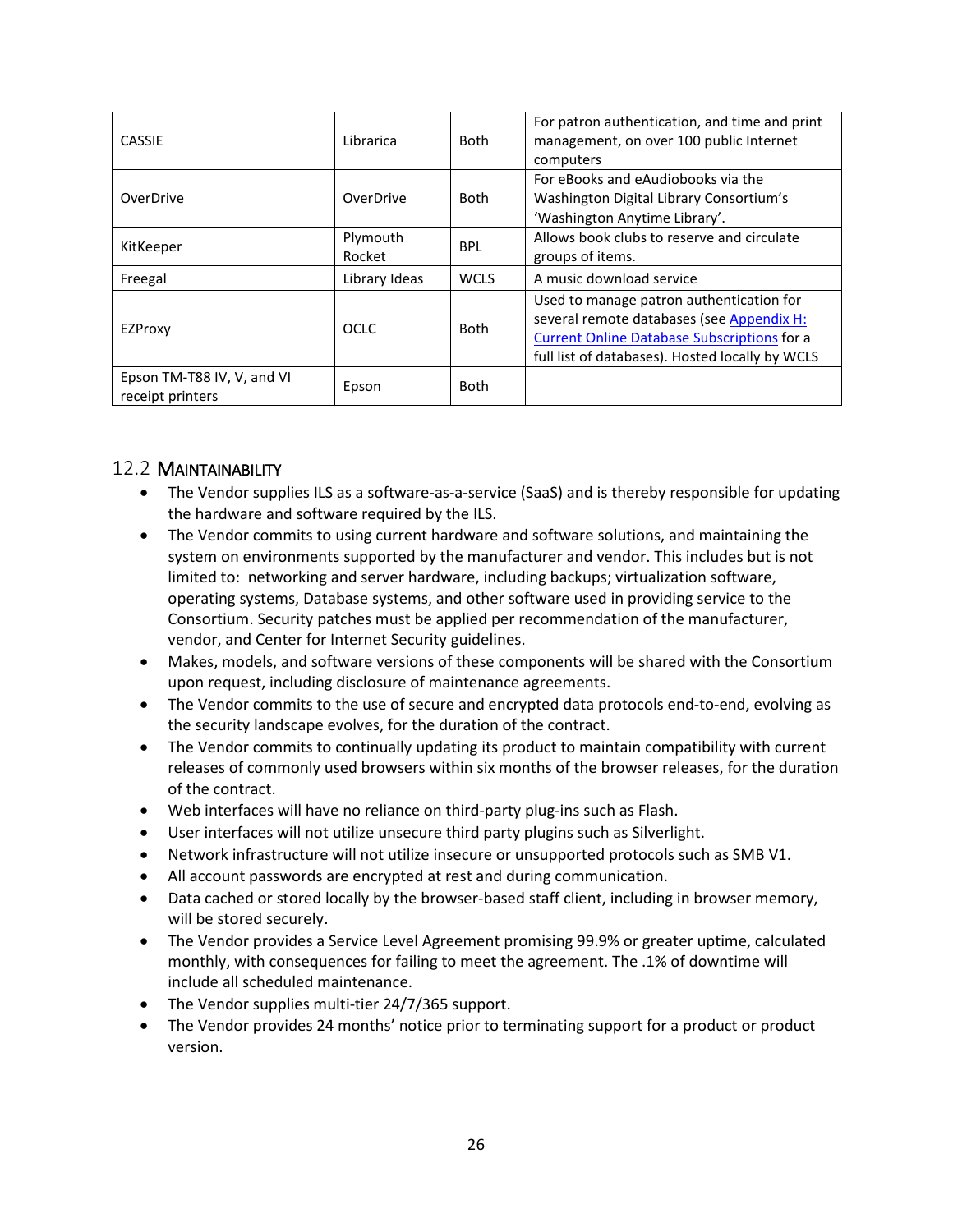# 12.3 USABILITY

- Windows-standard interface functionality, especially ability to select, copy, paste, search, and scroll as users expect from experience with their current operating systems.
- Upgrades and other maintenance with scheduled downtime are performed at times our branches are all closed.
- Supports back-dated check-in with preset calendar integration.
- Patron records can have multiple addresses, emails, and phone numbers; at minimum, mailing, residential, and temporary, with optional time periods.
- When items are returned damaged or with missing parts, the link between patron and item is maintained.
- Records are edited and indexed in real-time.
- Provides role based security and data access filters that are accessible by Consortium system administrators.

## 12.4 MISCELLANEOUS

- The Vendor will be responsible for verifying the experience, qualifications and validity of all licenses, permits, and copyrights for any outsourced work to subcontractors. The Vendor is also responsible for paying its employees and any subcontractors the Vendor hires.
- The Vendor shall identify, obtain, and provide any and all licenses, permits, clearances, reports, and documents required to complete the project and perform the services within required timelines.
- The Vendor is responsible for the purchase of all ongoing maintenance agreements or support licenses for third-party solutions required by the ILS.
- Additional detailed questions on subjects such as the technology of the proposed solution, the security practices/policies of the Vendor, and the security of the proposed solution will be provided to any proposal selected for further evaluation as part of a "short list". The responses to these questions will be used to further differentiate the proposals.
- This RFP document, proposals submitted by the Vendor to the RFP, and any responses to additional questions from the Vendor will be eligible for inclusion to the terms of any resulting agreement.
- A contract awarded as a result of this RFP and subsequent selection process shall be subject to interlocal purchasing agreements per RCW 39.34: Interlocal Cooperation Act. Other government agencies in Washington State may purchase on this RFP, in accordance with the terms and prices agreed to in the final contract.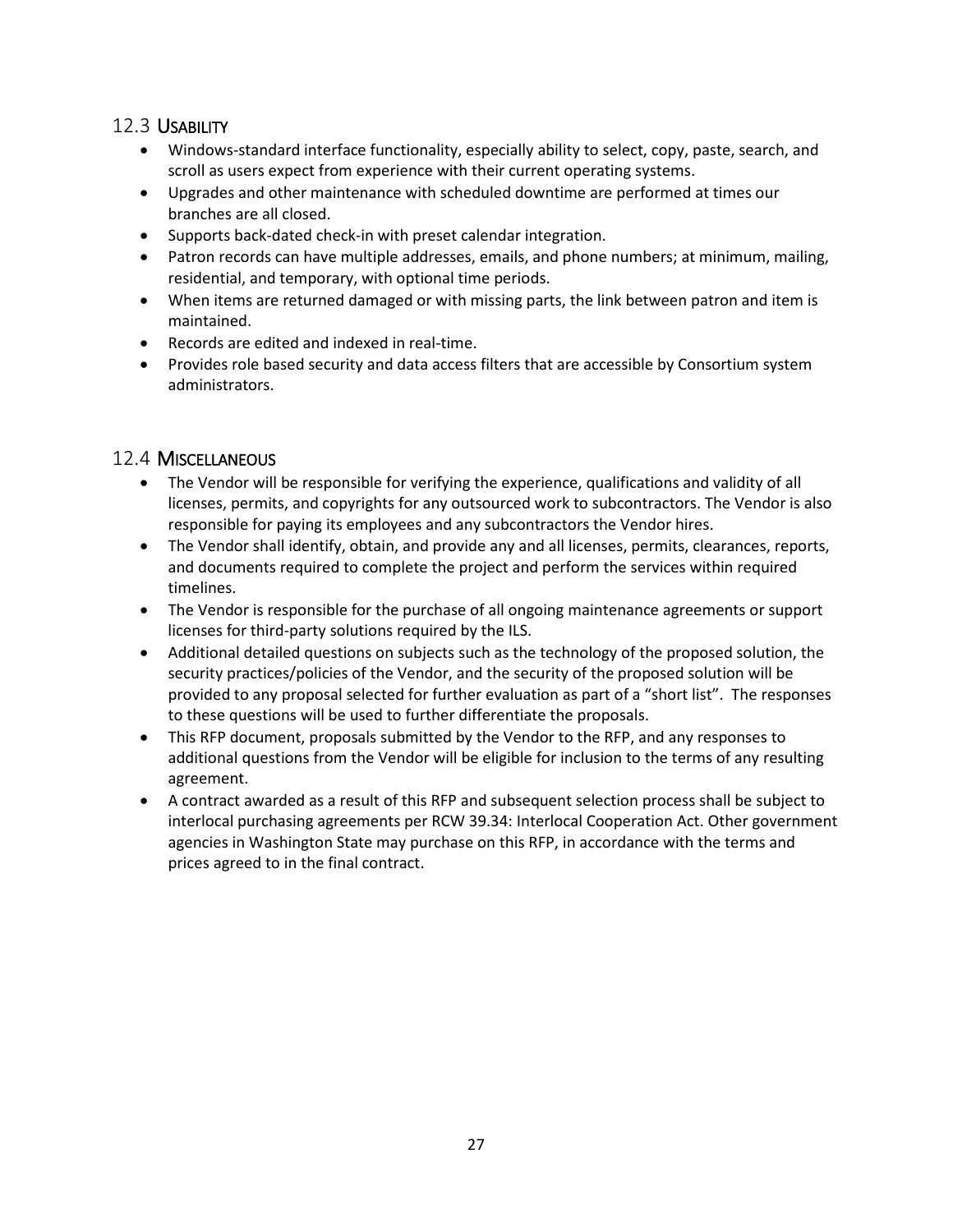# <span id="page-27-0"></span>13 APPENDIX D: DETAILED DESCRIPTIONS

Please describe how your ILS *in current production* handles the following scenarios. (If you have both cloud-based and client-based solutions in production, please describe the cloud-based behavior.)

# 13.1 CIRCULATION

- Describe in detail how staff typically run a list of patron requests to be retrieved from library shelves, especially in relation to transferring items between branches.
- Describe how the system supports patron self-registration, specifically mentioning whether a barcode can be automatically assigned for immediate use.
- Describe how a report of daily financial transactions at a branch is automatically generated and made available to specified staff at a specified time after closing.
- Describe the system's options for offline circulation.
- Describe the system's functionality for circulation using handheld devices such as phones or tablets.

## 13.2 SUPPORT

- Describe the typical documentation and training you provide with each major feature release.
- Include copies of your help resources that describe step-by-step how to accomplish the following tasks:
	- o Circulation staff
		- Check in
		- Check out
		- **Look up a patron by barcode**
		- **Look up an item by barcode**
		- **Look up an item by author or title**
	- o Acquisitions staff
		- Populate an order by creating MARC records, using an existing bib or purchase request, or downloading an electronic file from Vendor site
	- o Cataloging staff
		- **Edit a record by importing an OCLC MARC file and overlaying on an existing** acquisitions record
	- o ILS Admins
		- Create an account and set permissions for a new member of the circulation staff
	- o Selection staff
		- Bulk-migrate requests from one bib to another
		- Run a report for bibs with holds exceeding a given ratio
- List user groups, conferences, community forums, knowledge bases, or other techniques you use to support customers.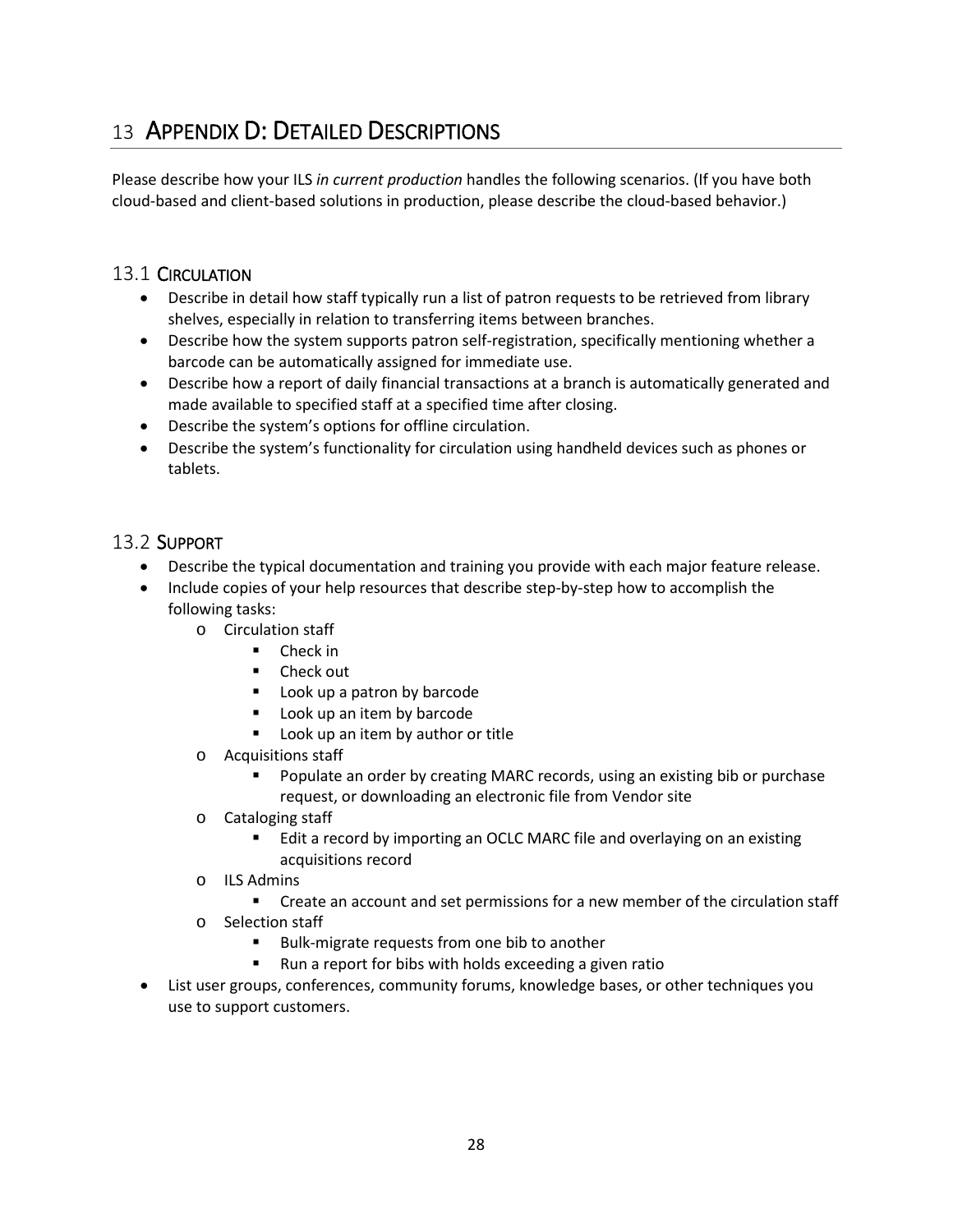# 13.3 TECHNOLOGY

- Hardware infrastructure:
	- o Detail the hosting environment, including network architecture, listing all equipment currently in production (makes, models, versions, counts, date put into production).
	- o Servers (makes, models, versions, counts, date put into production)
	- $\circ$  Detail the relevant internet connections to the hosting facility, including any bandwidth guarantees for your hosted system
	- o Detail the average and peak utilization of the internet connections, and of your networking infrastructure for the hosted system
- If virtualized:
	- o How many hypervisors; which virtualization technology and version of
	- o Detail average and peak utilization of the hypervisor hardware (CPU, RAM, and storage)
- Server Operating Systems used in production. Note which services (hypervisor, database, applications, etc.) utilize which OS
- Detail the database platform and version used
- For the proposed SaaS solution, provide the following:
	- o Practices related to shared architecture (which system components might be shared with other library clients)
	- o Bandwidth requirements for the system to perform as designed
	- o Connection methodology to the Consortium's on-premises solutions, if needed
	- o Additional technical requirements and/or features related to the Consortium's use of a hosted or SaaS solution
- Database and server instances will be subject to on-going full and incremental backups and/or geo-replication. Provide a full description of the backup system and schedule, including recovery testing.
- SaaS hosting and operations are covered by a disaster recovery plan with performance guarantees. Provide a copy of the plan. Note how service delivery would continue during a recovery.
- Detail your communication plan for notifying clients about scheduled maintenance, including anticipated downtime.
- Provide a copy of your communication plan for unexpected outages including communication update frequency and follow-up after restoration of service.
- Data breaches will be disclosed to the Consortium within 24 hours. Provide a copy of your communication plan for data breaches.
- Innovation, improvements, and features on parity with competitor software will be delivered periodically. Describe how often releases occur and the communication protocol for alerting libraries about them. Detail the dates of your last two major releases and what primary capabilities they included.
- Describe how member libraries register enhancement requests and your process for prioritizing enhancements based on member suggestions.
- Describe your issue tracking/escalation system and how it uses software/services industry best practices. Include your average and guaranteed response times for both system-critical and nonsystem-critical issues.
- Describe the options that the ILS offers for protecting patron privacy related to transactions that link patron accounts to items, for example anonymizing transactions or deleting them but retaining transaction counts.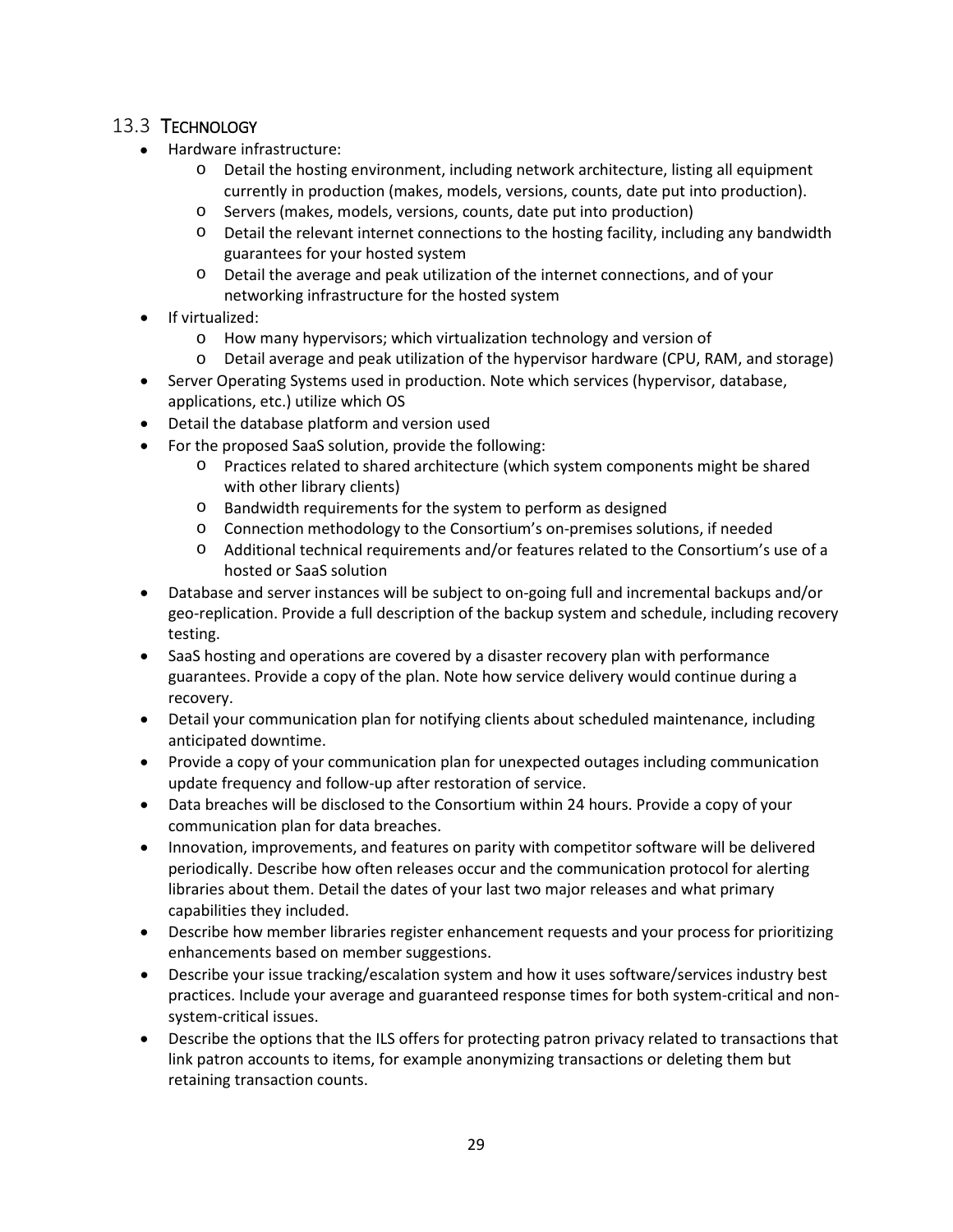- Describe any integration between the browser-based staff client and Microsoft Office, including required extensions or plugins.
- Provide all locations for:
	- o Vendor Headquarters
	- o Remote offices where technical staff operate including the staff role
	- o Datacenters where the data is acquired, processed, stored, and transmitted
	- o Data backups
	- o Disaster recovery site(s)
- Where applicable to support and illustrate the answers in 13.3, please provide system diagram(s) such as for:
	- o Servers
	- o Client(s)
	- o Database
	- o Middleware
	- o Reporting
	- o Technical support process

## 13.4 INTEROPERABILITY

- Describe any configurations the ILS requires in which it is necessary to bypass the Windows print spoolers.
- The system's ISO-compliant ILL Protocol Machine application interacts with the other modules of the library system, particularly circulation and finance applications. Describe how.

# 13.5 REPORTING

Authorized staff can create custom reports and manipulate the output in an intuitive native reporting tool. List the available "canned" reports and describe the available options for creating custom reports.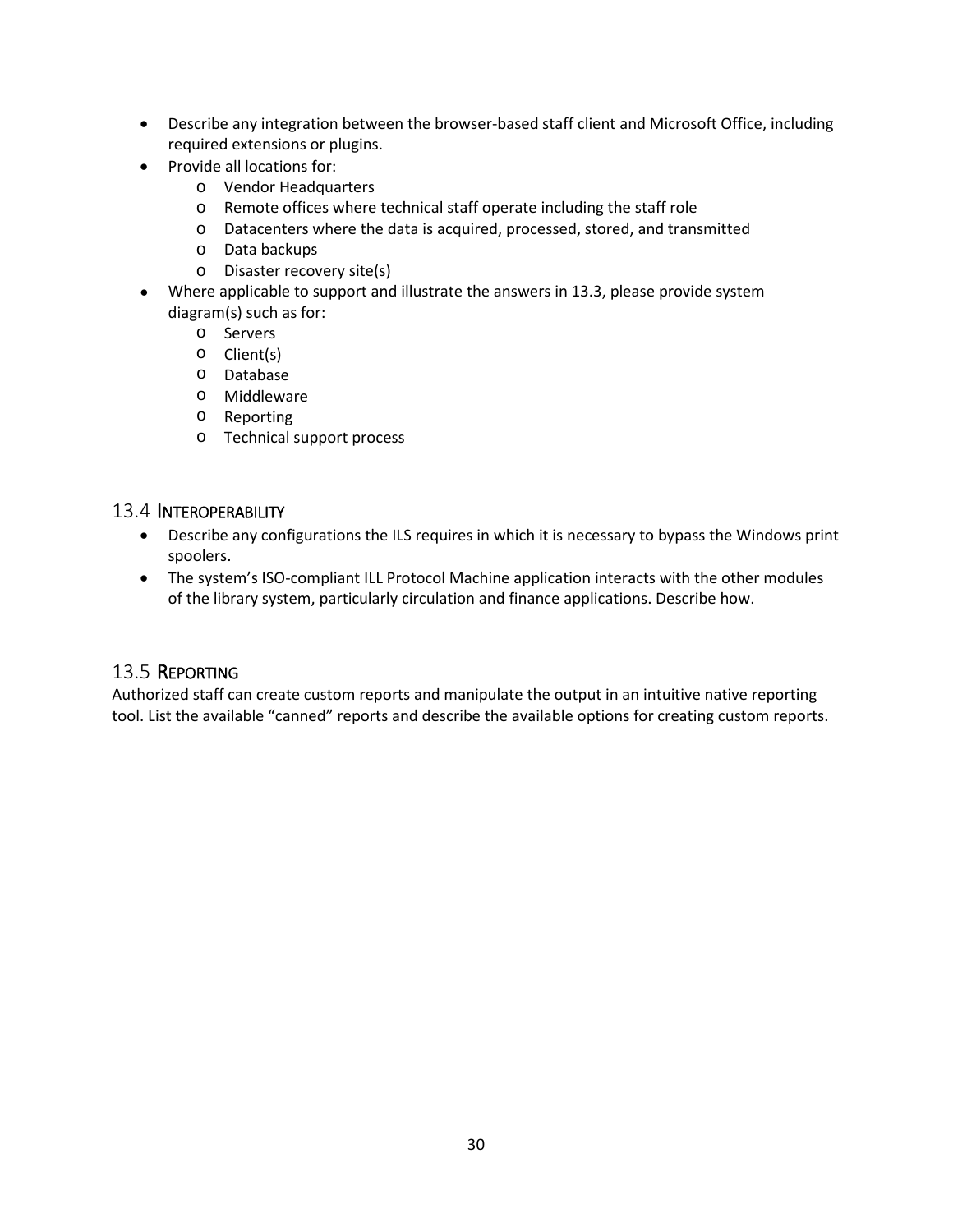# <span id="page-30-0"></span>14 APPENDIX E: HIGH PRIORITY AND OPTIONAL SCENARIOS

Please fill out the Vendor Status columns in the tables below using the following key, describing the functionality in its current state. If you have both a cloud-based solution and a client-based solution in production at this time, please describe the cloud-based solution.

| <b>Status</b> | <b>Meaning</b>       | <b>Definition</b>                                                                                                                                                                                                                                                                                                                                                                      |
|---------------|----------------------|----------------------------------------------------------------------------------------------------------------------------------------------------------------------------------------------------------------------------------------------------------------------------------------------------------------------------------------------------------------------------------------|
| A             | Available            | The Vendor currently supplies this capability as a part of the general<br>software release and this feature will be available in general release and<br>operation in the system proposed to the Consortium. The price is included<br>in the basic system.                                                                                                                              |
| $\Omega$      | Optional<br>Addition | The Vendor currently supplies this capability as a part of the general<br>software release. This is an added cost item. Please give cost information.                                                                                                                                                                                                                                  |
| IT            | In Testing           | Capability is scheduled for commercial release (not beta) within 6 months<br>from the due date of this RFP. Indicate the expected date for general<br>release, and whether or not the feature will be an additional cost.                                                                                                                                                              |
| ID            | In Development       | Release planned within 2 years from the due date of this RFP. Indicate the<br>expected date for general release. An explanation of how the specification<br>might otherwise be met using alternative features, functions, products, or<br>services available from the Vendor or a third-party partner, including<br>availability dates and any added costs, either direct or indirect. |
| <b>NP</b>     | Not Planned          | Not planned and not under development.                                                                                                                                                                                                                                                                                                                                                 |
|               | Comments             | Additional comments from the Vendor.                                                                                                                                                                                                                                                                                                                                                   |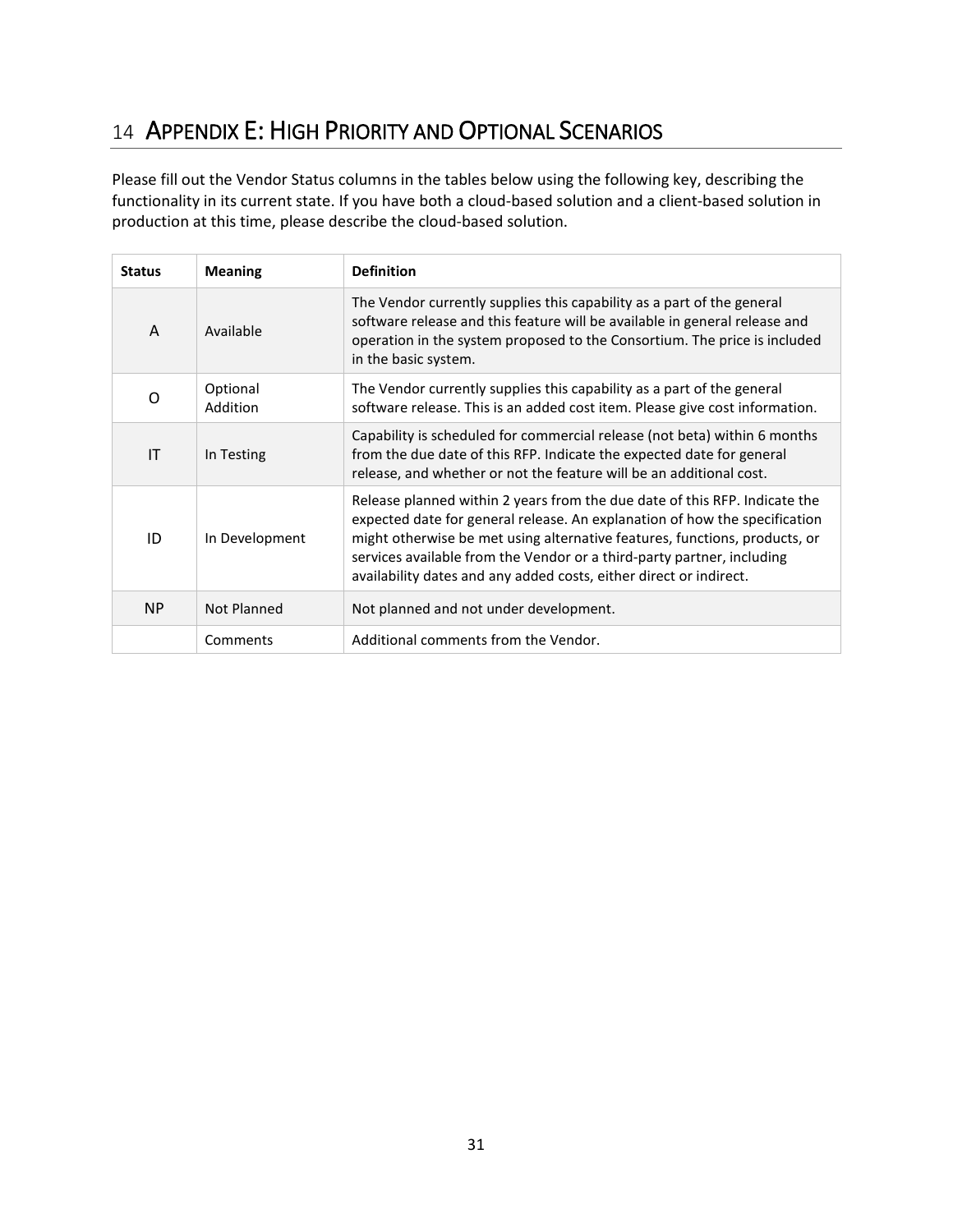# 14.1 HIGH PRIORITY SCENARIOS

## **Acquisitions**

| <b>Scenario</b>                                                                                                                                                                                     | Vendor<br><b>Status</b> | Comment |
|-----------------------------------------------------------------------------------------------------------------------------------------------------------------------------------------------------|-------------------------|---------|
| Works in a HTML5-compatible browser with no dependencies on third-party plugins                                                                                                                     |                         |         |
| Can manage encumbrances and expenditures automatically in multiple library-defined<br>accounts including but not limited to: ordering, receiving, claiming, cancelling, invoicing, and<br>reporting |                         |         |
| Can import a Vendor cart and easily see a report of possible duplicates                                                                                                                             |                         |         |
| Can populate an order by creating MARC records, using an existing bib or purchase request,<br>or downloading an electronic file from Vendor site                                                    |                         |         |
| Can download Vendor records into purchase order line items and acquisitions item records<br>without data loss, especially ISBN, regardless of the ISBN on any existing bib record                   |                         |         |
| Can choose whether and when to create bib and holdings when entering orders on an<br>individual order basis                                                                                         |                         |         |
| Can make orders with Vendors who use neither EDI nor printed invoices                                                                                                                               |                         |         |
| Can automatically create catalog records from acquisitions records and when one is<br>updated, the other will be updated automatically                                                              |                         |         |
| Can search statements, invoices, and items by title, ISBN, purchase order number, and<br>purchase order line number at minimum                                                                      |                         |         |
| Can invoice and credit for encumbered items and items purchased outside the ILS                                                                                                                     |                         |         |
| Can update orders, invoices, etc. in one place and updates to associated information (e.g.<br>order status, fund accounting, item circulation status) will occur automatically                      |                         |         |
| Can cancel single titles, partial orders, or complete orders, and updates to associated<br>information, such as fund accounts, will occur automatically                                             |                         |         |
| Can undo a payment and/or receipt for a line or a whole order, and updates to order,<br>invoice, fund, and items created will occur automatically                                                   |                         |         |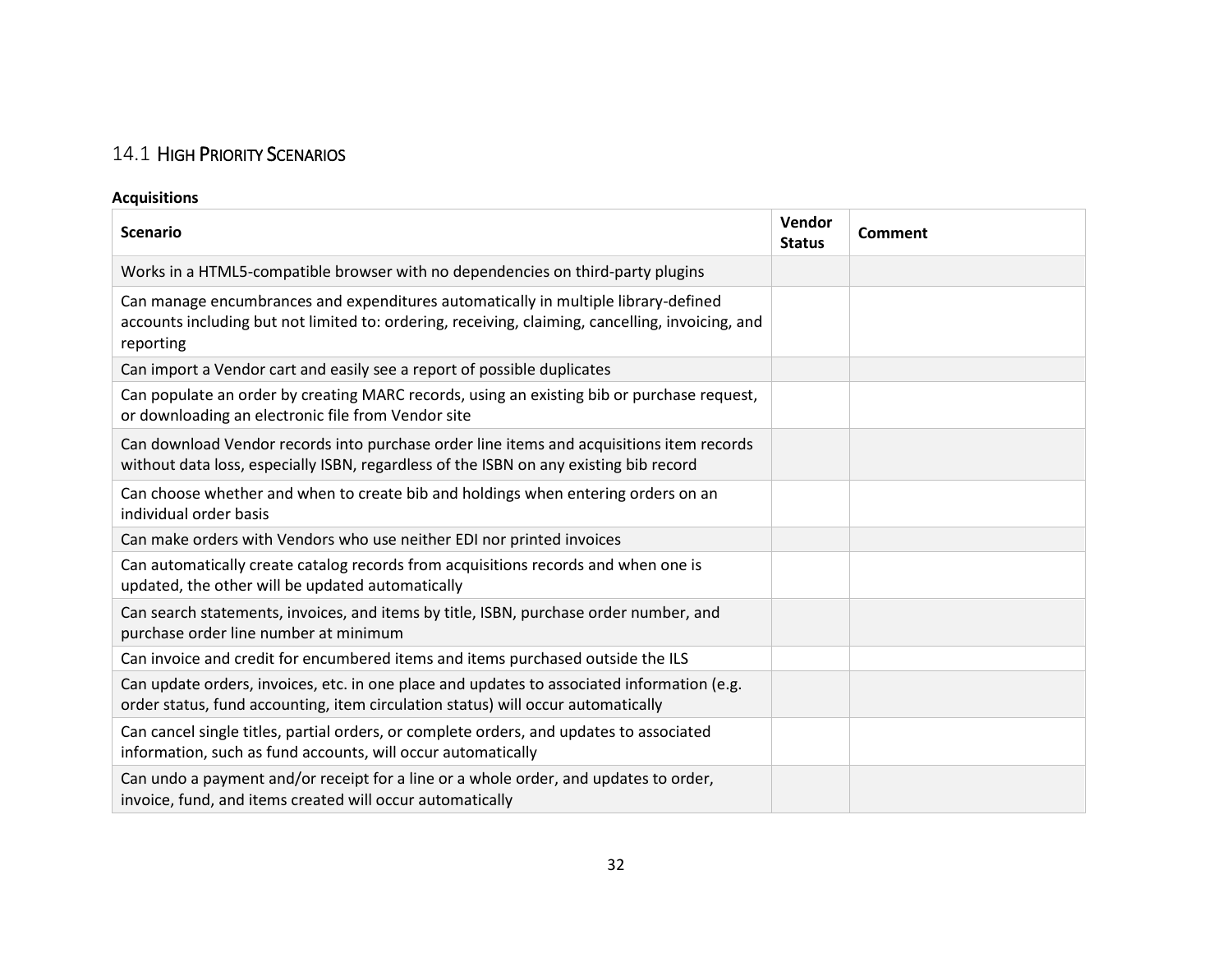| Will be alerted of errors processing EDIFACT imports and will be able to access useful<br>troubleshooting steps to rectify the errors                                                                                   |  |
|-------------------------------------------------------------------------------------------------------------------------------------------------------------------------------------------------------------------------|--|
| Can choose to print or reprint orders or process them electronically                                                                                                                                                    |  |
| Can receive from multiple orders at once                                                                                                                                                                                |  |
| Can place holds on acquisitions bib records from orders                                                                                                                                                                 |  |
| Can download and save records without editing them                                                                                                                                                                      |  |
| Can print work slips, or not, with optional customization                                                                                                                                                               |  |
| Can view budgets and accounting reports with real time data, including staff-generated<br>notes                                                                                                                         |  |
| Can arrange funds in a hierarchy or grouping showing encumbered/expended/available<br>amounts (both positive and negative), group subtotals, and a grand total, with ability to<br>view and/or print the full hierarchy |  |
| Can create vendor records separately by Consortium                                                                                                                                                                      |  |

## **Acquisitions Admins**

| <b>Scenario</b>                                                                                                                    | Vendor<br><b>Status</b> | Comment |
|------------------------------------------------------------------------------------------------------------------------------------|-------------------------|---------|
| Can access a complete audit trail for fund allocations and adjustments by staff members                                            |                         |         |
| Can create funds, track balances, change budget amounts, and close existing funds at any<br>time with automatic updating of status |                         |         |
| Can create and track separate budgets and funds for Consortium members                                                             |                         |         |
| Can create and track separate and overlapping fiscal periods in the fund accounting<br>structure                                   |                         |         |
| Can create custom claims time periods and multiple concurrent claims cycles                                                        |                         |         |
| Can view fund accounting or budgeting reports that include data from the serials module                                            |                         |         |

### **All Staff**

| <b>Scenario</b>                                                                                         | Vendor<br><b>Status</b> | Comment |
|---------------------------------------------------------------------------------------------------------|-------------------------|---------|
| <sup>'</sup> Can switch users using the same number or fewer steps than required by our current ILS (5) |                         |         |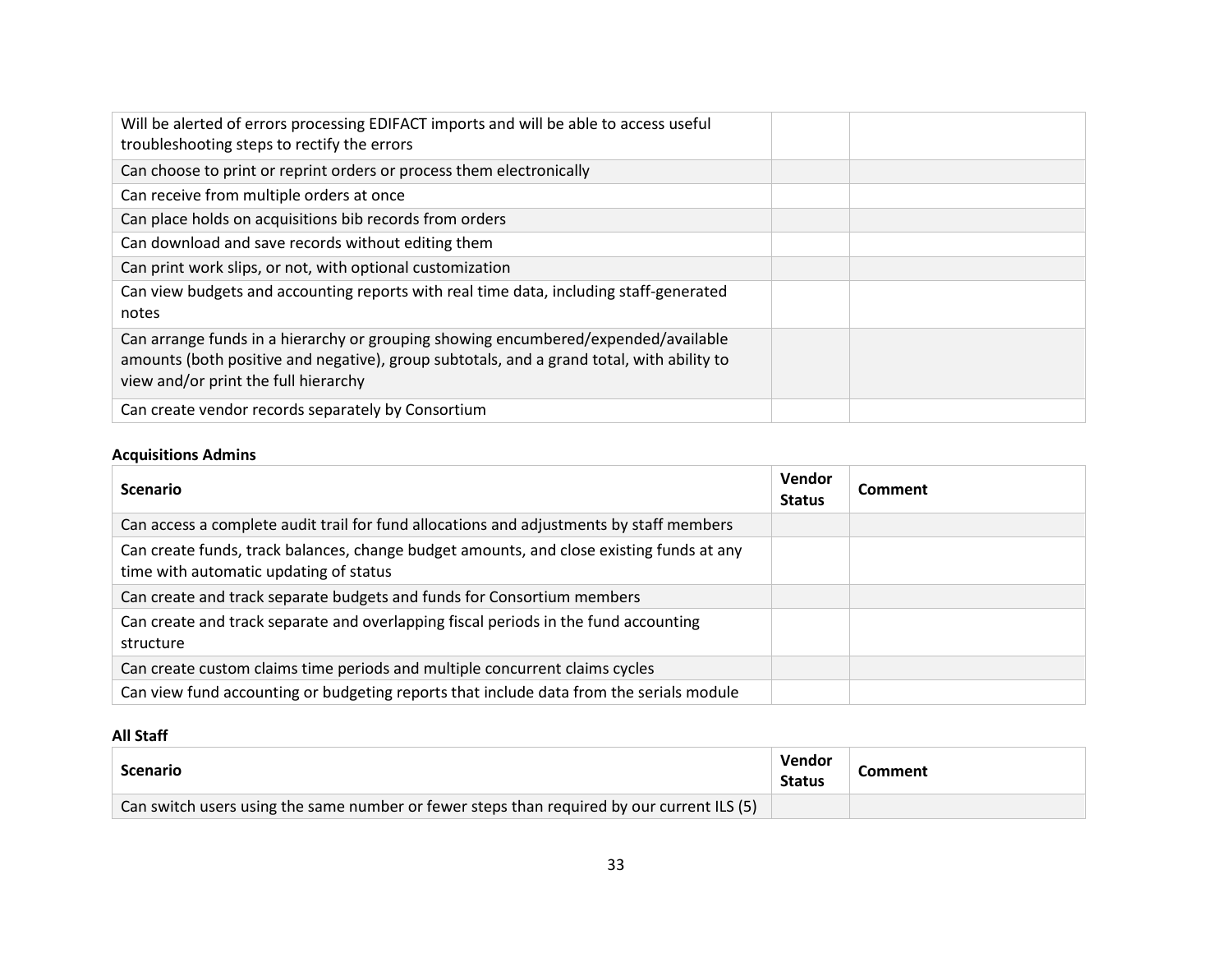| Can switch users without losing the information that prior users were viewing                                                                                                                                       |  |
|---------------------------------------------------------------------------------------------------------------------------------------------------------------------------------------------------------------------|--|
| Can navigate the ILS using hyperlinks on the primary data types: patron, auth, bib and item.<br>For example, clicking a person's name in a list of requests on a bib will bring up that person's<br>account details |  |
| Can work with more than one record of a type at a time                                                                                                                                                              |  |
| Can save searches for personal use, including column order                                                                                                                                                          |  |
| Can add, reorder, or remove columns from search results                                                                                                                                                             |  |
| Can sort the columns displayed on search results                                                                                                                                                                    |  |
| Can create holds without having to choose pickup location because the system prefills with<br>patron's preferred location                                                                                           |  |
| Can bulk-update patron, item, and bib records                                                                                                                                                                       |  |
| Can bulk-update the status of items without requiring the use of an external tool                                                                                                                                   |  |
| Can change an item-level request to a bib-level request                                                                                                                                                             |  |
| Can bulk-migrate requests from one bib to another and the merged requests will be sorted<br>by request date                                                                                                         |  |
| Can bulk-migrate a subset of requests from one bib to another                                                                                                                                                       |  |
| Can bulk-request selected items from a search results list                                                                                                                                                          |  |
| Will receive an alert when deleting a last item record or an item record with a specific copy<br>request                                                                                                            |  |
| Can view a full history by item including all changes to status, location, and any staff account<br>and staff location associated with changes                                                                      |  |
| Can reverse or edit financial transactions to correct errors                                                                                                                                                        |  |
| Can manage serials subscriptions, check-in, prediction, and claims, given the appropriate<br>rights                                                                                                                 |  |
| Can check in serial issues at both the administrative and local branches                                                                                                                                            |  |
| Can flag accounts requiring custom notification, such as accounts with bad addresses                                                                                                                                |  |
| Can view contextual help in all staff interfaces                                                                                                                                                                    |  |
| Can use web-based interfaces regardless of accessibility challenges because the sites comply<br>with current Web Content Accessibility Guidelines recommended by the W3C Web<br>Accessibility Initiative            |  |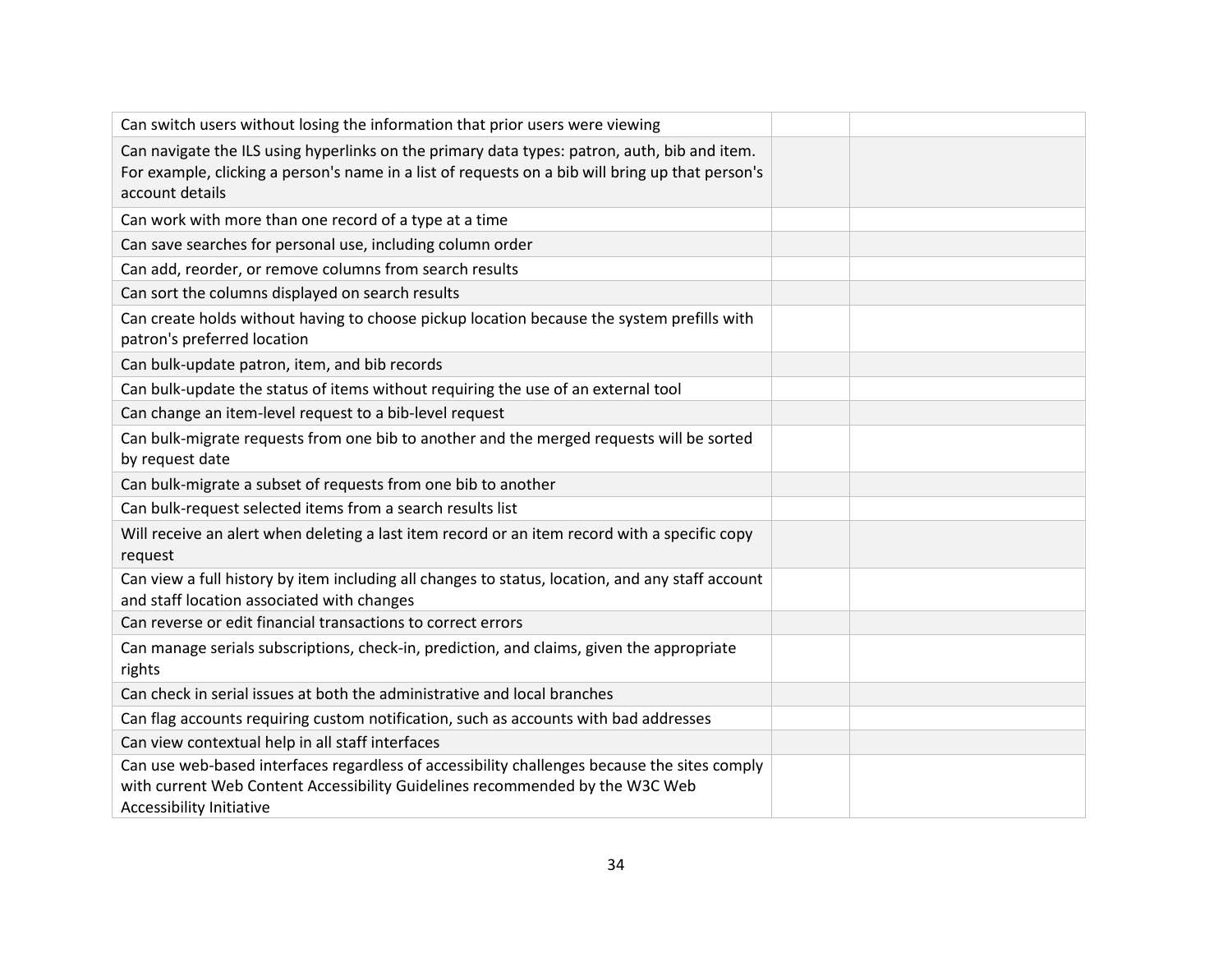| Can view the most recent patron to borrow an item when that item is returned with |  |
|-----------------------------------------------------------------------------------|--|
| damaged or missing parts                                                          |  |

## **Cataloging staff**

| <b>Scenario</b>                                                                                                                                      | Vendor<br><b>Status</b> | Comment |
|------------------------------------------------------------------------------------------------------------------------------------------------------|-------------------------|---------|
| Works in a HTML5-compatible browser with no dependencies on third-party plugins                                                                      |                         |         |
| Can create records using import/export profiles for bib & auth records using different<br>criteria, e.g. match points, overlay records, create items |                         |         |
| Will retain all existing item, acquisition, and request information when merging or<br>overlaying bibs                                               |                         |         |
| Can custom-format spine labels for printing                                                                                                          |                         |         |
| Can enable spell check on bib and auth records                                                                                                       |                         |         |
| Can batch-edit bib and auth records                                                                                                                  |                         |         |
| Can copy and paste cataloging records into the database including MARC delimiters                                                                    |                         |         |
| Can sort search results alphabetically                                                                                                               |                         |         |

### **Circulation staff**

| <b>Scenario</b>                                                                                                             | Vendor<br><b>Status</b> | Comment |
|-----------------------------------------------------------------------------------------------------------------------------|-------------------------|---------|
| Works in a HTML5-compatible browser with no dependencies on third-party plugins                                             |                         |         |
| Can run canned weeding reports to identify old or frequently used items for withdrawal                                      |                         |         |
| Can run canned reports to create lists of items by collection, circulation, and publication<br>date                         |                         |         |
| Can print or email transaction receipts for patrons for items checked out or renewed,<br>including due dates                |                         |         |
| Can "Fast Add" or create temporary bib and item records at checkout for items without<br>existing records                   |                         |         |
| Can merge patron accounts, including holds, fines, notification history, and borrowing<br>activity, without losing any data |                         |         |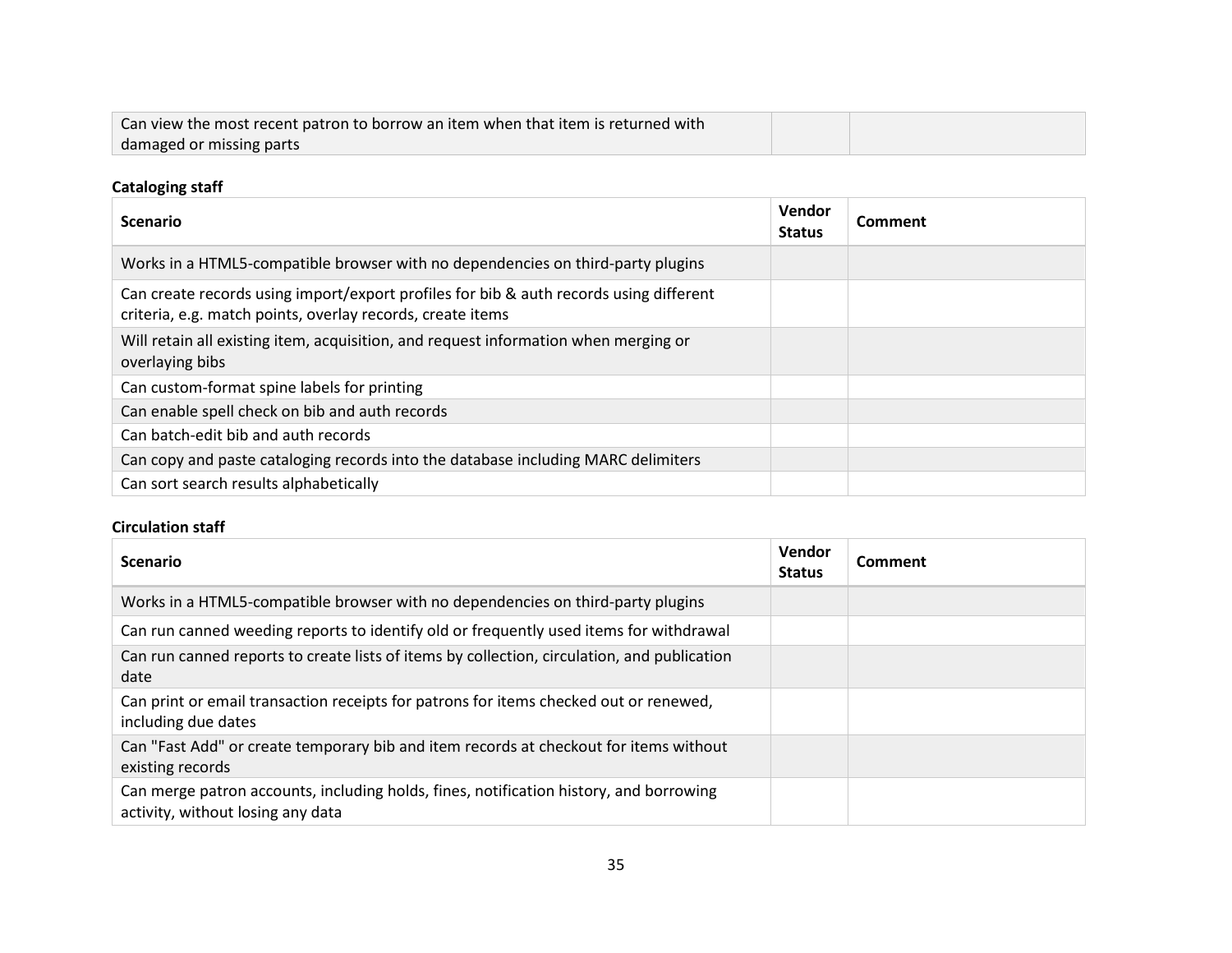| Can create notes exceeding 5000 characters in patron accounts                                                                                                                                                                                                                                |  |
|----------------------------------------------------------------------------------------------------------------------------------------------------------------------------------------------------------------------------------------------------------------------------------------------|--|
| Can see useful error messages if creating an account with a mismatch between patron<br>birthdate and age-based privileges implied by a patron account type, e.g. the assigned<br>patron category is for adults only, but the patron birth date indicates the patron is under 18<br>years old |  |
| Can assign non-requestable status to items so staff can bring those items to schools or<br>other outreach opportunities and allow checkouts                                                                                                                                                  |  |

#### **Collection maintenance**

| <b>Scenario</b>                                                                                                                                                                                                                            | Vendor<br><b>Status</b> | Comment |
|--------------------------------------------------------------------------------------------------------------------------------------------------------------------------------------------------------------------------------------------|-------------------------|---------|
| Can view collection counts by branch and bulk-transfer items to balance collections                                                                                                                                                        |                         |         |
| Can set rules for automatic withdrawal                                                                                                                                                                                                     |                         |         |
| Can run inventory exceptions reports to compare lists of barcodes by collection and branch<br>in the ILS versus lists of barcodes scanned on the shelves                                                                                   |                         |         |
| Can search items by Work and easily change item status or location, for example,<br>withdrawing a copy of an item with high circulation from a large branch and transferring a<br>copy with lower circulation to that branch to replace it |                         |         |
| Can run reports calculating circulation by time period                                                                                                                                                                                     |                         |         |

#### **ILS Admins**

| <b>Scenario</b>                                                                                                                     | Vendor<br><b>Status</b> | <b>Comment</b> |
|-------------------------------------------------------------------------------------------------------------------------------------|-------------------------|----------------|
| Can enable transaction logging                                                                                                      |                         |                |
| Can create staff accounts with varying levels of permissions                                                                        |                         |                |
| Can configure or customize staff interfaces to support various workflows                                                            |                         |                |
| Can customize indexing and searching on any table, field, and subfield                                                              |                         |                |
| Can automate batch jobs such as purges of bibs with no items or inactive patrons, without<br>requiring the use of third-party tools |                         |                |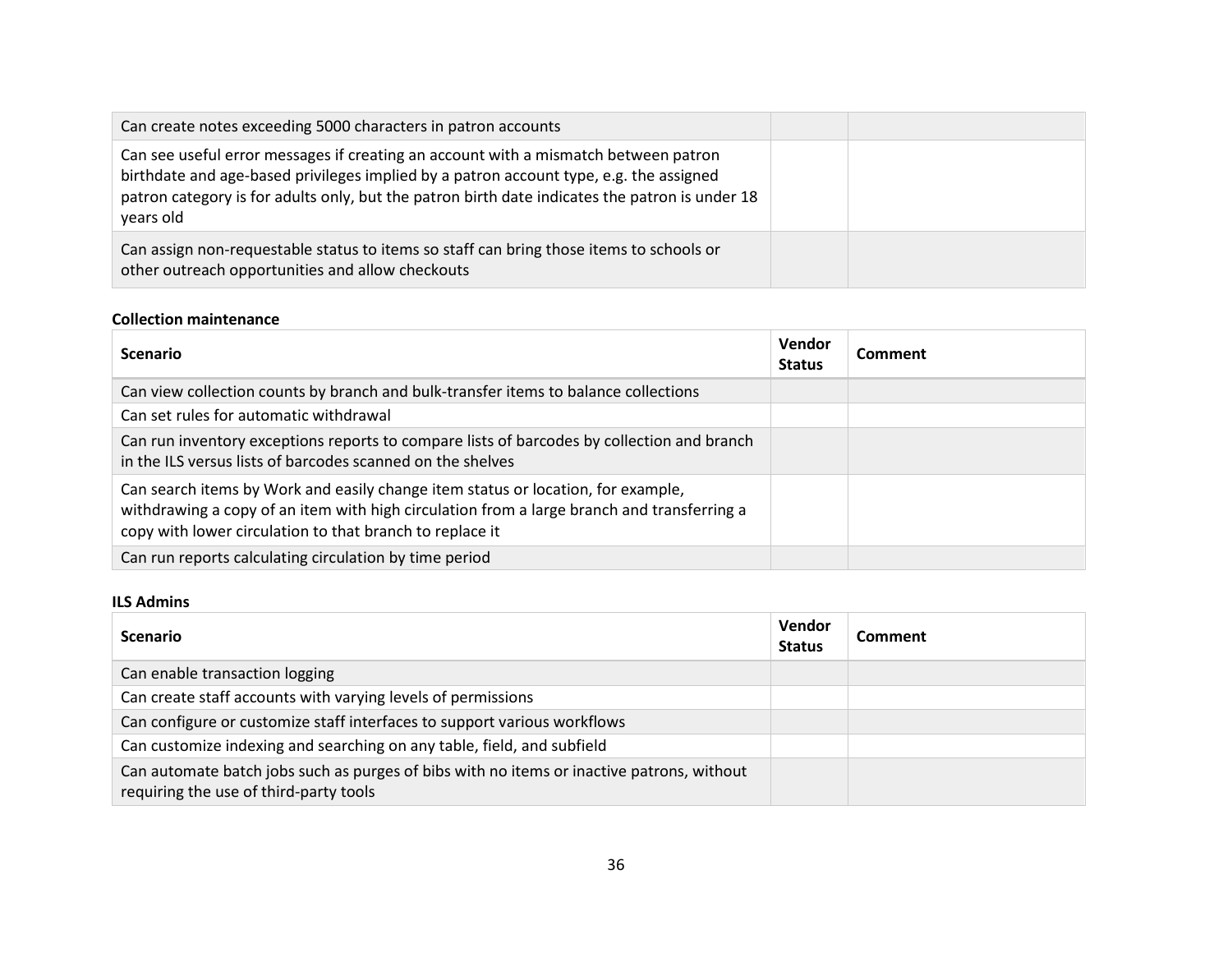| Can enable field validation rules for, at a minimum, fields with specific data types (e.g.<br>MARC tags, indicators, and subfields), for fields that should be limited to an index list, for<br>phone numbers, for mailing addresses, and for email addresses                                    |  |
|--------------------------------------------------------------------------------------------------------------------------------------------------------------------------------------------------------------------------------------------------------------------------------------------------|--|
| Can configure receipts with a variety of font sizes and families for printing, and receipts can<br>use more than one font family or size at a time                                                                                                                                               |  |
| Can schedule automated link validation on URLs in the MARC 856 field                                                                                                                                                                                                                             |  |
| Can generate full and differential data dumps of the bibliographic database                                                                                                                                                                                                                      |  |
| Can create custom loan periods to be set based on combinations of factors such as material<br>type and number of hold requests on the bib; and patron's library, patron type, and status                                                                                                         |  |
| Can configure any block to generate a notice                                                                                                                                                                                                                                                     |  |
| Can configure secondary notification systems if the patron's preferred notification method<br>fails                                                                                                                                                                                              |  |
| Can create custom notices by notice type and by consortia library                                                                                                                                                                                                                                |  |
| Can set display sorting priority for messages/notices/alerts that are listed for staff to see on<br>patron accounts, so that high-priority information (as defined by the administrator) is<br>initially listed at the top regardless of any other staff preference for sort order for that view |  |
| Can establish custom weighting (by location, material type/collection, and patron<br>type/status) to determine the priority hierarchy by which requests are filled                                                                                                                               |  |
| Can configure timeframe for the automatic deletion of selected messages/notices/alerts in<br>patron records                                                                                                                                                                                      |  |
| Can configure fine and fee structures based on item and patron types                                                                                                                                                                                                                             |  |
| Can configure fines and fees to observe grace periods or days a branch is closed                                                                                                                                                                                                                 |  |
| Can create multiple concurrent float configurations including float to all branches in the<br>Consortium, float to all branches in the library, and float to a subset of branches                                                                                                                |  |
| Can create configurations that automatically designate a new home library for an item after<br>a set period of time                                                                                                                                                                              |  |
| Can configure items or collections as non-requestable by collection, branch, number of<br>checkouts and/or item status                                                                                                                                                                           |  |
| Can create staff-only collections that can be hidden from the OPAC                                                                                                                                                                                                                               |  |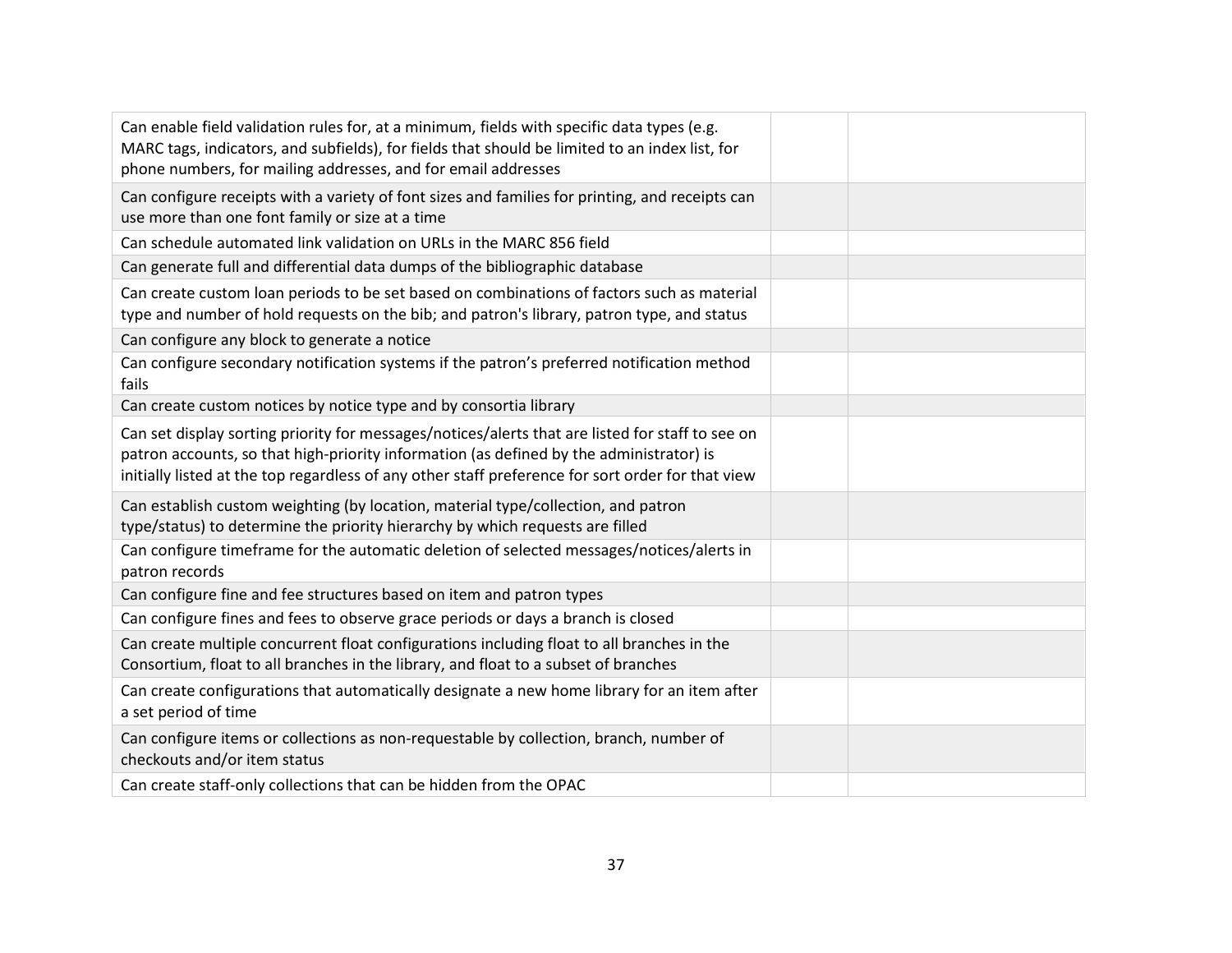| Can configure a standard suite of reports including all relevant statistics required by the<br>IMLS, Washington State Library, and PLDS annually                                                                                                   |  |
|----------------------------------------------------------------------------------------------------------------------------------------------------------------------------------------------------------------------------------------------------|--|
| Can configure how long to retain data, including summary statistics                                                                                                                                                                                |  |
| Can host SIP server locally or access SIP server if non-local                                                                                                                                                                                      |  |
| Can customize keyboard shortcuts for common tasks by module (circulation, cataloging,<br>etc.) or common tasks have pre-assigned keyboard shortcuts                                                                                                |  |
| Can develop custom solutions using read/write API supporting create/read/update/delete<br>operations on the primary data types in the ILS                                                                                                          |  |
| Can configure automatic renewal rules for items with no pending requests                                                                                                                                                                           |  |
| Can enable address normalization and verification against USPS ZIP+4 or similar databases                                                                                                                                                          |  |
| Can bulk extend all due dates and hold expiration dates to adjust for inclement weather or<br>unexpected closures (by library system or by location)                                                                                               |  |
| Can bulk apply grace period days so that no fines accrue to adjust for inclement weather or<br>unexpected closures (by library system or by location)                                                                                              |  |
| Can limit staff ability to waive fines by the total amount due on the account                                                                                                                                                                      |  |
| Can create rules for automatic updates to accounts, for example, setting an inactive flag or<br>changing to an inactive patron category when an account has expired, or changing from<br>juvenile to adult account settings when a patron turns 18 |  |
| Can create custom fields for records such as a grade level field for a school account or<br>route/stop information for mobile services patrons                                                                                                     |  |
| Can automate notification requesting patrons to confirm their contact info based on time-<br>elapsed since the account was created, or since the last successful confirmation                                                                      |  |
| Can bulk-create patron accounts, for example annual school student account creation<br>(without requiring Vendor intervention)                                                                                                                     |  |
| Can configure a custom digital index to a local newspaper (BPL only) and provide an internet<br>interface to the index that staff and patrons can search                                                                                           |  |
| Can configure automated browser cache purges for browser-based interfaces.                                                                                                                                                                         |  |
| Can look up error codes or error message text on the Vendor support website and find up-<br>to-date actionable troubleshooting steps                                                                                                               |  |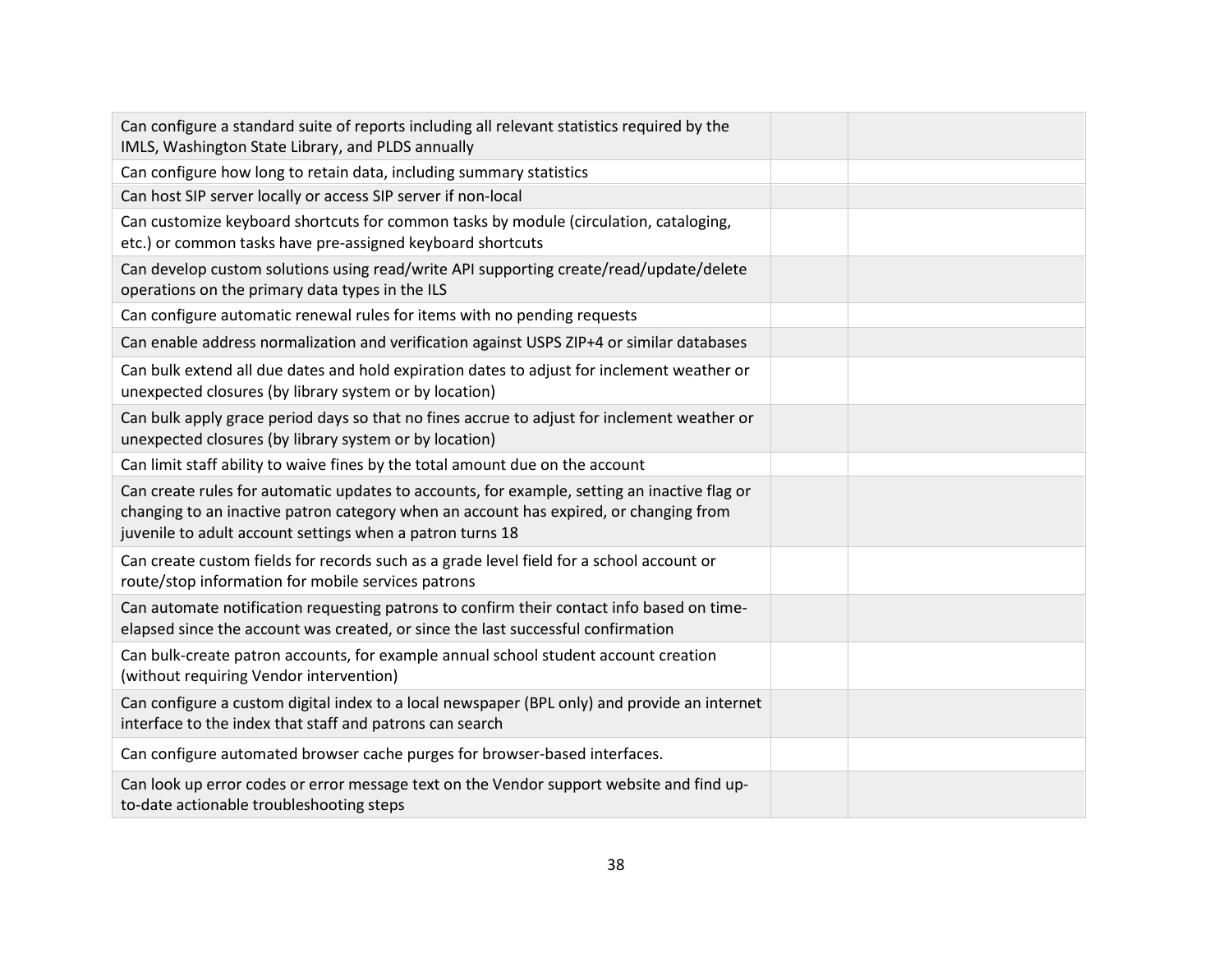| Can export records as delimited files                                                                                           |  |
|---------------------------------------------------------------------------------------------------------------------------------|--|
| Can configure the ILS to retain circulation transaction history by anonymizing patron data<br>rather than deleting transactions |  |

### **Patrons**

| <b>Scenario</b>                                                                                                                                                                                                                                  | Vendor<br><b>Status</b> | Comment |
|--------------------------------------------------------------------------------------------------------------------------------------------------------------------------------------------------------------------------------------------------|-------------------------|---------|
| Can complete ILS-related tasks the same way they do now with BiblioCommons                                                                                                                                                                       |                         |         |
| Can control whether the ILS retains his/her borrowing history                                                                                                                                                                                    |                         |         |
| Can make payments for charges on their accounts, including debit and credit card<br>transactions                                                                                                                                                 |                         |         |
| Can pay for printing-related services through the ILS regardless of whether they have a<br>library account                                                                                                                                       |                         |         |
| Can opt to receive email receipts                                                                                                                                                                                                                |                         |         |
| Will receive notifications for upcoming due dates, holds, overdue items, billing notices,<br>auto-renewals, and requests cancelled or expired.                                                                                                   |                         |         |
| Can choose between email notifications (text and HTML), phone notifications, or text<br>notifications.                                                                                                                                           |                         |         |
| Can opt out of hold notifications                                                                                                                                                                                                                |                         |         |
| Can receive notifications in English or Spanish                                                                                                                                                                                                  |                         |         |
| Can change the pickup location for a hold even when the item is in transit to a pickup<br>location                                                                                                                                               |                         |         |
| Will experience no data loss as a result of the migration                                                                                                                                                                                        |                         |         |
| Will be able to create and use a strong password instead of a PIN                                                                                                                                                                                |                         |         |
| Will not be required to take extra steps in their email accounts to ensure that automated<br>notifications from the ILS will be received rather than being sent to junk mail because of<br>lack of ILS compliance with bulk email best practices |                         |         |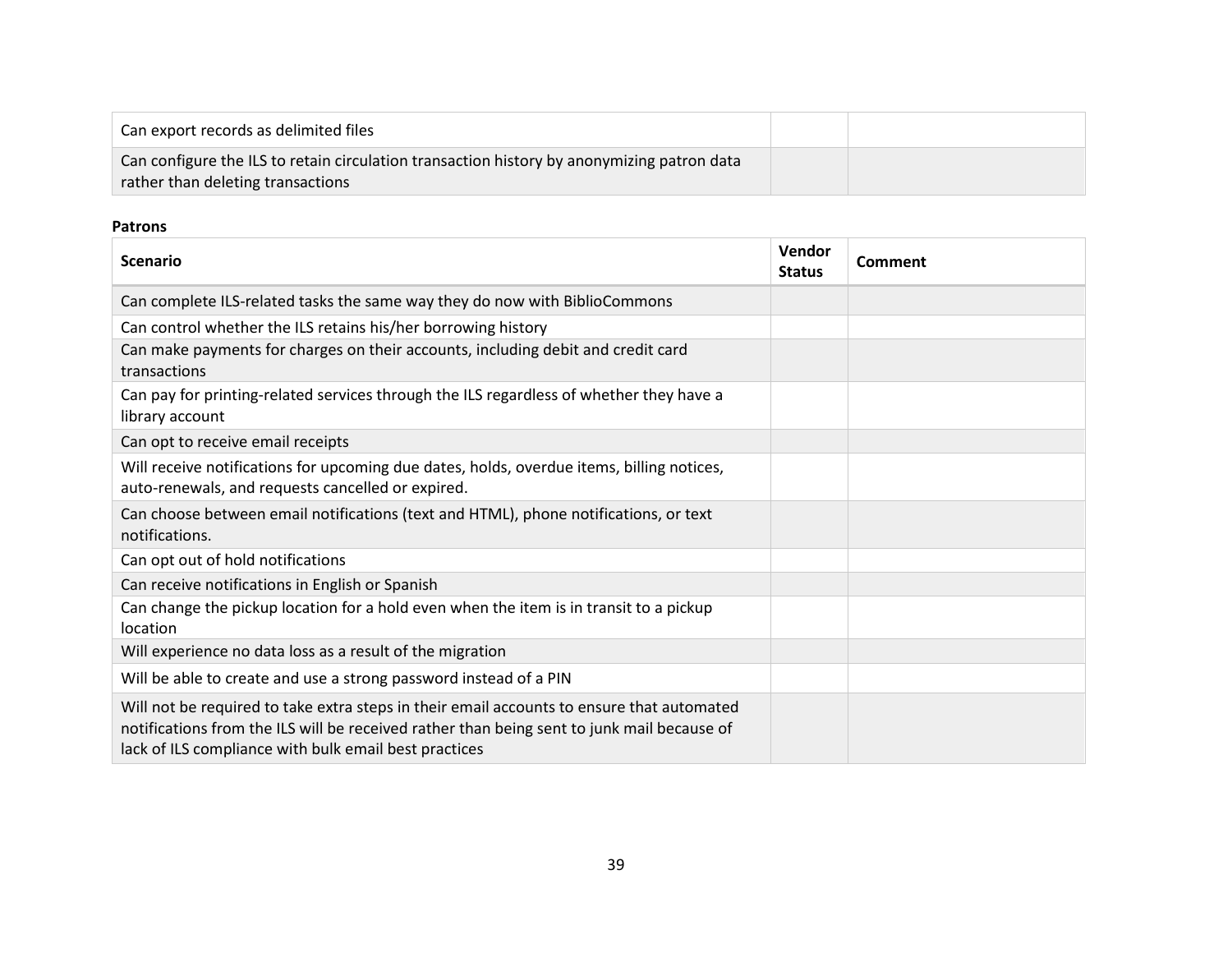### **Selection staff**

| <b>Scenario</b>                                                                                                                   | Vendor<br><b>Status</b> | Comment |
|-----------------------------------------------------------------------------------------------------------------------------------|-------------------------|---------|
| Works in a HTML5-compatible browser with no dependencies on third-party plugins                                                   |                         |         |
| Can link to item and bib data in the ILS from within Vendor web interfaces such as Ingram                                         |                         |         |
| Can bulk-enter a list of ISBNs, titles, or UPC codes (such as from Vendor cart) and view<br>holding and circulation data          |                         |         |
| Can run reports for bibs exceeding an active hold ratio (holds that are not paused) to<br>determine whether to order added copies |                         |         |

## **Staff requiring reports**

| <b>Scenario</b>                                                                                                                                                                       | Vendor<br><b>Status</b> | Comment |
|---------------------------------------------------------------------------------------------------------------------------------------------------------------------------------------|-------------------------|---------|
| Works in a HTML5-compatible browser with no dependencies on third-party plugins                                                                                                       |                         |         |
| Can use an intuitive tool to create custom reports without requiring ILS Vendor support, ILS<br>admins, or knowledge of SQL                                                           |                         |         |
| Can save custom report parameters for their own regular use, such as a monthly report of<br>lapsed patrons                                                                            |                         |         |
| Can use canned reports as a template to modify into a custom report                                                                                                                   |                         |         |
| Can create custom reports from any patron- or item-related field in the database, including<br>blocks and notes, such as a daily report of all waiver amounts and reasons for waivers |                         |         |
| Can email and export report data                                                                                                                                                      |                         |         |
| Can schedule automatically emailed reports on a variety of schedules                                                                                                                  |                         |         |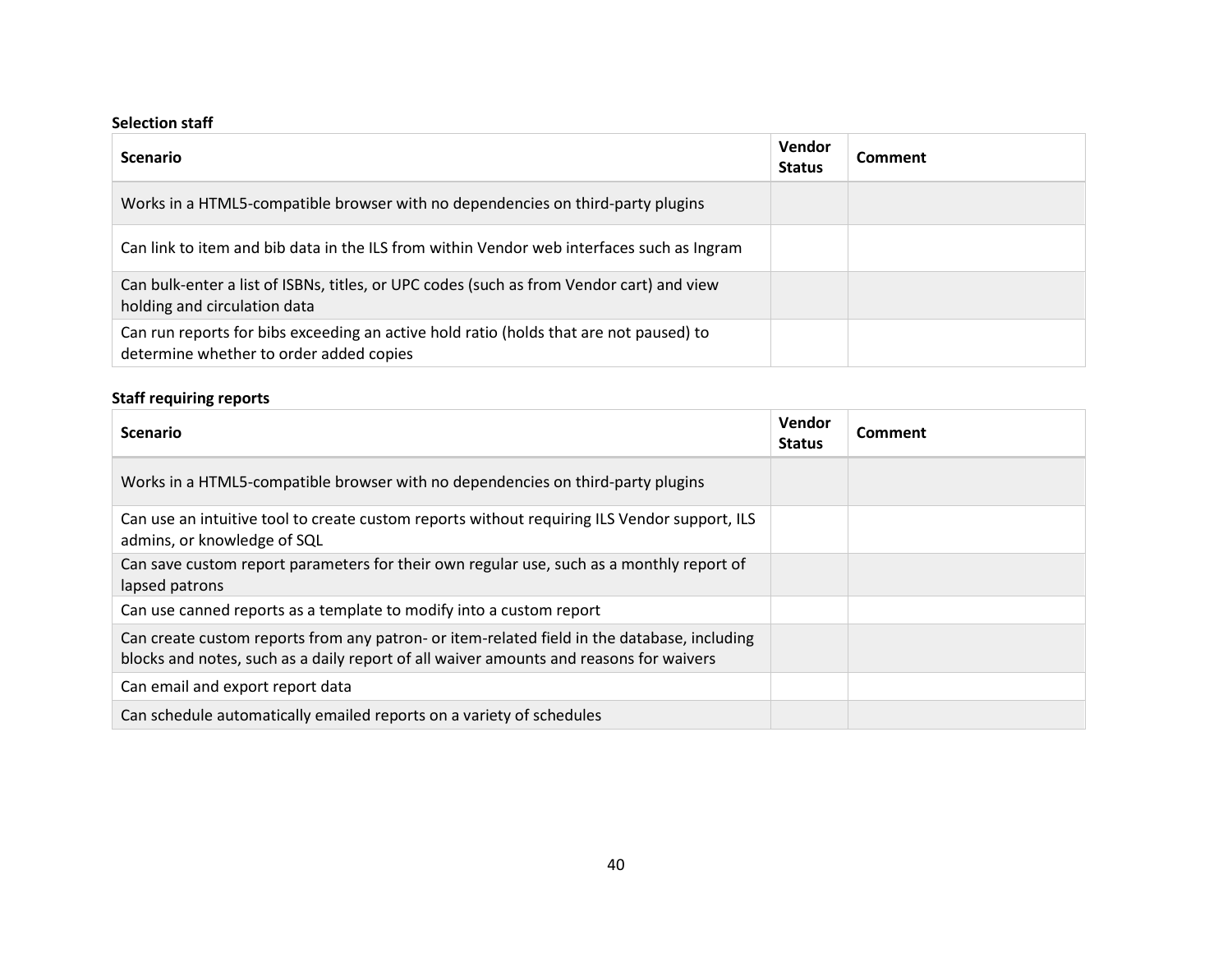# 14.2 OPTIONAL SCENARIOS

## **Accounting**

| <b>Scenario</b>                                                                        | Vendor<br><b>Status</b> | Comment |
|----------------------------------------------------------------------------------------|-------------------------|---------|
| Can integrate the ILS with commonly used accounting software solutions like Quickbooks |                         |         |

## **Acquisitions**

| <b>Scenario</b>                                                                                                                        | <b>Vendor</b><br><b>Status</b> | Comment |
|----------------------------------------------------------------------------------------------------------------------------------------|--------------------------------|---------|
| Can place holds on acquisitions records before they appear in the public catalog                                                       |                                |         |
| Can receive items by scanning ISBN barcodes or UPC labels                                                                              |                                |         |
| Can bulk-receive sets of items such as by scanning a single barcode containing information<br>about all items included in the shipment |                                |         |
| Can download electronic orders and invoices from Amazon.com                                                                            |                                |         |

### **All Staff**

| <b>Scenario</b>                                                                                                                           | Vendor<br><b>Status</b> | Comment |
|-------------------------------------------------------------------------------------------------------------------------------------------|-------------------------|---------|
| Can switch users with an ID card swipe, fingerprint reader, or other physical token or<br>biometric authentication methods                |                         |         |
| Can email patrons from the patron detail interface                                                                                        |                         |         |
| Can view useful as-you-type suggestions when searching                                                                                    |                         |         |
| Can view useful did-you-mean suggestions when searching                                                                                   |                         |         |
| Can bulk-notify patrons with requests on an item when that item has been canceled or the<br>release date has been changed                 |                         |         |
| Can attach files to notes in patron records to track correspondence or detail specific<br>circumstances that other staff will find useful |                         |         |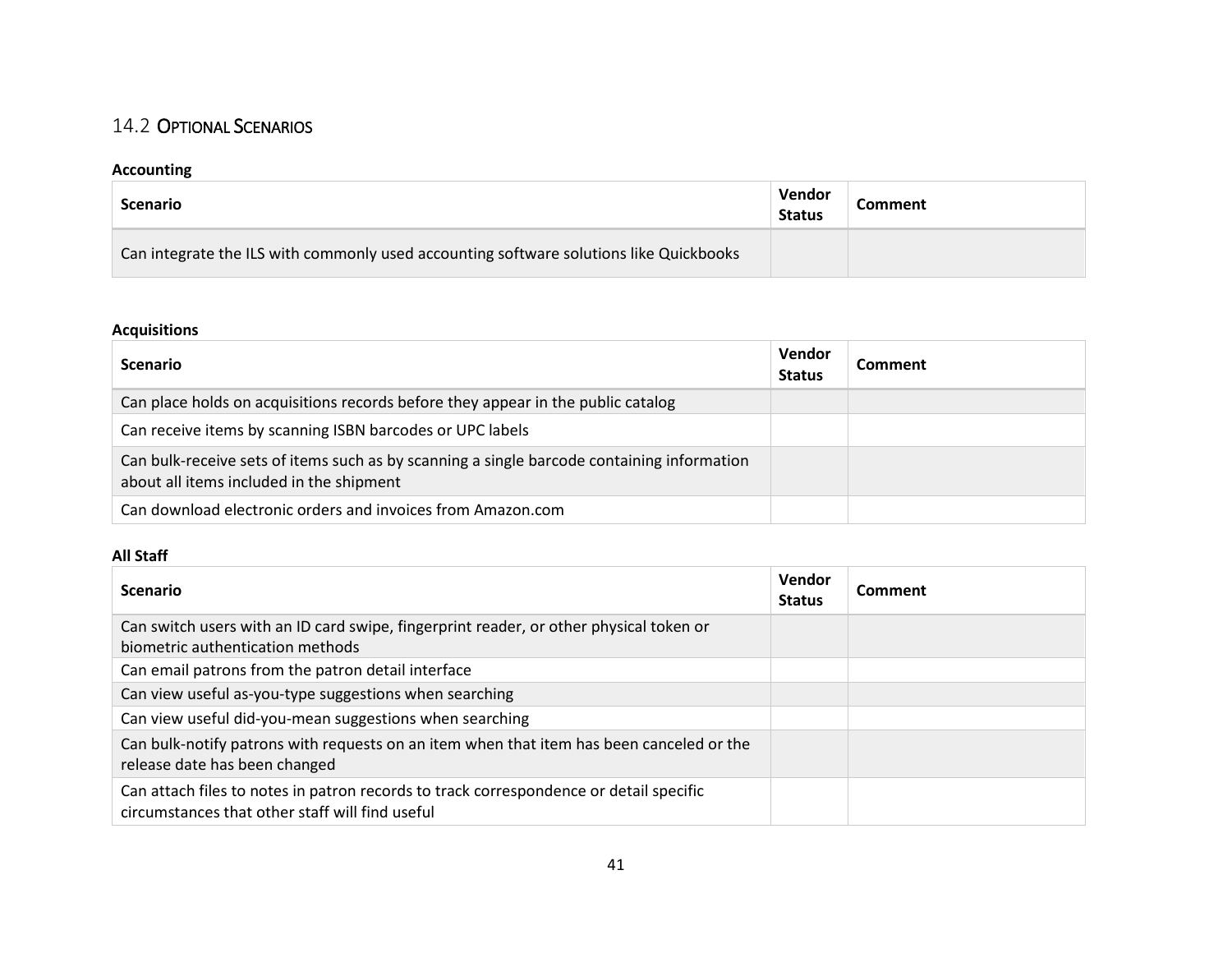| Can create lists of items, such as for display, and then track circulation on those items with |  |
|------------------------------------------------------------------------------------------------|--|
| an automated report                                                                            |  |

## **Cataloging staff**

| <b>Scenario</b>                                                                                                                                                         | <b>Vendor</b><br><b>Status</b> | Comment |
|-------------------------------------------------------------------------------------------------------------------------------------------------------------------------|--------------------------------|---------|
| Can manage serial invoices and claims through ILS integration with the serial Vendor                                                                                    |                                |         |
| Can create records referencing library-hosted digital media, such as images                                                                                             |                                |         |
| Can enable periodic data validation reports that check for missing or incorrectly formatted<br>data or, for example, disparities between item type and collection code. |                                |         |
| Can customize MARC editor view to make the fields easier to compare to MARC records in<br>other editors such as OCLC's                                                  |                                |         |
| Can compare MARC records side by side from two different sources in an interface that<br>highlights differences between the two                                         |                                |         |
| Can automatically synchronize bibs with OCLC, so that if a bib is deleted from the ILS, it will<br>automatically be deleted from OCLC                                   |                                |         |
| Can merge bibs, and all items and requests will automatically merge at the same time                                                                                    |                                |         |

## **Circulation staff**

| <b>Scenario</b>                                                                                                    | Vendor<br><b>Status</b> | Comment |
|--------------------------------------------------------------------------------------------------------------------|-------------------------|---------|
| Will be alerted to possible duplicate patron accounts when creating a new patron account                           |                         |         |
| Can conduct in-stacks work such as pulling requests using a portable/mobile circulation web<br>interface           |                         |         |
| Can register new patrons, check books out, and check books in using a portable/mobile<br>circulation web interface |                         |         |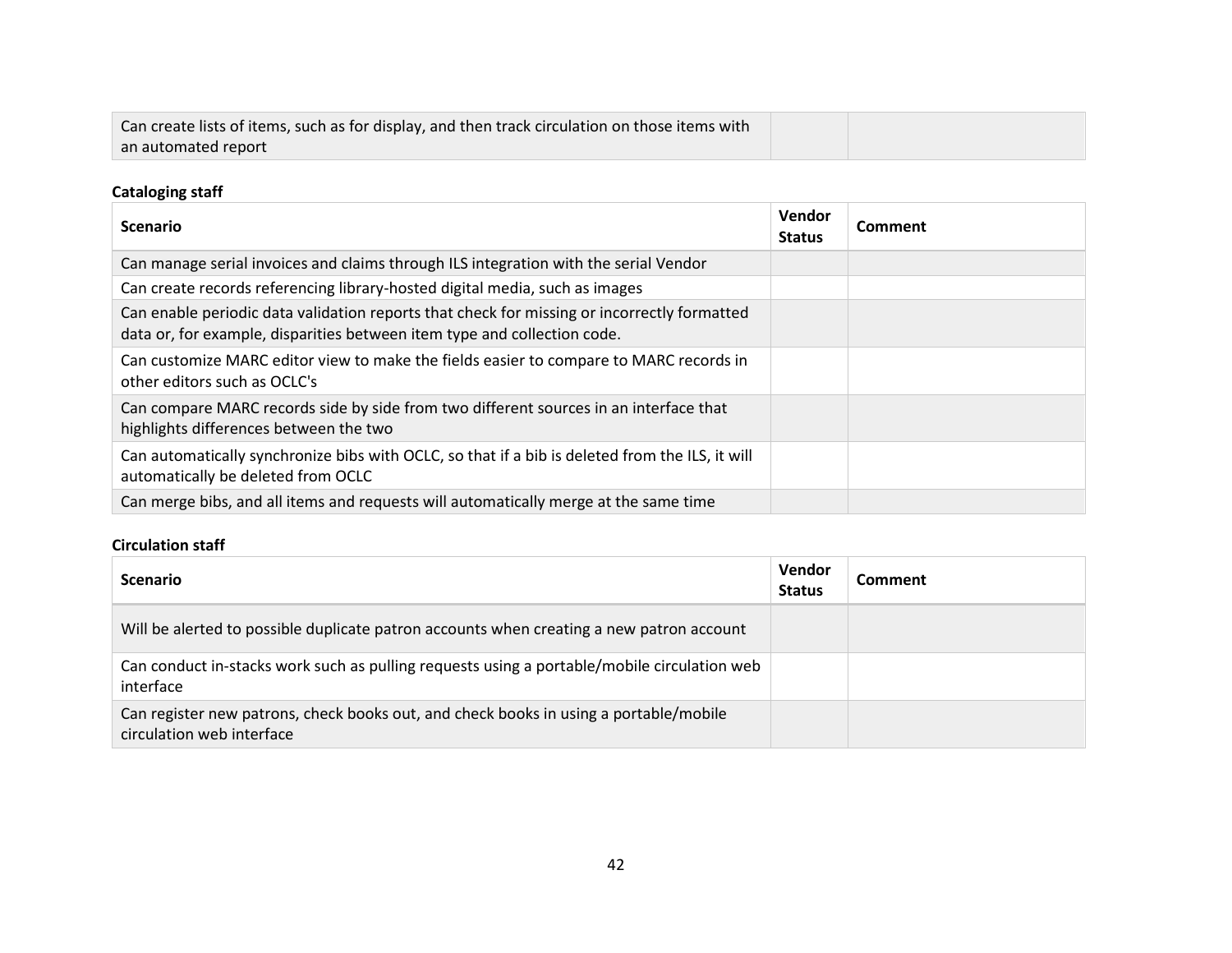### **ILS Admins**

| <b>Scenario</b>                                                                                                                                                                                                                                                                          | Vendor<br><b>Status</b> | <b>Comment</b> |
|------------------------------------------------------------------------------------------------------------------------------------------------------------------------------------------------------------------------------------------------------------------------------------------|-------------------------|----------------|
| Can enable LDAP authentication                                                                                                                                                                                                                                                           |                         |                |
| Can configure receipts to include marketing messages                                                                                                                                                                                                                                     |                         |                |
| Can create load limits by branch and collection to maintain balance across branches. For<br>example, when a floating item is checked in at a branch where the load limit is reached, the<br>system will send it to a branch where the load limit for that material type has not been met |                         |                |
| Can configure limits on the number of ILL requests a patron can make                                                                                                                                                                                                                     |                         |                |
| Can configure an integrated event calendar and online room booking system                                                                                                                                                                                                                |                         |                |
| Can create rules for collections that allow patrons to reserve items for checkout on dates<br>they specify                                                                                                                                                                               |                         |                |
| Can create custom workslips that print automatically based on defined actions; for example,<br>changing an item to a specific status would print a Mendery workslip                                                                                                                      |                         |                |

### **Patrons**

| <b>Scenario</b>                                                                                                                                                                                                                                             | <b>Vendor</b><br><b>Status</b> | Comment |
|-------------------------------------------------------------------------------------------------------------------------------------------------------------------------------------------------------------------------------------------------------------|--------------------------------|---------|
| Can group multiple accounts by family/household                                                                                                                                                                                                             |                                |         |
| Can pay fines and fees for a family grouping in one transaction                                                                                                                                                                                             |                                |         |
| Will not be blocked from using their own accounts if an account within the family grouping<br>is blocked                                                                                                                                                    |                                |         |
| Can create an "alias" to be used on hold slips                                                                                                                                                                                                              |                                |         |
| Can view different sets of possible holds pickup locations based on their account types, for<br>example, students will be able to pick up holds at their schools, but patrons without school<br>accounts will not be able to view or choose those locations |                                |         |
| Can create, view, and delete ILL requests using the ILS                                                                                                                                                                                                     |                                |         |
| Can renew ILL materials through the ILS                                                                                                                                                                                                                     |                                |         |
| Can view ILL loans in their borrowing history (without including the items themselves in the<br>catalog)                                                                                                                                                    |                                |         |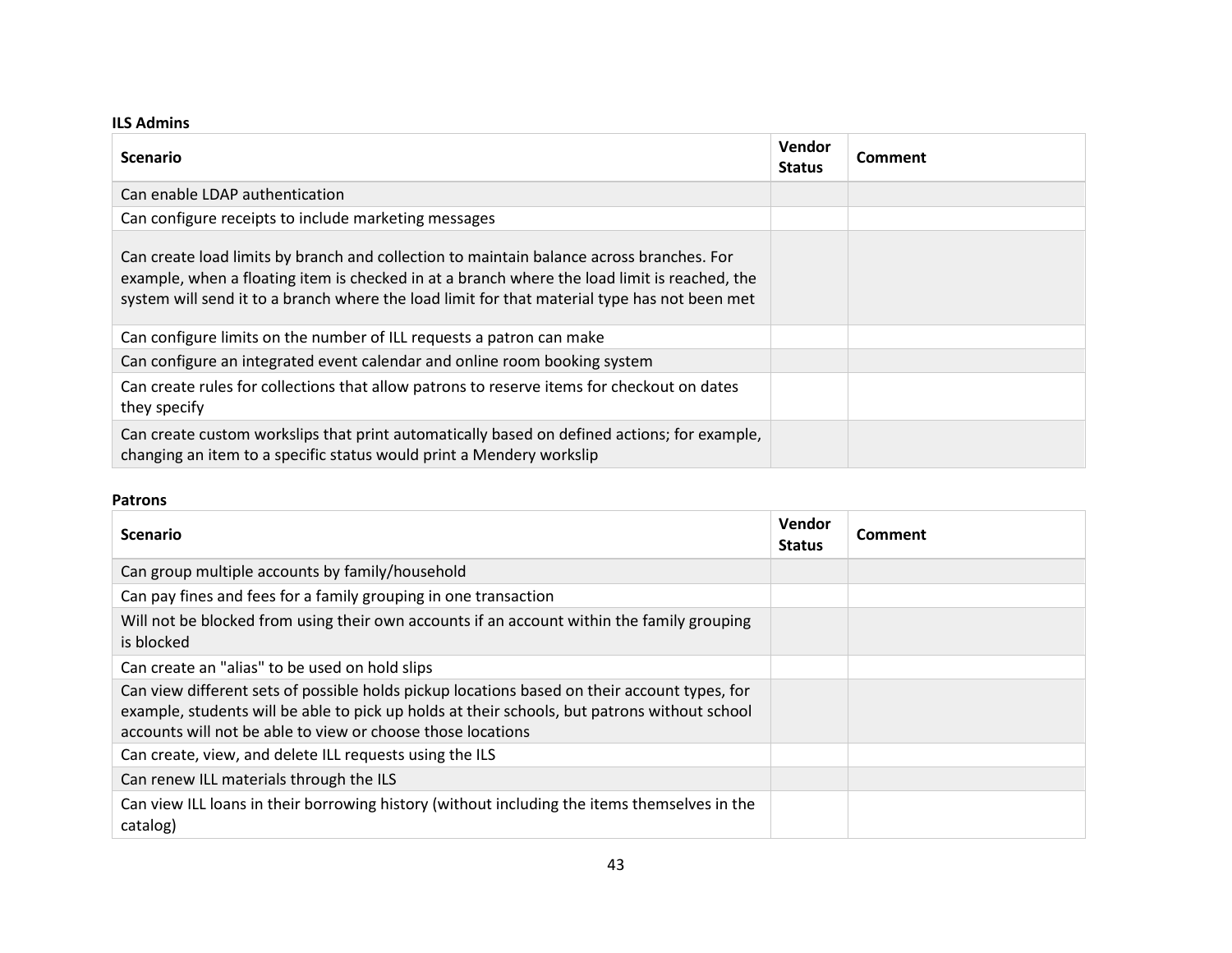| Can create alerts for new works by favorite authors or in favorite series                       |  |
|-------------------------------------------------------------------------------------------------|--|
| Can place holds automatically on new works by favorite authors or in favorite series            |  |
| Can use the ILS search functionality to search databases (federated search)                     |  |
| Can sign up for an account online and receive immediate temporary access to online<br>resources |  |
| Can change their contact information online                                                     |  |
| Can create their own user names rather than using a barcode                                     |  |

### **Selection staff**

| <b>Scenario</b>                                                                                                                                                  | Vendor<br><b>Status</b> | <b>Comment</b> |
|------------------------------------------------------------------------------------------------------------------------------------------------------------------|-------------------------|----------------|
| Can create item sets for checkout such as book club kits or grab bags where scanning a<br>single barcode will CKI or CKO all child items associated with the set |                         |                |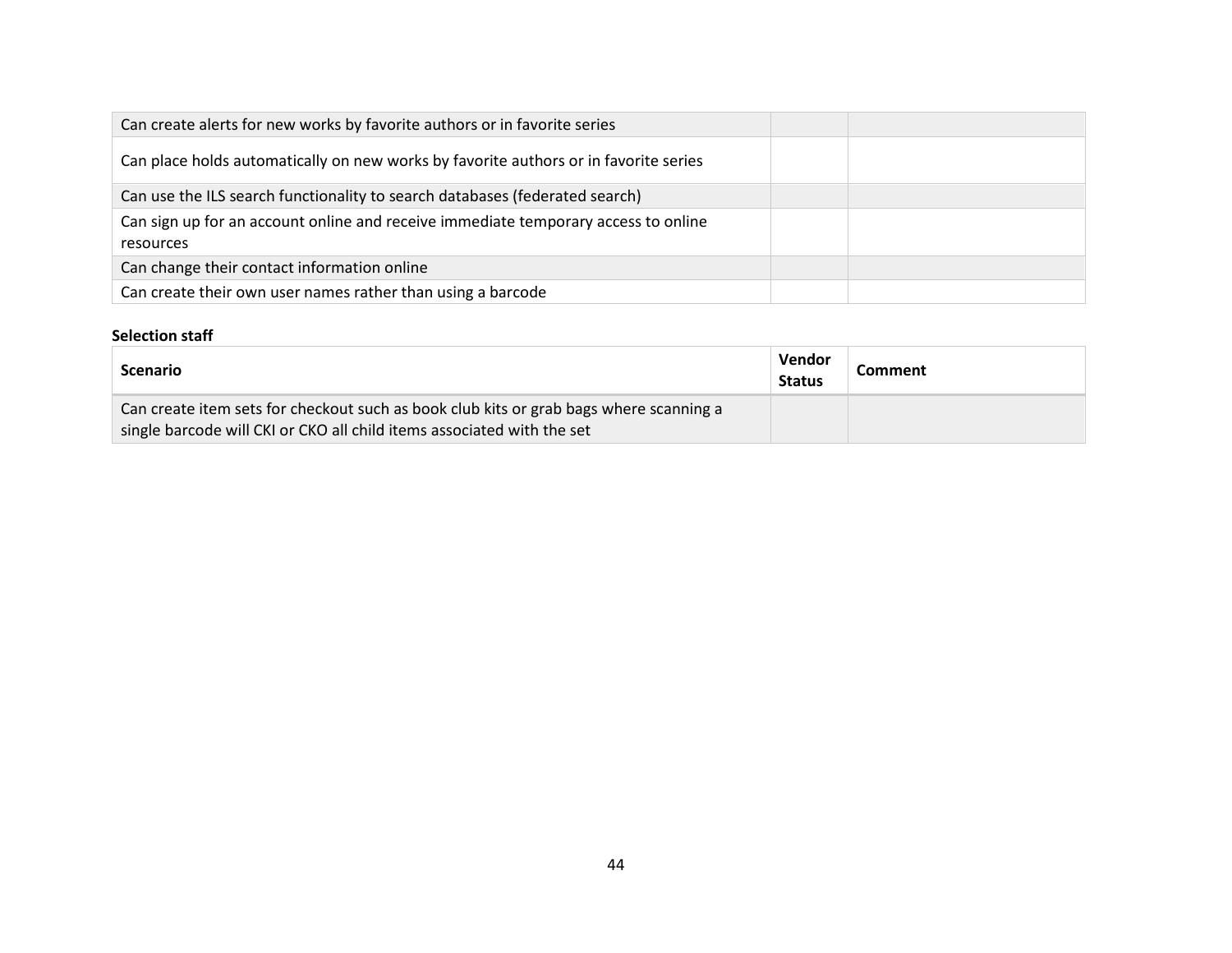# 15 APPENDIX F: PRICING

Quote unit prices, maintenance rates, delivery charge, installation charge, and training costs for all components of the system on the summary form provided below. Add additional line-items if needed. You may attach supplemental information to this summary.

All prices, quotes, or proposals are to remain firm for the duration of the RFP evaluation and contract negotiation. If discounts are applied, provide line-item breakouts as well as a total.

**Pricing Form for \_\_\_\_\_\_\_\_\_\_\_\_\_\_\_\_\_\_\_\_\_\_\_\_\_\_\_\_\_\_\_\_\_\_\_\_\_\_\_\_\_\_\_\_\_ (Vendor Name)**

<span id="page-44-0"></span>

| <b>Project Costs</b>       | No. Units | <b>Unit Price</b> | <b>Extended Total Purchase Price</b> | <b>Discounts</b> |
|----------------------------|-----------|-------------------|--------------------------------------|------------------|
|                            |           |                   |                                      |                  |
| Customization (Hours)      |           |                   |                                      |                  |
| Project Management (Hours) |           |                   |                                      |                  |
| Data Conversion (Hours)    |           |                   |                                      |                  |
| Migration (Hours)          |           |                   |                                      |                  |
| Training (Hours)           |           |                   |                                      |                  |
| Travel & Per Diem          |           |                   |                                      |                  |
| Documentation              |           |                   |                                      |                  |
| Other (provide details)    |           |                   |                                      |                  |
| <b>Total Project</b>       |           |                   |                                      |                  |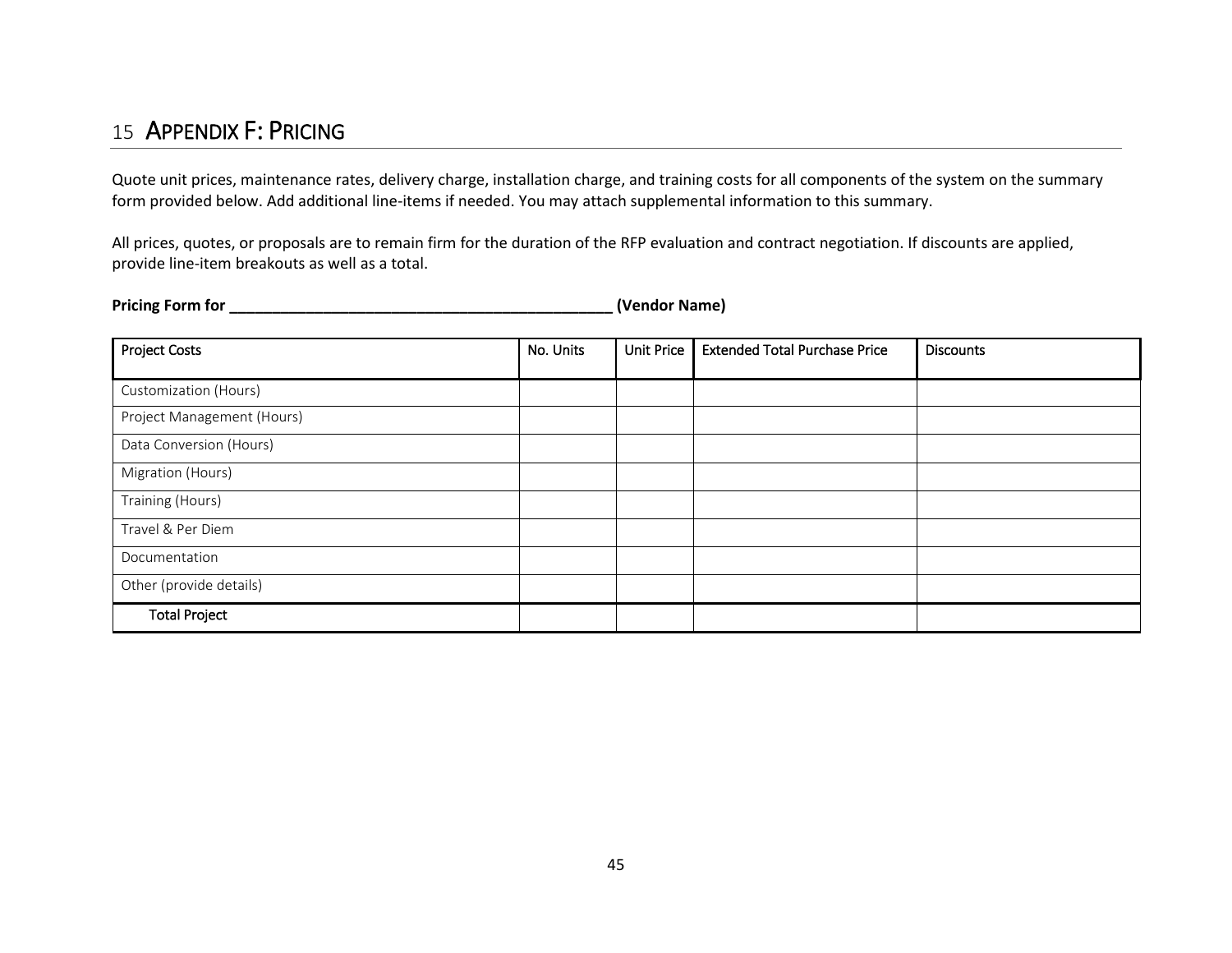Year One of service begins on the go-live date. Please provide pricing for five years of service. If bid with annual cost increases, include additional copies of the table detailing costs for years two through five.

| <b>Year One Costs</b>                           | No. Units | <b>Unit Price</b> | <b>Extended Year</b><br>One Price | <b>Discounts</b> | Five-Year Total Cost (Sum of Years One<br>through Five) |
|-------------------------------------------------|-----------|-------------------|-----------------------------------|------------------|---------------------------------------------------------|
| ILS Database                                    |           |                   |                                   |                  |                                                         |
| ILS SaaS Hosting                                |           |                   |                                   |                  |                                                         |
| ILS Software (per module if applicable)         |           |                   |                                   |                  |                                                         |
| Serials<br>$\bullet$                            |           |                   |                                   |                  |                                                         |
| Acquisitions<br>$\bullet$                       |           |                   |                                   |                  |                                                         |
| Outreach/Home Service<br>$\bullet$              |           |                   |                                   |                  |                                                         |
| Debt Collect<br>$\bullet$                       |           |                   |                                   |                  |                                                         |
| ILS Client (staff use) software (if applicable) |           |                   |                                   |                  |                                                         |
| Reporting Software                              |           |                   |                                   |                  |                                                         |
| Testing/Training Environment                    |           |                   |                                   |                  |                                                         |
| Local Newspaper Index Hosting (BPL-only)        |           |                   |                                   |                  |                                                         |
| Optional Services/Modules                       |           |                   |                                   |                  |                                                         |
| Integrated Self-Check<br>$\bullet$              |           |                   |                                   |                  |                                                         |
| Room Reservations/Events Calendar<br>$\bullet$  |           |                   |                                   |                  |                                                         |
| Kit Reservation and Circulation<br>$\bullet$    |           |                   |                                   |                  |                                                         |
| Integrated Print management and PC<br>$\bullet$ |           |                   |                                   |                  |                                                         |
| Portable/Mobile Circulation<br>$\bullet$        |           |                   |                                   |                  |                                                         |
| Other (provide details)                         |           |                   |                                   |                  |                                                         |
| <b>Total System</b>                             |           |                   |                                   |                  |                                                         |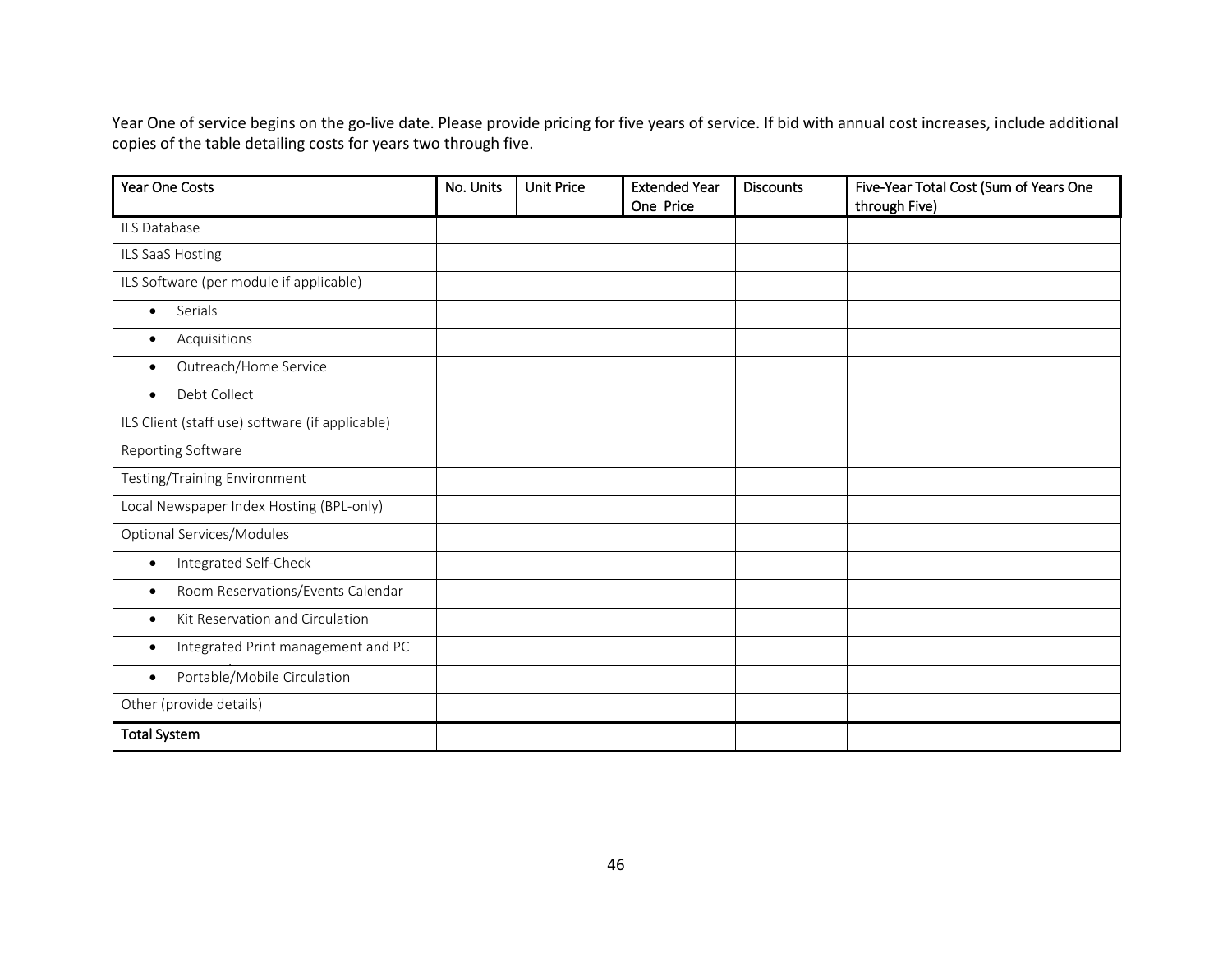# <span id="page-46-0"></span>16 APPENDIX G: REFERENCES

# 16.1 CURRENT CUSTOMERS

The Vendor must demonstrate prior successful installations for other consortia similar to BPL and WCLS. The Vendor will provide information for previously benchmarked and operational systems from three U.S. public libraries that are broadly similar to these characteristics:

- Over 3 million annual circulations
- Over 1,000 concurrent users, both in-library and remote
- A database of at least 325,000 MARC records
- A database of at least 150,000 patron records

The information to be requested by the Consortium and evaluated from each reference includes services performed, the Vendor's abilities, communication skills and timeliness, costs, accuracy, problems, overall performance, and whether or not the reference would rehire the Vendor.

The Consortium reserves the right to check any other reference(s) that might be indicated through the explicitly specified contacts or that result from communication with other entities involved with similar requirements.

| <b>Item</b>                                             | <b>Vendor Response</b> |
|---------------------------------------------------------|------------------------|
| <b>Client Reference No. 1 - Current</b>                 |                        |
| Library System Name                                     |                        |
| <b>Contact Name</b>                                     |                        |
| <b>Contact Title</b>                                    |                        |
| <b>Contact Telephone Number</b>                         |                        |
| <b>Contact E-mail Address</b>                           |                        |
| Products, Modules, Services provided by Vendor          |                        |
| First date of business relationship with Vendor         |                        |
| Go Live Date                                            |                        |
| Vendor's rationale for including the specific reference |                        |
| (e.g., similar in size to the Consortium)               |                        |
| <b>Client Reference No. 2 - Current</b>                 |                        |
| Library System Name                                     |                        |
| <b>Contact Name</b>                                     |                        |
| <b>Contact Title</b>                                    |                        |
| <b>Contact Telephone Number</b>                         |                        |
| <b>Contact E-mail Address</b>                           |                        |
| Products, Modules, Services provided by Vendor          |                        |
| First date of business relationship with Vendor         |                        |
| Go Live Date                                            |                        |
| Vendor's rationale for including the specific reference |                        |
| (e.g., similar in size to the Consortium)               |                        |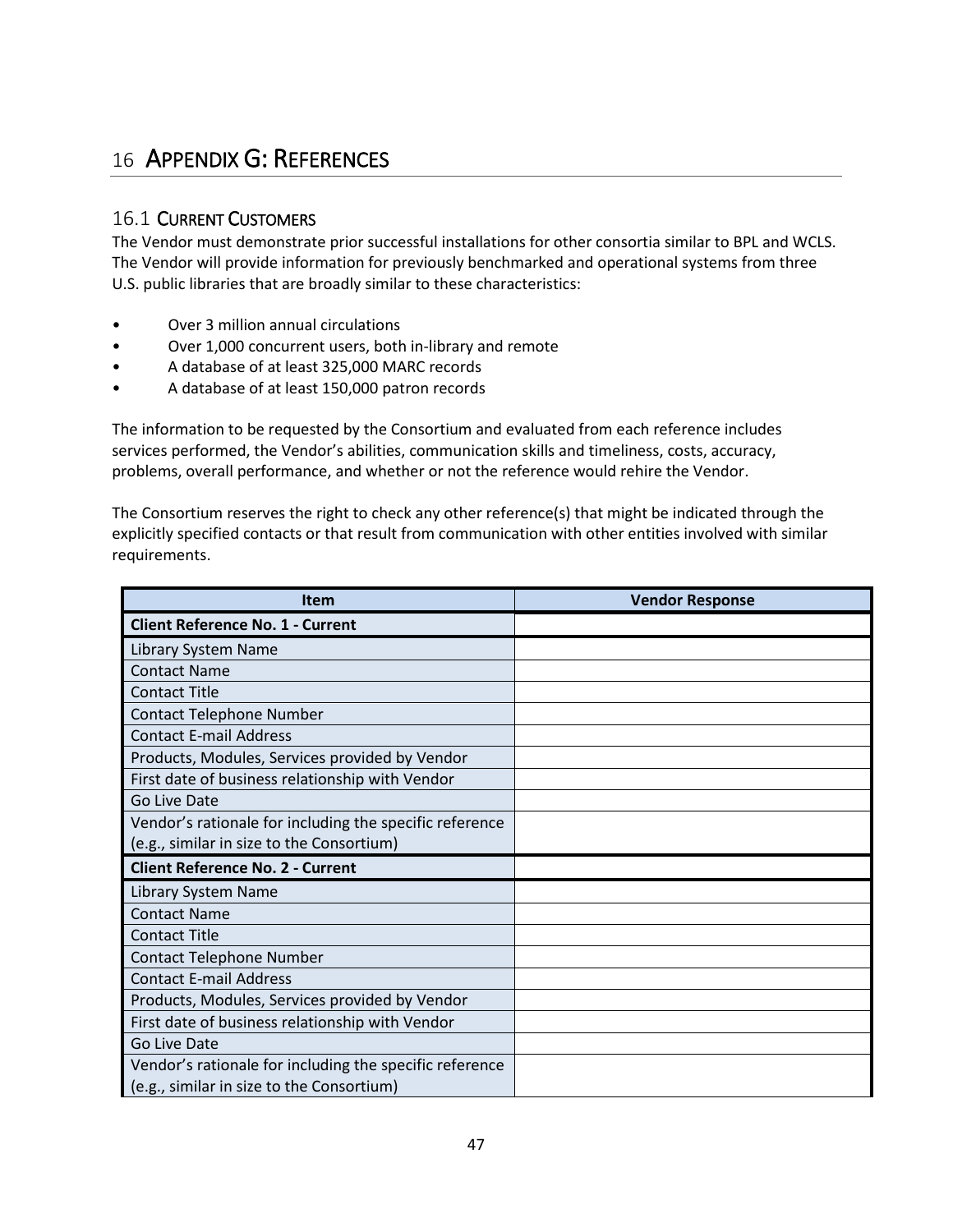| <b>Client Reference No. 3 - Current</b>                 |  |
|---------------------------------------------------------|--|
| Library System Name                                     |  |
| <b>Contact Name</b>                                     |  |
| <b>Contact Title</b>                                    |  |
| <b>Contact Telephone Number</b>                         |  |
| <b>Contact E-mail Address</b>                           |  |
| Products, Modules, Services provided by Vendor          |  |
| First date of business relationship with Vendor         |  |
| Go Live Date                                            |  |
| Vendor's rationale for including the specific reference |  |
| (e.g., similar in size to the Consortium)               |  |

# 16.2 FORMER CUSTOMERS

Also include references for the most recent two library systems that migrated off of the system being bid.

| <b>Item</b>                                        | <b>Proponent Response</b> |
|----------------------------------------------------|---------------------------|
| <b>Client Reference No. 1 - Former</b>             |                           |
| Library System Name                                |                           |
| <b>Contact Name</b>                                |                           |
| <b>Contact Title</b>                               |                           |
| <b>Contact Telephone Number</b>                    |                           |
| <b>Contact E-mail Address</b>                      |                           |
| Products, Modules, Services provided by Vendor     |                           |
| First date of business relationship with Vendor    |                           |
| Go Live Date                                       |                           |
| Basis for which reference is no longer a client of |                           |
| Vendor                                             |                           |
| <b>Client Reference No. 2 - Former</b>             |                           |
| Library System Name                                |                           |
| <b>Contact Name</b>                                |                           |
| <b>Contact Title</b>                               |                           |
| <b>Contact Telephone Number</b>                    |                           |
| <b>Contact E-mail Address</b>                      |                           |
| Products, Modules, Services provided by Vendor     |                           |
| First date of business relationship with Vendor    |                           |
| Go Live Date                                       |                           |
| Basis for which reference is no longer a client of |                           |
| Vendor                                             |                           |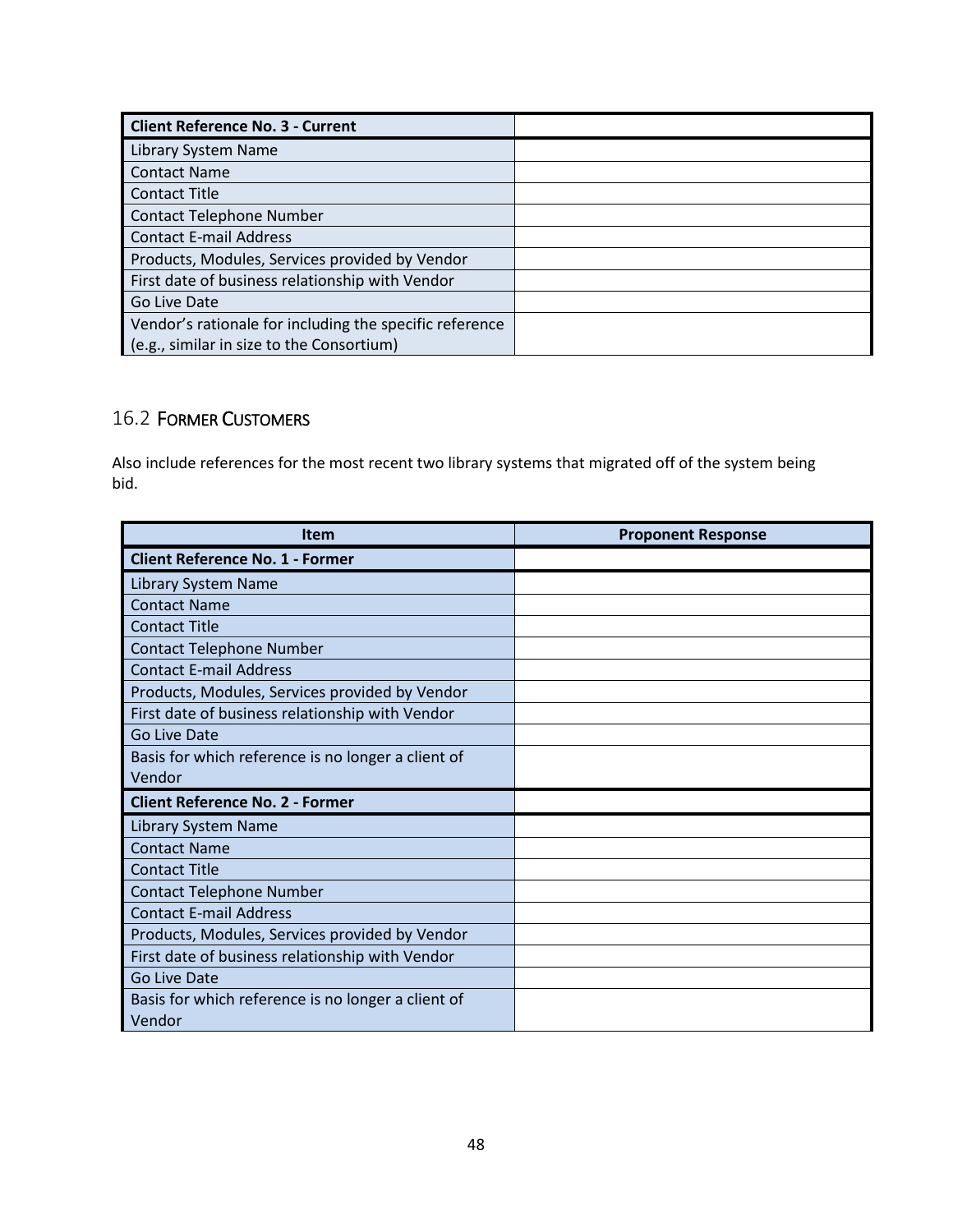# <span id="page-48-0"></span>19 APPENDIX H: CURRENT ONLINE DATABASE SUBSCRIPTIONS

Ancestry Library Edition Britannica Library ChiltonLibrary.com Consumer Reports EBSCOhost: AutoMate, Greenfile Foundation Directory Online, Foundation Grants to Individuals, and Foundation Maps Mango Languages NewsBank: America's News Magazines, Bellingham Herald NoveList: Plus, and Plus K-8 ProQuest: ABI/INFORM Trade and Industry, CultureGrams, eLibrary, Family Health, HeritageQuest Online, History Study Center, LearningExpress Library, National Newspapers Core, ProQuest Learning: Literature, Research Library, SIRS Discoverer, US Hispanic Newsstream, US Newsstream, and US West Newsstream ReferenceUSA Testing & Education Reference Center Value Line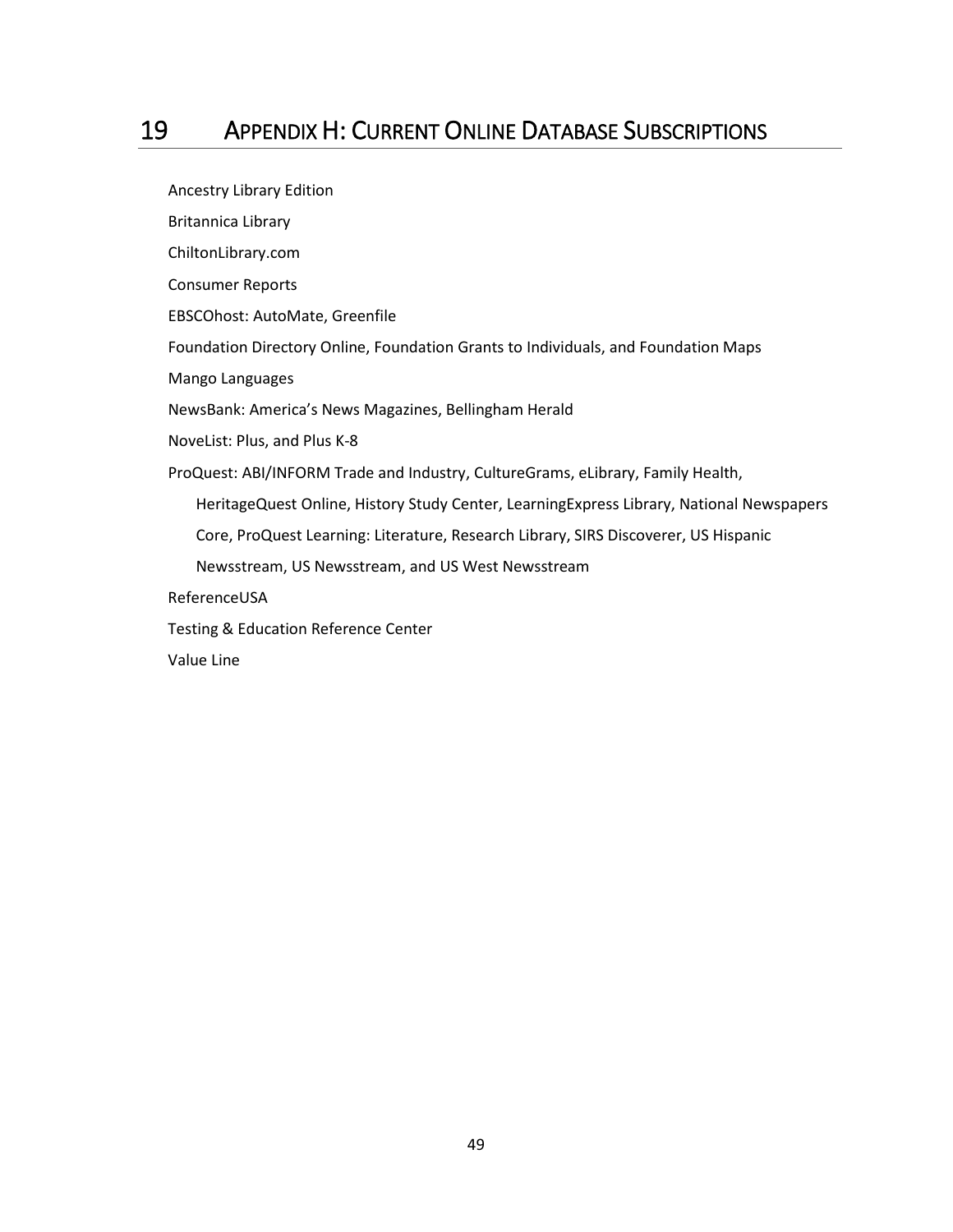# **AGREEMENT FOR CONSULTANT SERVICES CITY OF BELLINGHAM --**

<span id="page-49-0"></span>The **CITY OF BELLINGHAM,** a first-class municipal corporation of the State of Washington, located at City Hall, 210 Lottie Street, Bellingham, Washington, 98225 (hereinafter the "City"), and , , (hereinafter the "Consultant"), in consideration of the mutual covenants herein, agree as follows:

**I. OBJECTIVE.** The objective of this Agreement is (hereinafter the "Project" as further set forth in Article III. below).

#### **II. RESPONSIBLE OFFICERS.**

- A. The City designates as its Project Manager for the Project. The Project Manager is the City's liaison officer to the Consultant for all purposes in carrying out the Project.
- B. The Consultant designates as its Representative for the Project. The Consultant's Representative is its liaison officer to the City for all purposes in carrying out the Project.
- **III. SCOPE OF WORK UNDERTAKEN BY CONSULTANT AND PROJECT SCHEDULE.** Consultant agrees to carry out the following work (hereinafter "the Project") to the satisfaction of the Project Manager:

See Exhibit "A" attached and incorporated herein by this reference.

#### **IV. PAYMENT.**

A. The maximum payable to Consultant under this Agreement is \$, which amount shall be inclusive of any State sales tax payable by Consultant.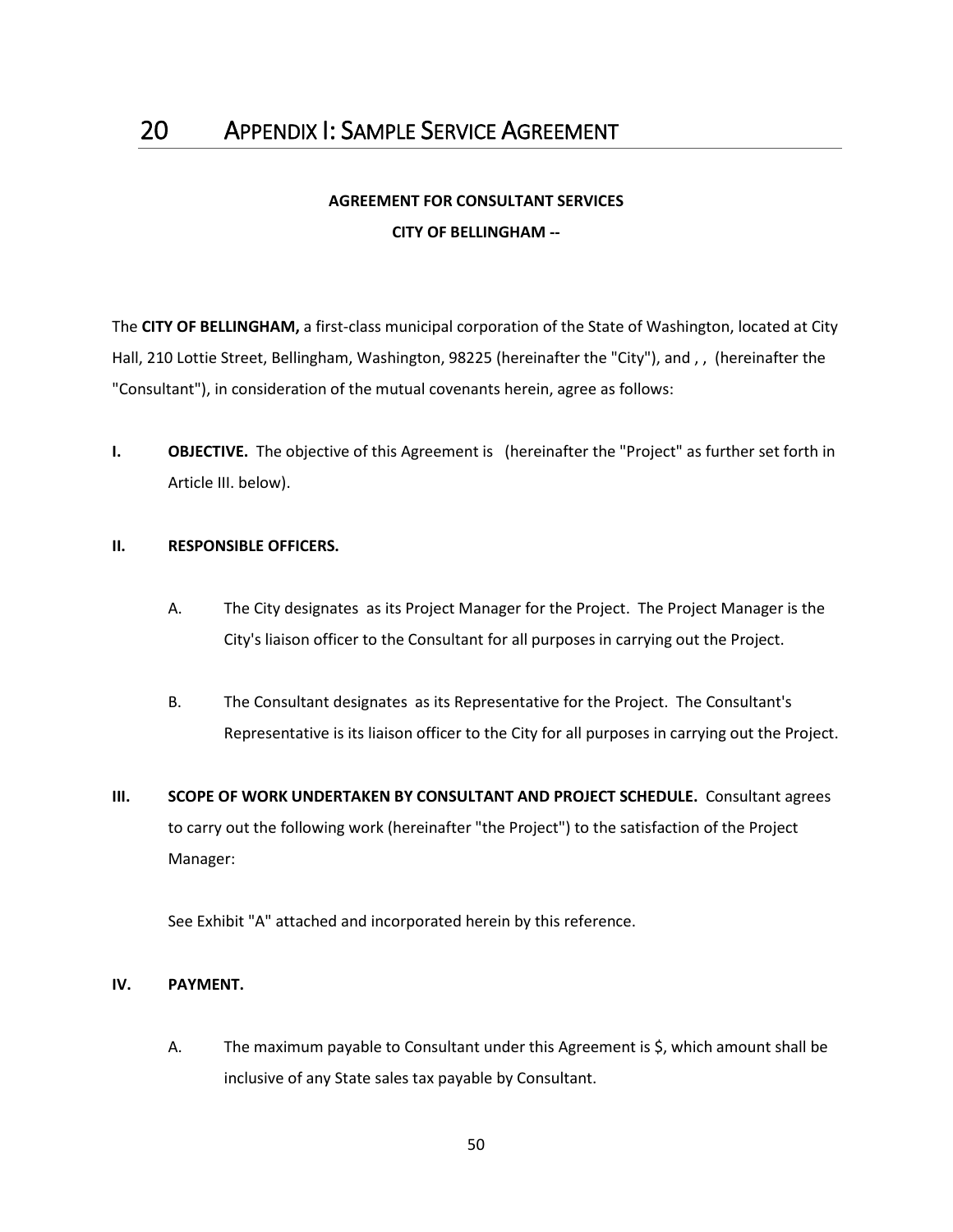- B. Payments to the Consultant will be made monthly for work done during the previous month, based on invoices submitted to the Project Manager. A short narrative progress report shall accompany each invoice, which report shall discuss any problems or potential causes for delay, with the status of the Project, amount of work completed, and other relevant information.
- C. The cost records and accounts pertaining to this Agreement are to be kept available for inspection by representatives of the City or any other governmental agency with jurisdiction for a period of three (3) years after final payment.
- D. The basis for payment hereunder is: See Exhibit "B" attached and incorporated herein by this reference.

#### **V. CHANGES AND ADDITIONAL WORK.**

- A. Upon request of the City, the Consultant shall make such revisions in work done under this Agreement as are necessary to correct errors or omissions appearing therein and make such other minor revisions as are reasonably requested, without additional compensation therefor.
- B. The City may, at any time, by written order direct the Consultant to revise portions of the Project work previously completed in a satisfactory manner, delete portions of the Project, make other changes within the general scope of the services or work to be performed under this Agreement, or request other additional work not reasonably implied by the scope of work. If such changes cause an increase or decrease in the Consultant's cost of or time required for performance of any service under this Agreement, an equitable cost and/or completion time adjustment shall be made, and this Agreement shall be modified in writing accordingly. The Consultant must assert any claim for adjustment under this section in writing within thirty days from the date of receipt by the Consultant of the notification of change.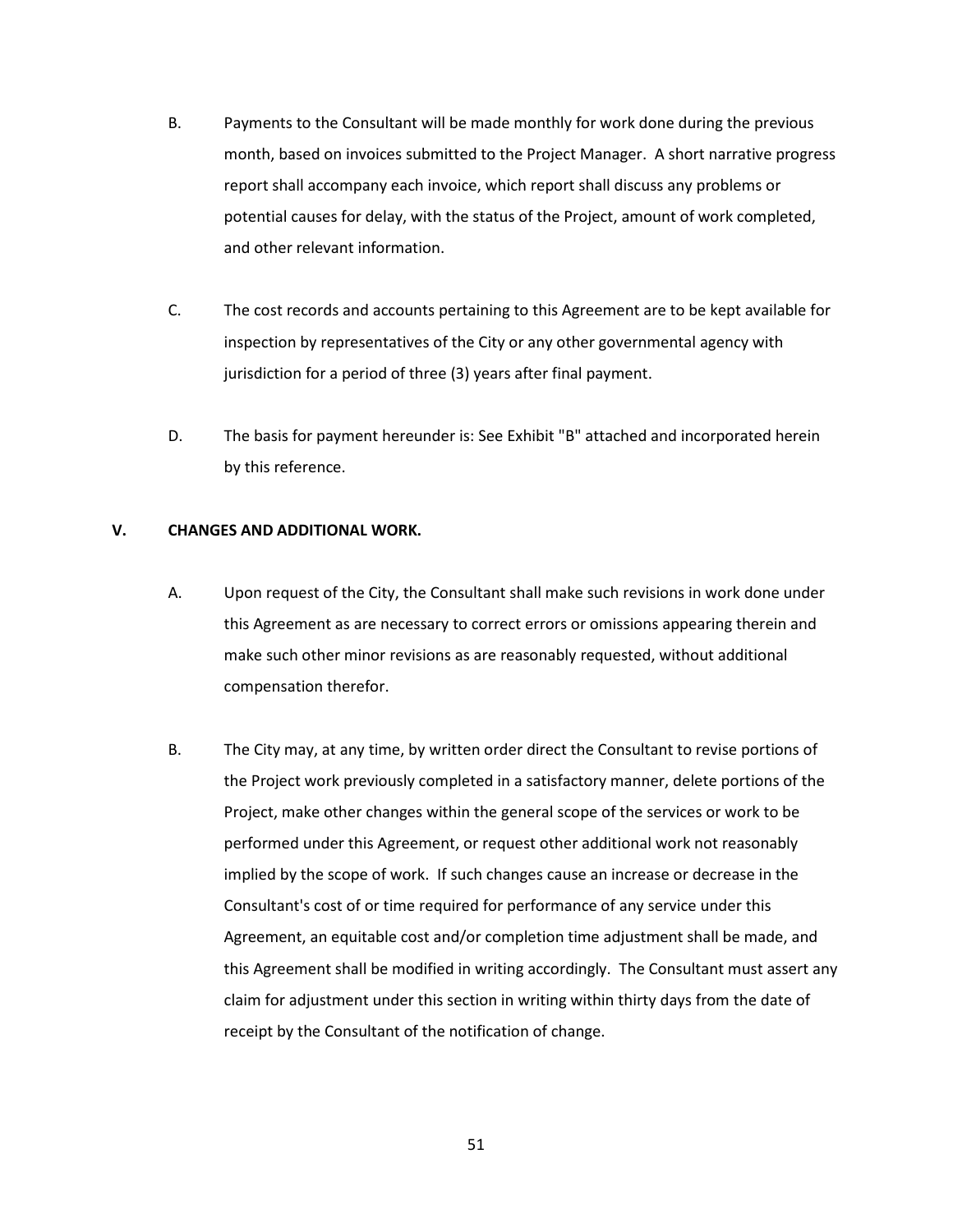**VI. INFORMATION AND WORK PROVIDED BY THE CITY.** Such data as is possessed by the City and is useful or necessary to the Consultant in order to carry out the Project shall be turned over to the Consultant at a time and place mutually convenient. The Consultant is entitled to rely on the data provided. Except as specifically provided in this section, the City is not required to retain additional consultants, do research or obtain additional data for use by the Consultant at the City's expense.

Exceptions are as follows: None

#### **VII. CONSULTANT'S STUDIES, REPORTS AND WORK PRODUCT.**

- A. The Consultant shall prepare such information and studies as may be pertinent and necessary, or as may be requested by the City, in order that the City may pass critical judgment on the features of the work. Compliance with the foregoing provision shall not constitute additional work as described in this Agreement.
- B. All documents, maps, and other materials of whatever kind prepared by the Consultant pursuant to this Agreement shall be deemed property of the City upon completion of the Project or termination of this Agreement. The Consultant may keep file copies of its work product, but shall retain no other rights of ownership therein.

#### **VIII. TIME OF BEGINNING AND COMPLETION.**

- A. The Consultant shall not begin work under the terms of this Agreement until authorized in writing by the City's Project Manager. The completion time for all work under this Agreement shall be the Project schedule contained in the Scope of Work.
- B. Established completion time is a material part of this Agreement and shall not be extended because of any unwarranted delays attributable to the Consultant. However, it may be extended by the City in the event of a delay attributable to the City or because of unavoidable delays caused by an act of God or other conditions beyond the control of the Consultant.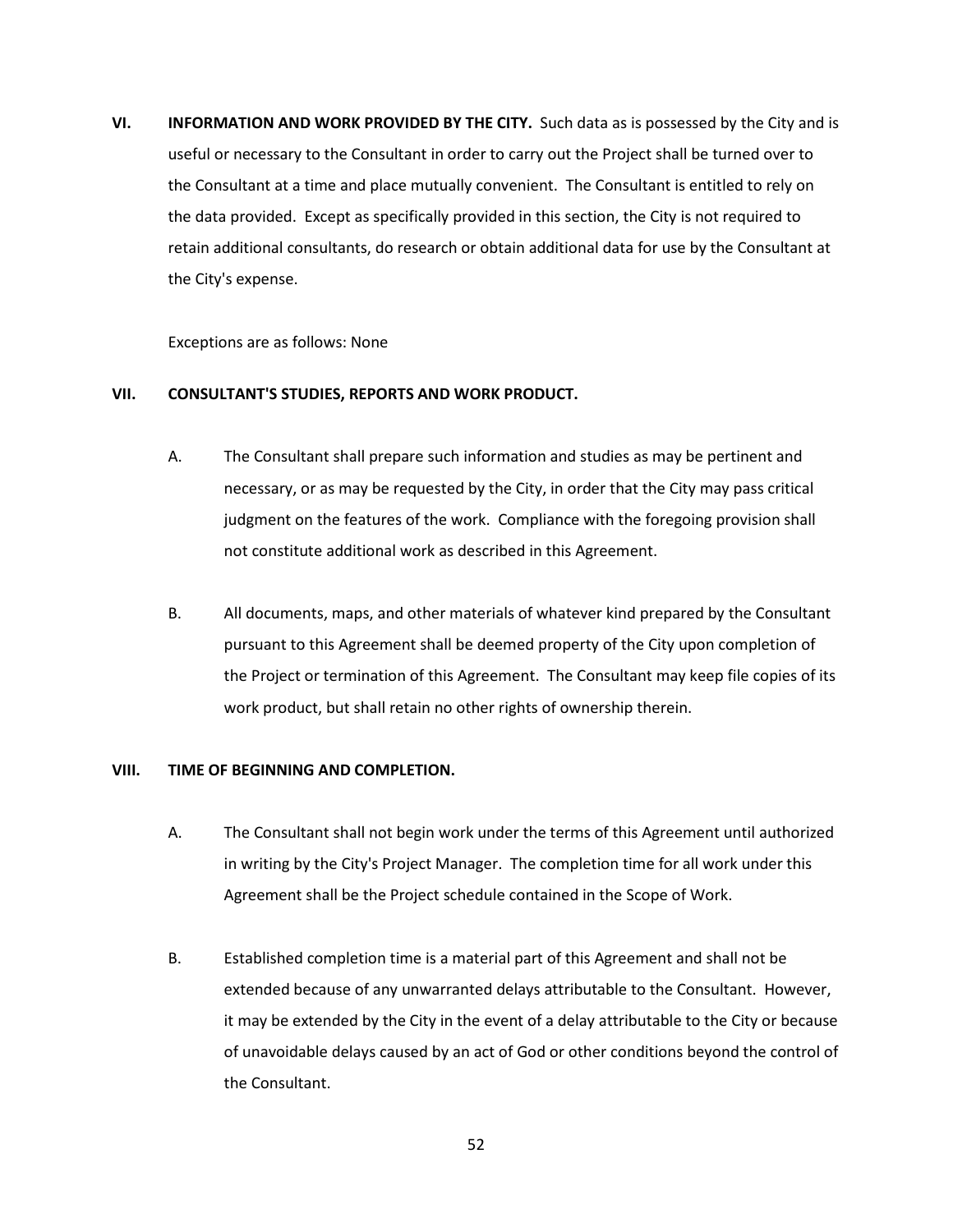#### **IX. RELATIONSHIP OF THE PARTIES; SUBCONTRACTING.**

- A. The Consultant warrants that it has not employed or retained any company or person, other than a bona fide employee working solely for the Consultant, to solicit or secure this Agreement; and that it has not paid or agreed to pay any company or person, other than a bona fide employee working solely for the Consultant, any fee, commission, percentage, gift or any other consideration contingent upon or resulting from the award or making of this Agreement. For breach or violation of this warranty, the City shall have the right to annul this Agreement without liability, or in its discretion to deduct from the Agreement price or consideration or otherwise recover the full amount of such fee, commission, percentage, gift or contingent fee.
- B. During the term of this Agreement, the Consultant shall not engage, on a full-time, parttime, or other basis, any professional or technical personnel who are, or have been at any time during the term of this Agreement, in the employ of the City (except regularly retired employees) without written consent of the City.
- C. This Agreement is for the performance of professional services. The parties intend that the Consultant shall be an independent contractor in the performance of services rendered pursuant hereto. To this end, Consultant represents that it is customarily in the business of providing the services described in this Agreement, has its own place of business, is eligible for and does file with the Internal Revenue Service a schedule of business expenses, has established or will timely establish an account with the State Department of Revenue and has received a unified business identifier number, and maintains a separate set of books and records for such business.
- D. Any and all employees of the Consultant while engaged in the performance of any work or services required by the Consultant under this Agreement shall be considered employees of the Consultant only and not of the City. Any and all claims that may or might arise under the Workers Compensation Act on behalf of said employees while so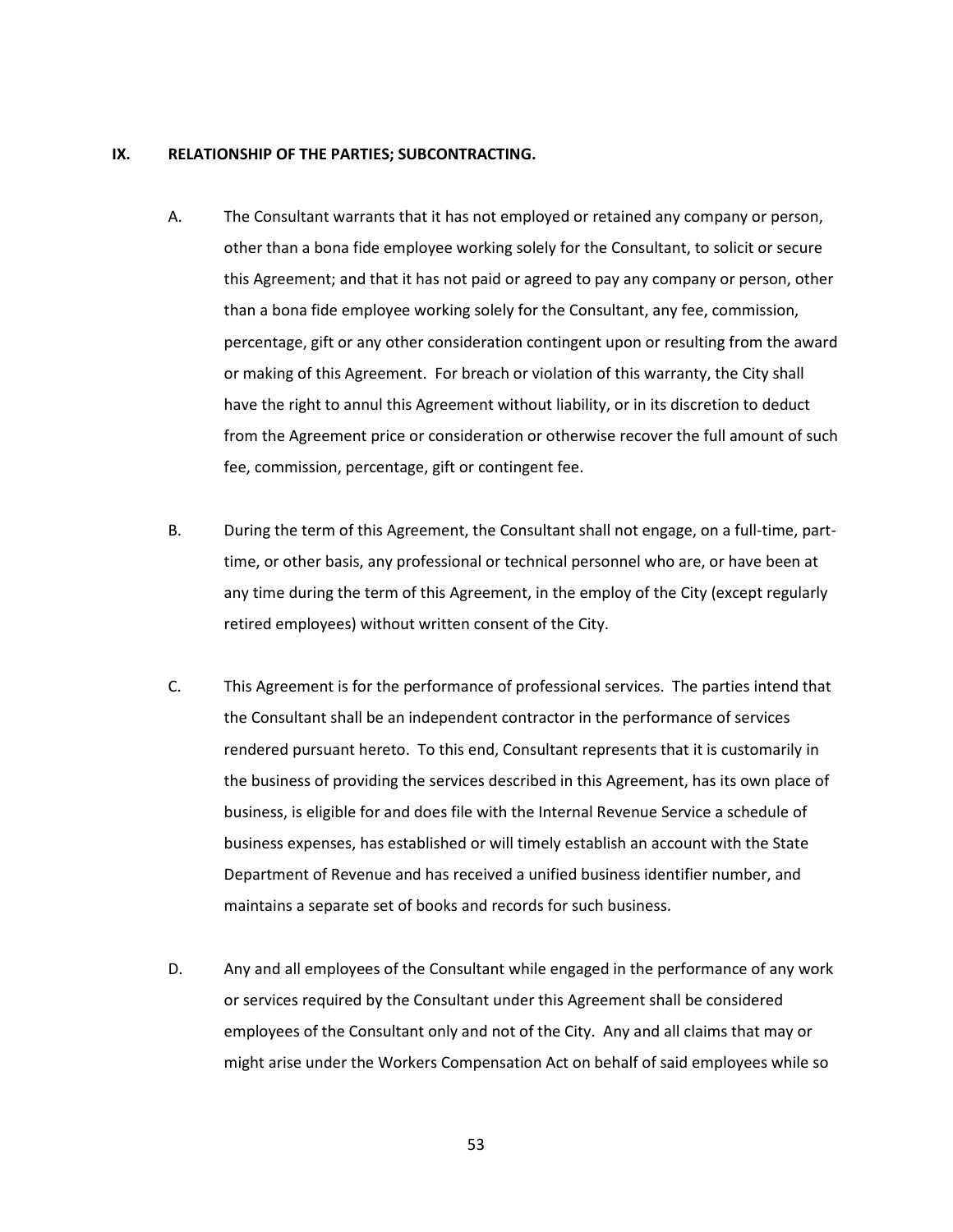engaged on any of the work or services to be rendered herein shall be the sole obligation and responsibility of the Consultant.

E. None of the services covered by this Agreement shall be subcontracted by the Consultant without the prior written consent of the City, executed by its Project Manager. The Consultant shall be as fully responsible to the City for the acts and omissions of its subcontractors, and of persons either directly or indirectly employed by them, as it is for the acts and omissions of persons directly employed by it. The Consultant shall insert in each subcontract appropriate provisions requiring compliance with the provisions of this Agreement, and subcontractors shall be deemed to be bound by all the terms hereof.

### **X. CONFLICT OF INTEREST.**

- A. Consultant covenants that it presently has no pecuniary or proprietary interest and shall not acquire any such interests, direct or indirect, which conflicts in any manner or degree with the performance of services required to be performed under this Agreement. The Consultant further covenants that in the performance of this Agreement no person or subcontractor having such interest shall be employed.
- B. No members of the City government, and no other officer, employee or agent of the City who exercises any functions or responsibilities in connection with the carrying out of the Project shall have any personal interest, direct or indirect, in this Agreement.

#### **XI. DISPUTE RESOLUTION, ATTORNEYS' FEES, AND APPLICABLE LAW.**

A. The City and the Consultant shall give each other prompt notice of any development either observes or becomes aware of which affects the scope or timing of the Project or involves any defect in the work of Consultant, or its contractors or subcontractors. In the event of material disagreements between the City's Project Manager and the Consultant's Representative arising out of this Agreement, the issue shall be addressed at meetings between the parties, which shall in such case also include at least the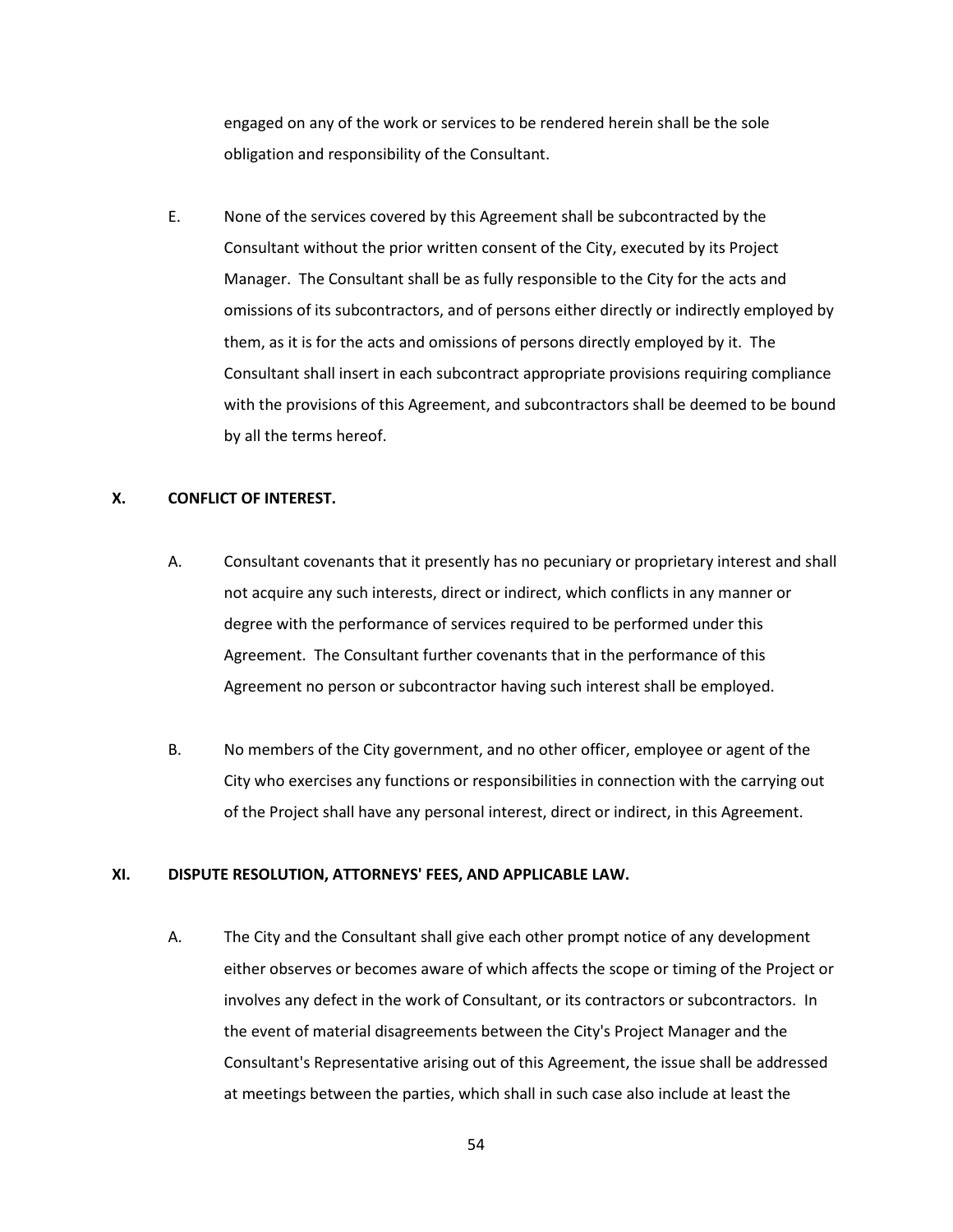Project Manager and the Consultant's Representative (or equivalent), all of whom shall use their best efforts to timely resolve the dispute.

- B. In the event of litigation to enforce or interpret the terms of this Agreement, the prevailing party shall be entitled to reasonable attorneys' fees and costs.
- C. This Agreement and all provisions hereof shall be interpreted in accordance with the laws of the State of Washington in effect on the date of execution of this Agreement. The Superior Court of Whatcom County, Washington, shall have exclusive jurisdiction and venue over any legal action arising under this Agreement without recourse to any principle of Conflicts of Laws.

#### **XII. TERMINATION.**

- A. In the event of the death of a member, partner, or officer of the Consultant, or any of its supervisory personnel assigned to the Project, the surviving members of the Consultant hereby agree to complete the work under the terms of this Agreement if requested to do so by the City in its sole discretion.
- B. In the event that funding is withdrawn, reduced or limited in any way after the effective date of this Agreement due to City budgetary constraints, and prior to its normal completion, the City may summarily terminate this Agreement as to the funds withdrawn, reduced or limited notwithstanding any other termination provisions of this Agreement. If the level of funding withdrawn, reduced or limited is so great that the City deems that the continuation of the services covered by this Agreement is no longer in the best interest of the City, the City may summarily terminate this Agreement in whole notwithstanding any other termination provision of this Agreement. Termination under this Section shall be effective upon receipt of written notice thereof. Nothing herein prevents Consultant from being paid sums, duly documented, for work performed prior to termination.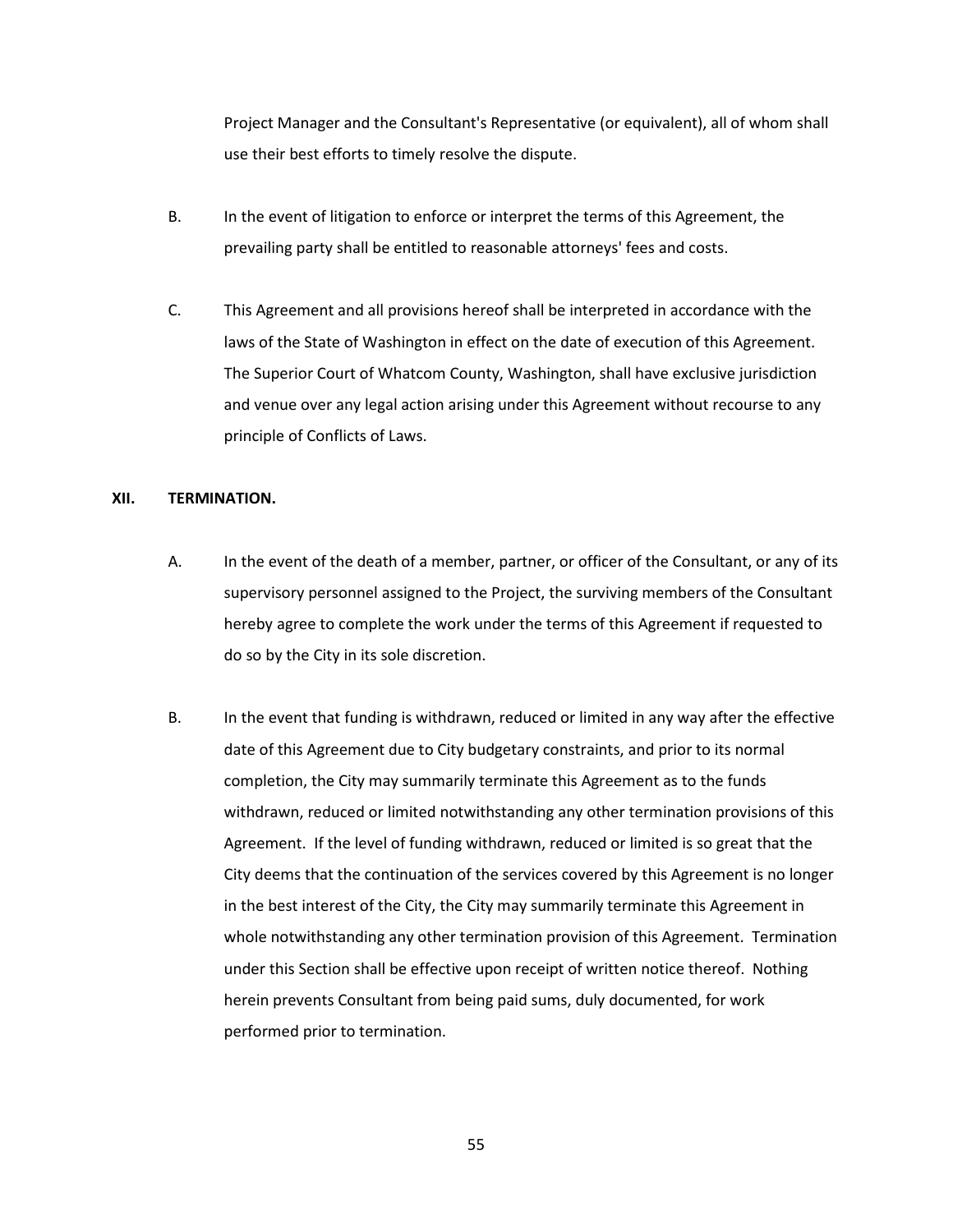- C. Should either party hereto believe that the other has failed to substantially perform all or a material part of its obligations under the Agreement, it shall deliver written notice to that effect to the other, specifying the alleged default and giving the other party fifteen (15) days to cure such default. Thereafter, should the default not be remedied to the satisfaction of the non-defaulting party, this Agreement may be terminated upon seven (7) days written notice (delivered by certified mail). In the event of termination under this subparagraph, the Consultant shall be paid an amount, in the discretion of the Project Manager, which takes into account actual costs incurred by the Consultant in performing the Project work to the date of termination, the amount of work originally required which was satisfactorily completed to the date of termination, the cost to the City of completing the work itself or of employing another firm to complete it and the inconvenience and time which may be required to do so, along with any other factors which affect the value to the City of the Project work which has been performed to the date of termination. In no event shall the Consultant receive an amount based on anticipated profit on unperformed services or other work.
- D. Upon receipt of a termination notice, the Consultant shall promptly discontinue all services affected unless the notice directs otherwise, and shall promptly deliver or otherwise make available to the City all data, drawings, specifications, calculations, reports, estimates, summaries, and such other information and materials as the Consultant or its subconsultants may have accumulated in performing this Agreement, whether completed or in progress, and shall also make available all equipment and/or materials purchased specifically for the Project where the City has reimbursed the Consultant therefor. The City may thereafter, at its sole option, take over the work and prosecute the same to completion by whatever means it chooses. Consultant shall have the right, during the termination notice period, to complete such analyses and records as necessary to place its files in order and, when necessary for protection of its professional reputation, to produce a report of services completed to the date of termination.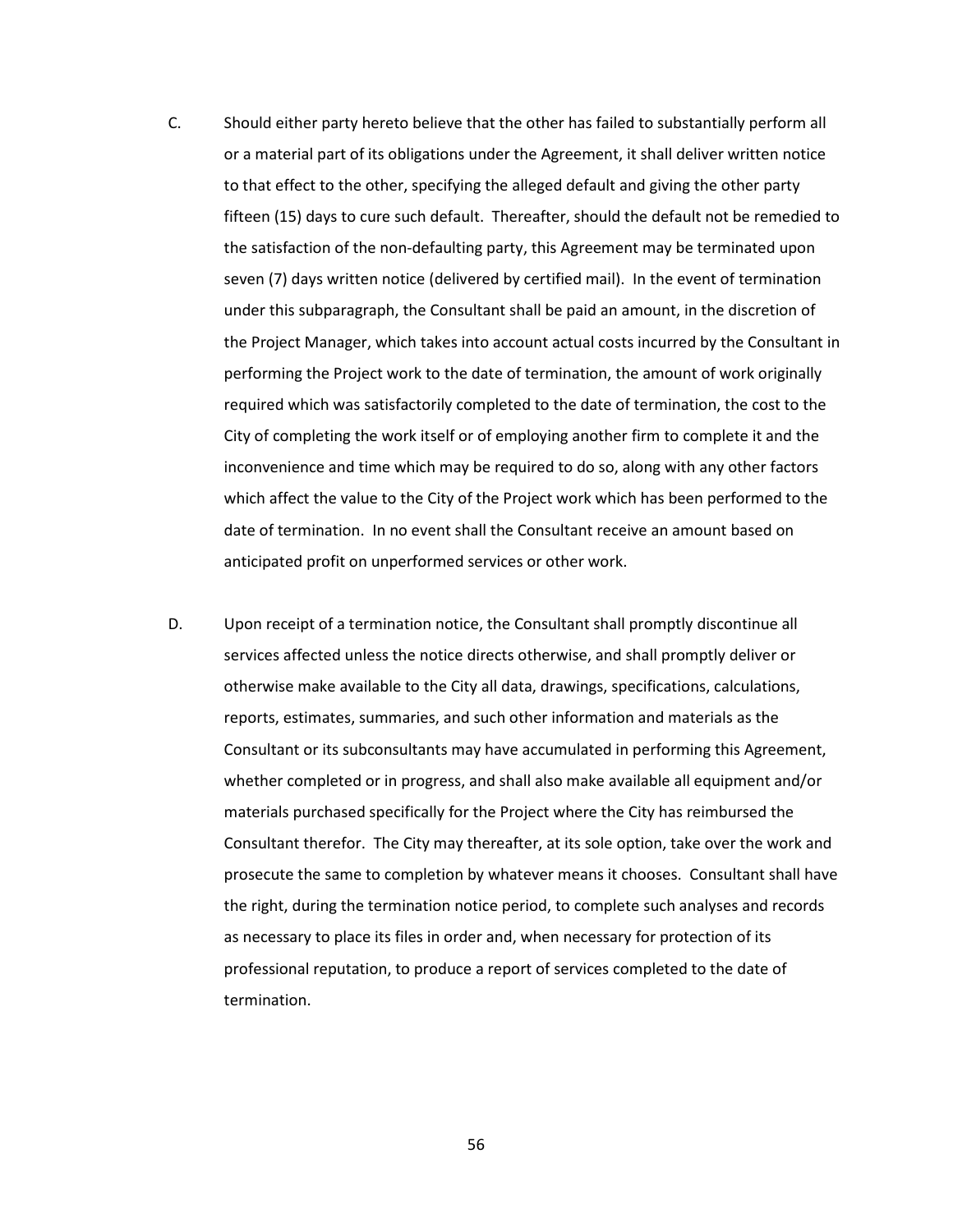E. Termination of this Agreement shall not prevent the City from invoking those provisions herein necessary to protect or enforce its rights hereunder, which provisions shall survive termination.

#### **XIII. LEGAL RELATIONS AND INSURANCE.**

- A. The Consultant shall comply, and shall ensure its subconsultants comply, with all City ordinances and resolutions, and federal and state grant agreements and local laws, regulations and ordinances applicable to the work and services to be performed under this Agreement.
- B. The Consultant shall defend, indemnify and hold harmless the City, its officers, employees, principals and agents from any and all injury or damage to the City or its property, and also from all claims, demands, causes of action, or suits of any kind that arise directly or indirectly out of, incident to, or due to any actual or alleged negligence, intentional tort, or breach of duty by the Consultant, its agents, employees, representatives or subcontractors in performing work and services under this Agreement, except for injuries and damages caused by the sole negligence of the City.
- C. In the event any claim, suits, or actions result from the concurrent negligence of (a) the City or the City's agents or employees and (b) the Consultant or the Consultant's agents or employees, the defense and indemnity provisions in the preceding paragraph of this section shall be valid and enforceable only to the extent of the Consultant's negligence or the negligence of its agents and employees.
- D. The Consultant specifically agrees to defend and indemnify the City from claims or suits brought by Consultant's own employees against the City. For this purpose, Consultant specifically and expressly waives any immunity that may be granted it under the Washington State Industrial Insurance Act, Title 51 RCW. Further, the indemnification obligation under this Agreement shall not be limited in any way by any limitation on benefits payable to or for any third party under the workers' compensation acts. This waiver has been mutually negotiated by the parties.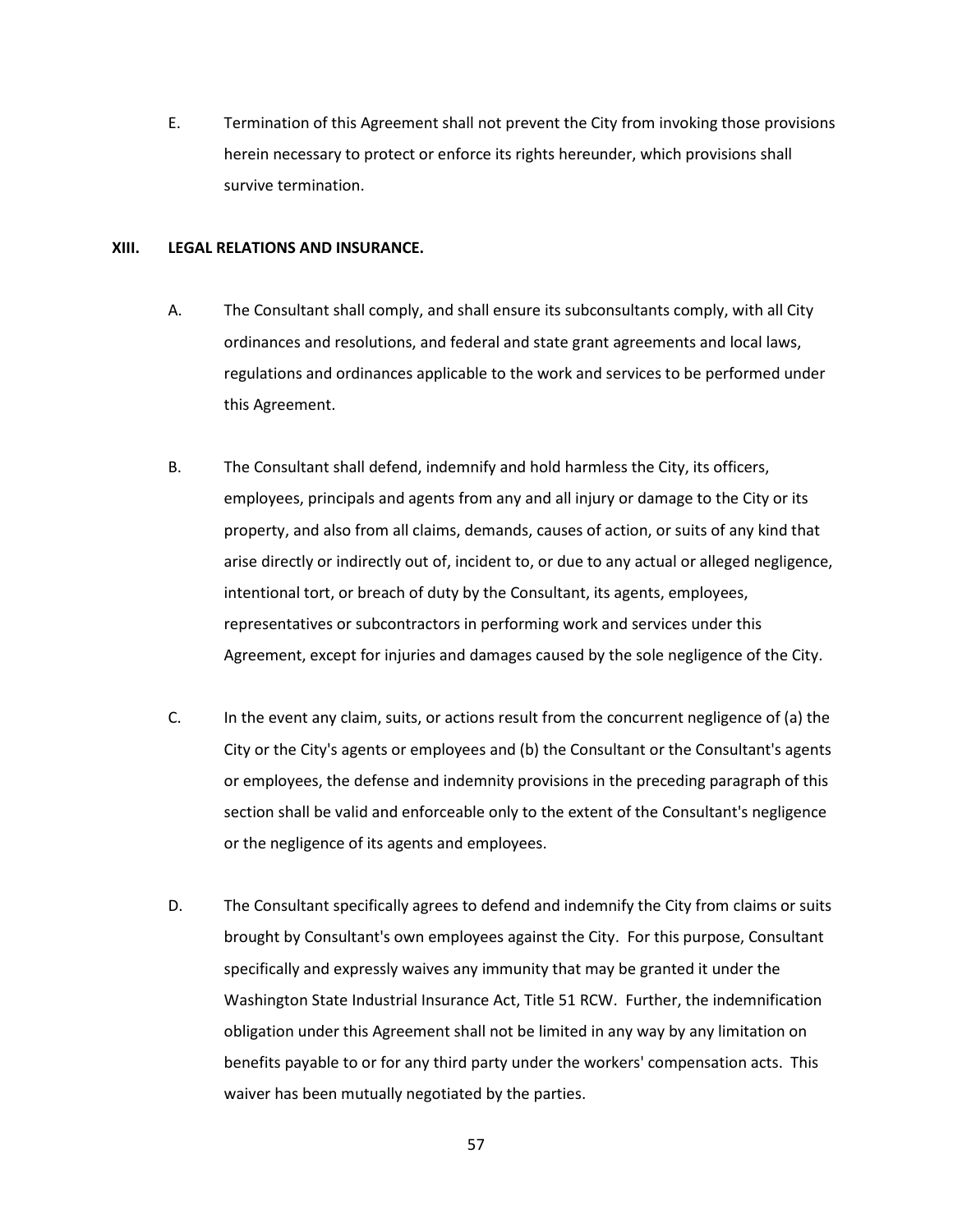- E. The City's rights and remedies in this Agreement are in addition to any other rights and remedies provided by law.
- F. Prior to execution of the Agreement, the Consultant shall file with the City appropriate evidence of insurance from insurer(s) certifying to the coverage of all insurance required herein and which will be subject to approval by the City. In the event that the Consultant is unable, through no fault or neglect, to maintain such insurance, the City shall have the right to terminate the Agreement pursuant to paragraph XII after giving the Consultant a reasonable opportunity to find alternate insurance coverage acceptable to the City. All insurance policies shall be endorsed to require the insurer to provide thirty days' notice of cancellation.
- G. The Consultant shall require that all subcontractors obtain and maintain comprehensive general liability, professional liability and workers compensation insurance appropriate and applicable to the scope of work and services to be performed by such subconsultants. It shall be the responsibility of the Consultant to initially determine the appropriate and applicable insurance coverage, which will be submitted to the City for approval. The Consultant shall furnish to the City insurance certificates for all subcontractors.
- H. The Consultant shall obtain and maintain the minimum limits of liability insurance set forth below. By requiring such minimum limits, the City shall not be deemed to have assessed the risks which may be applicable to the Consultant under this Agreement. The Consultant shall assess its own risks and, if it deems it appropriate and prudent, maintain greater limits. The insurance of the Consultant shall be primary and noncontributory with any insurance for which the City is a named insured. The City and its officials and employees shall be named as additional insureds on all liability insurance policies (together with the required endorsement), except professional liability insurance. Said insurance shall apply separately to each insured against whom claim is made or suit is brought, except with respect to the limits of the insurer's liability. Such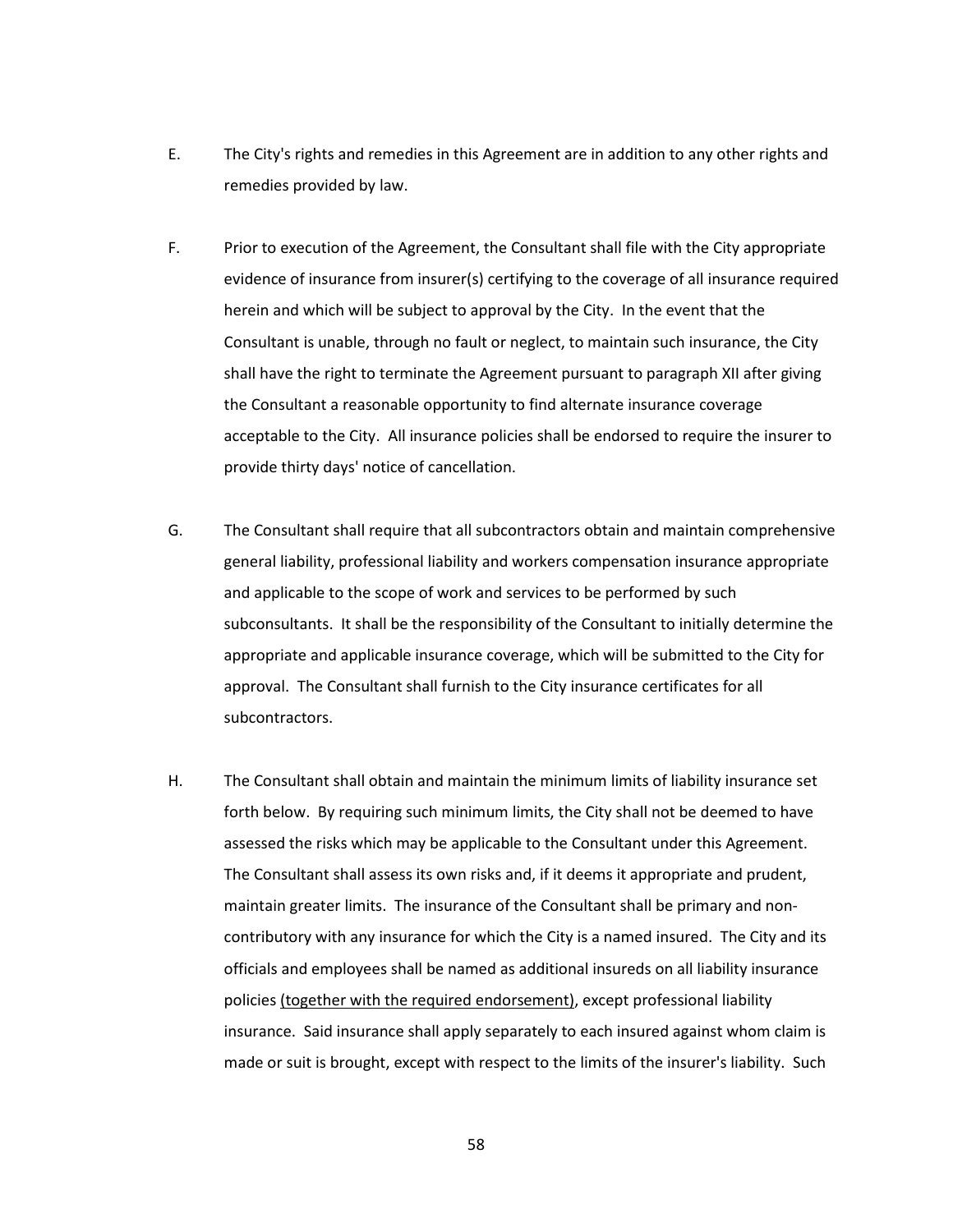policies shall provide the coverage required as follows for any and all occurrences arising out of the Consultant's performance under this Agreement:

- 1. Broad form Commercial General Liability, affording limits of liability of \$1,000,000.00 per occurrence for bodily injury, personal injury, and property damage and \$2,000,000.00 in the aggregate.
- 2. Automobile liability affording limits of liability of \$1,000,000.00 as a combined single limit per accident for bodily injury and property damage.
- 3. Professional liability insurance, affording limits of liability of \$1,000,000.00 in the aggregate covering all professional activities performed under this Agreement. If the insurance maintained by the Consultant is maintained on a "claims made" basis rather than an occurrence basis, said insurance shall be continued by the Consultant until at least five years after the date of the completion of the Project.
- 4. Workers Compensation coverage as required by the laws of the State of Washington.

Except with regard to Professional Liability Insurance and Workers Compensation coverage, all insurance coverages required under this Agreement shall include a waiver of subrogation against the City for losses arising from work performed by the Consultant.

- **XIV. ASSIGNMENT.** The Consultant shall not sublet or assign any of the work covered by this Agreement without the prior, express written consent of the City.
- **XV. ENDORSEMENT ON PLANS.** If this Agreement involves design for a construction project, the Consultant shall place the endorsement of a licensed engineer or architect on all plans, specifications, estimates or any other design data Consultant furnishes. In any event, all materials prepared by the Consultant hereunder are property of the City, and Consultant retains no right of ownership or copyright therein.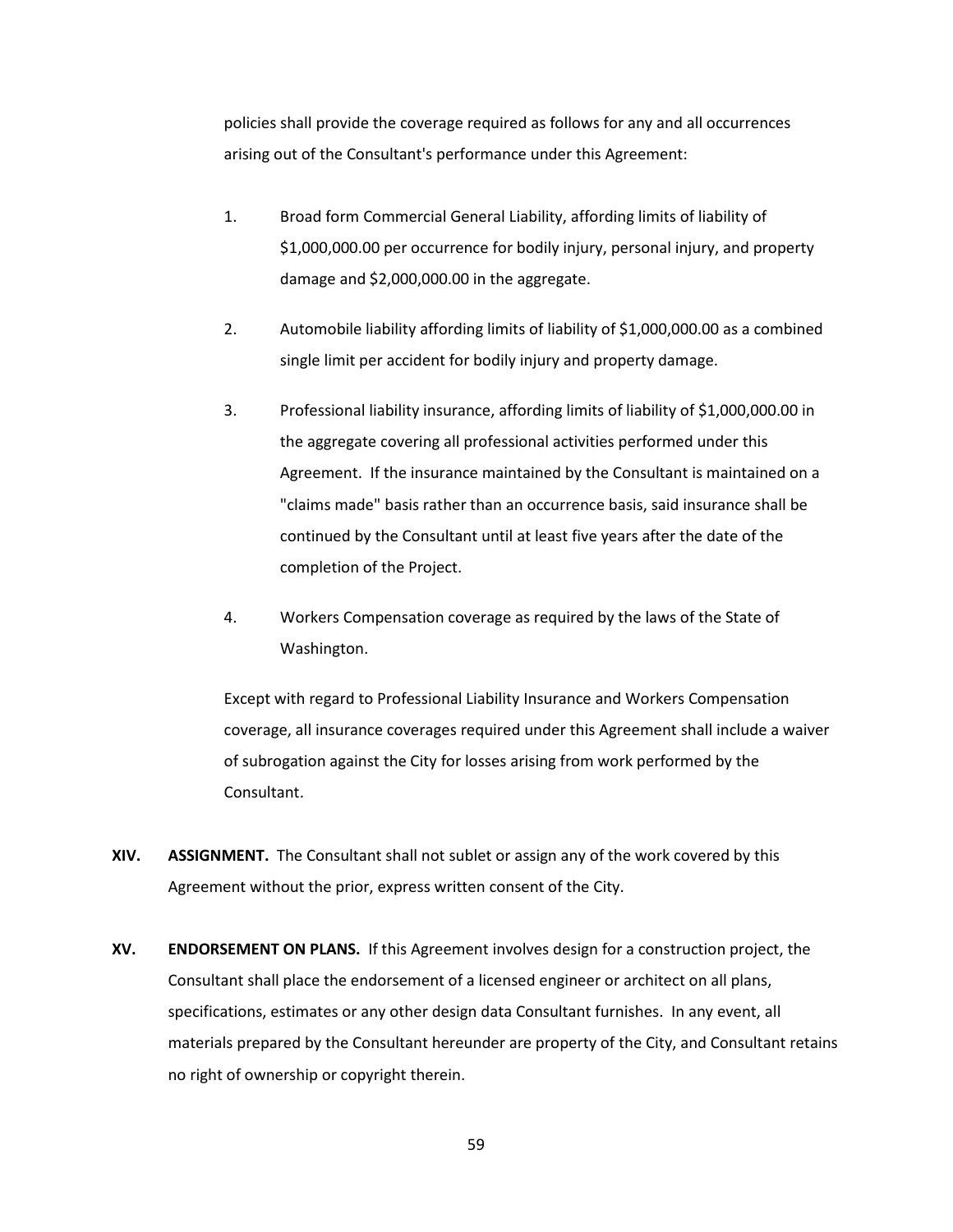- **XVI. EQUAL EMPLOYMENT OPPORTUNITY RESPONSIBILITIES:** The Consultant agrees that it will comply with all State and local non-discrimination laws and regulations in effect at the time this Agreement is executed. The Consultant shall comply with all Federal non-discrimination laws and regulations if any of this Agreement is financed with Federal funds.
- **XVII. COMPLIANCE WITH LOCAL LAWS:** The Consultant shall be duly licensed (including Business Registration with the City of Bellingham) and shall comply with all applicable laws, ordinances, and codes of the State and local governments.
- **XVIII. EFFECT OF ACCEPTANCE OF THE WORK.** Approval of plans, specifications or other documents shall not constitute nor be deemed a release of the responsibility of the Consultant, its employees, subcontractors, or agents for the accuracy and competency of their work, nor shall such approval be deemed to be an assumption of such responsibility by the City for any defect in the work prepared by the Consultant, its employees, subcontractors, or agents.
- **XIX. ACCOUNTING AND AUDIT:** The Consultant agrees to keep records of all financial matters pertaining to this Agreement in accordance with generally accepted accounting principles. The financial records shall be made available to representatives of the City or any other governmental agency with jurisdiction for audit, at such reasonable times and places as the City shall designate.
- **XX. NOTICE.** Any notice required to be given under the terms of this Agreement shall be directed to the party at the address set forth herein below:

City: City of Bellingham 210 Lottie Street Bellingham, WA 98225

Attn:

Consultant:

Attn: